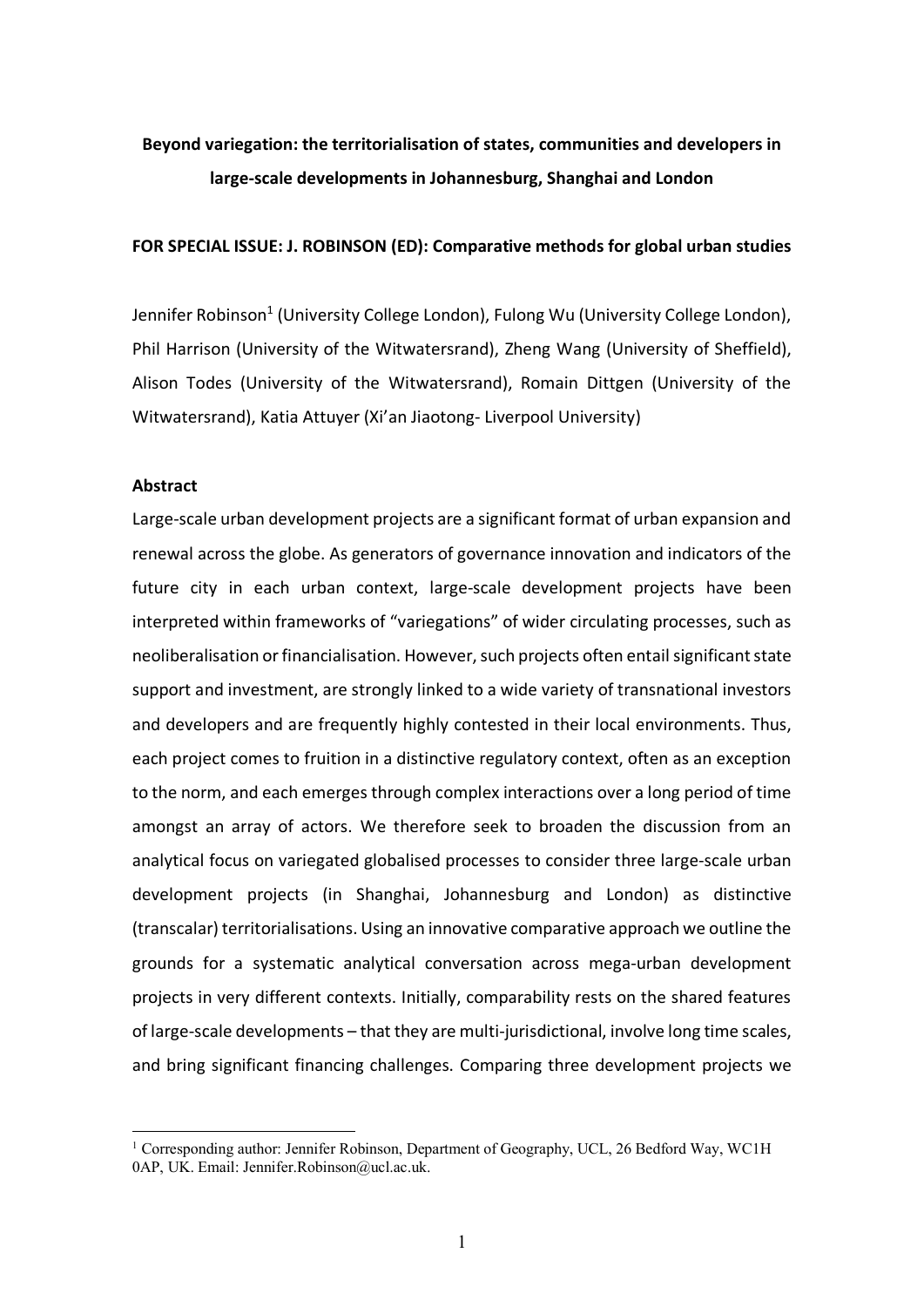are able to interrogate, rather than take for granted, how wider processes, circulating practices, transcalar actors, and territorial regulatory formations composed specific urban outcomes in each case. Thinking across these diverse cases provides grounds for rebuilding understandings of urban development politics.

## **Keywords**

Large-scale urban development; urban politics; financing; state-community relations; developers; comparative urbanism

### **1. Introduction**

The territorial formations of the urban under planetary urbanization (extended, fragmented, sprawling, operational) imply the need to move beyond a jurisdictional municipal approach to understanding urban development politics - a range of territories, territorialisations and spatial dynamics need to be taken into account (Brenner and Schmid, 2015; Lauermann, 2018; Keil, 2017; Murray, 2017; Kanai and Schindler, 2019; Choplin and Hertzog, 2020). Based on the example of large-scale urban developments in three different contexts (Shanghai, London and Johannesburg), we propose an approach to urban politics which can potentially speak to a wide range of emergent urban territories in the midst of interconnected but also often dispersed and fragmented urban outcomes. We suggest it is important to move away from the analytical focus on competing municipalities interacting with footloose capital, as framed through the US experience (Lauermann, 2018; Robinson, 2021). We also want to reach beyond the spatial analytic of "variegation" which emphasises the wider processes involved to the detriment of direct analytical focus on the emergent territorialisations; in this perspective, contexts have a relatively limited role, as hybridizing or adding variety to wider processes. We propose an approach which is relevant to the diverse territorialisations of urban politics e.g. large scale development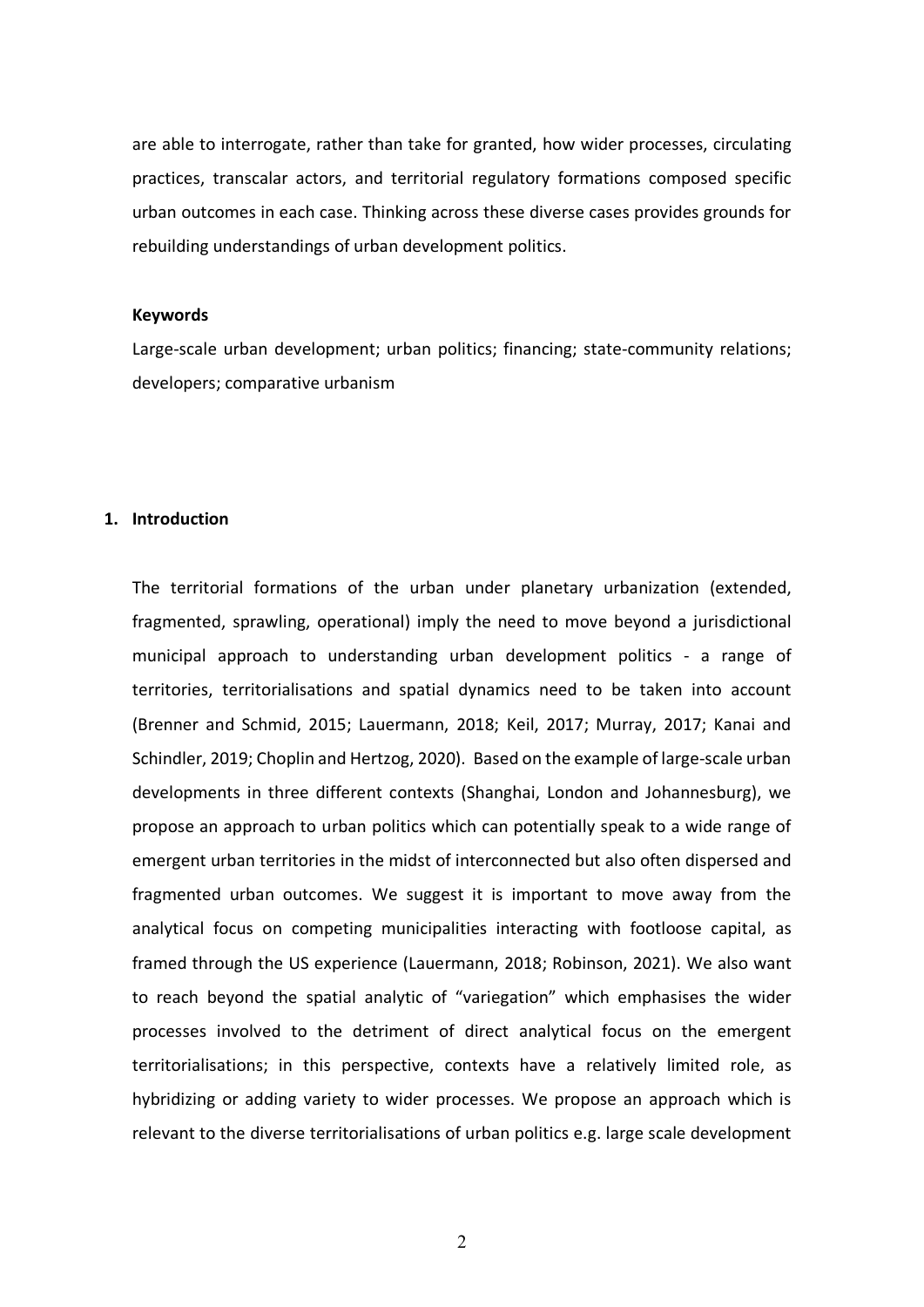projects, satellite cities, peripheral urbanization, extensive infrastructural developments. In these settings a diverse cast of actors is assembled, with differently configured interests and concerns, varying from context to context (even within the same city, region or country). Rather than contributing to elaborating pre-existing concepts, such as neoliberalisation, we propose a methodology which is open to identifying a wider variety of social processes and political dynamics. We thus seek to build insights, comparatively, across a diversity of emergent political formations, to open up new grounds for conceptualising urban politics from a wide range of urban experiences.

We begin from an understanding of the urban as "specific" – each urban outcome is distinctive (Schmid, 2015). Thus, we take seriously Henri Lefebvre's caution that "the city's transformations are not the passive outcomes of changes in the social whole" (1996, p. 100); the urban is more than the sum of already identified wider processes. We are inspired to move beyond a view of the urban as variegated outcomes of social processes, or conjunctures of intersecting processes and wider social formations. Following Lefebvre, we can consider the urban as a three-dimensional and lived spatiality, mediating global and private spheres (Schmid, 2005; 2008), and as an emergent totality based on diverse processes of becoming, in which "relations and determinations" are embedded in/emergent from the urban itself, and from social and spatial praxis (Lefebvre, 2003; 2009; Goonewardena, 2018). We appreciate specific urban contexts are enmeshed in "pan-urban" processes, with implications for the complex spatialities of contemporary urbanisation:

"the capitalist urban fabric is no longer organized as an encompassing, worldwide grid of national city- systems, neatly subdivided into internal central place hierarchies, but is instead unevenly differentiated among variegated places, regions, territories, and landscapes whose mottled connective tissue more closely resembles that of an intricately stitched latticework than a simple pyramid, hierarchy, or grid" (Brenner, 2019, p. 12).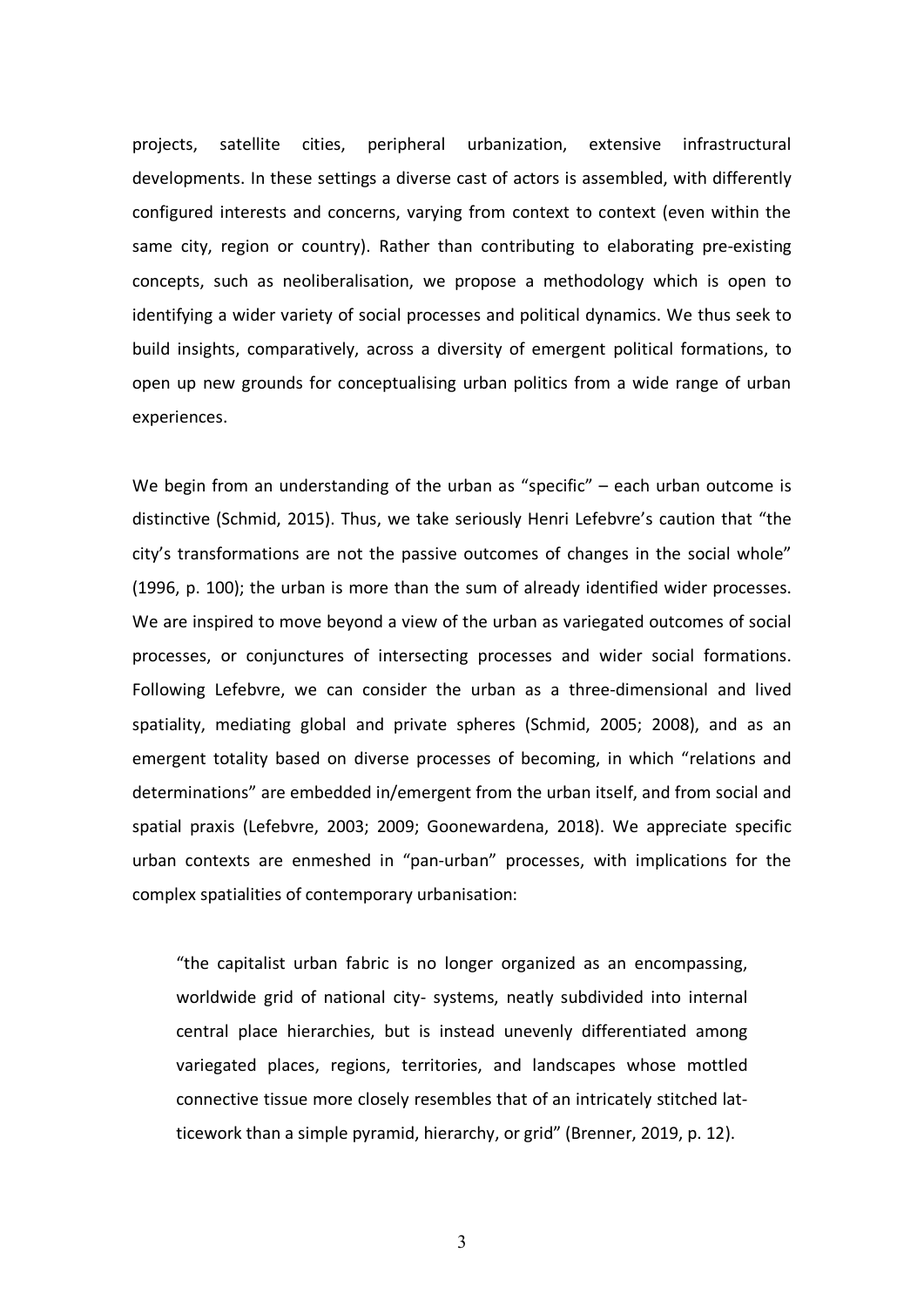In the wake of a long debate in urban studies and geography (Brenner, 2005; Allen and Cochrane, 2007) the metaphor of "scale" does not offer a privileged way to engage with this complex spatiality (cf Peck, 2017a; Leitner and Shephard, 2020). Instead, we focus on the constitutive spatialities of urban territories and of the actors involved in urbanisation processes, including their transnational reach and flows, institutional formations and lived experiences (Massey, 2005; Halbert and Rouanet, 2014; Allen, 2016; Keil, 2017). This inspires new grounds for composing comparisons and building concepts across the wide diversity of urban experiences, able to start from the fragmented, dispersed and often divergent territorialisations of urbanisation processes rather than comparing "cities", or configuring an analysis within the conceptual architecture of "scale" (Schmid, 2018; McFarlane 2019). Amongst these possible starting points are the ubiquitous large-scale developments which characterise urban developments across the globe. Other such territorialisations might include urban corridors, satellite cities, territories of suburbanisation, territories of extended urbanisation, landscapes of infrastructure-led development (Murray, 2017; see Kanai and Schindler, this issue). As grounds for comparative analysis, then, large-scale urban developments provide scope to bring many different urban experiences into the process of conceptualisation.

On this basis, we outline the grounds for a systematic analytical conversation across three large-scale urban development projects in three very different contexts. Our cases are Lingang, Shanghai (one of nine planned satellite cities), the Corridors of Freedom project in Johannesburg (a linear transport-oriented development seeking to integrate the racially divided city), and Old Oak and Park Royal in north-west London (a new neighbourhood planned in relation to significant new interchanges of metropolitan (Cross-Rail) and national (High Speed 2) transport infrastructure investments). Initially, comparability rested on the shared features of large-scale developments – that they are multi-jurisdictional, involve long time scales, and bring significant financing challenges. As the comparative process unfolded, the terms of comparison, and the object of study evolved (Deville et al., 2016). Each development came into view as a specific transcalar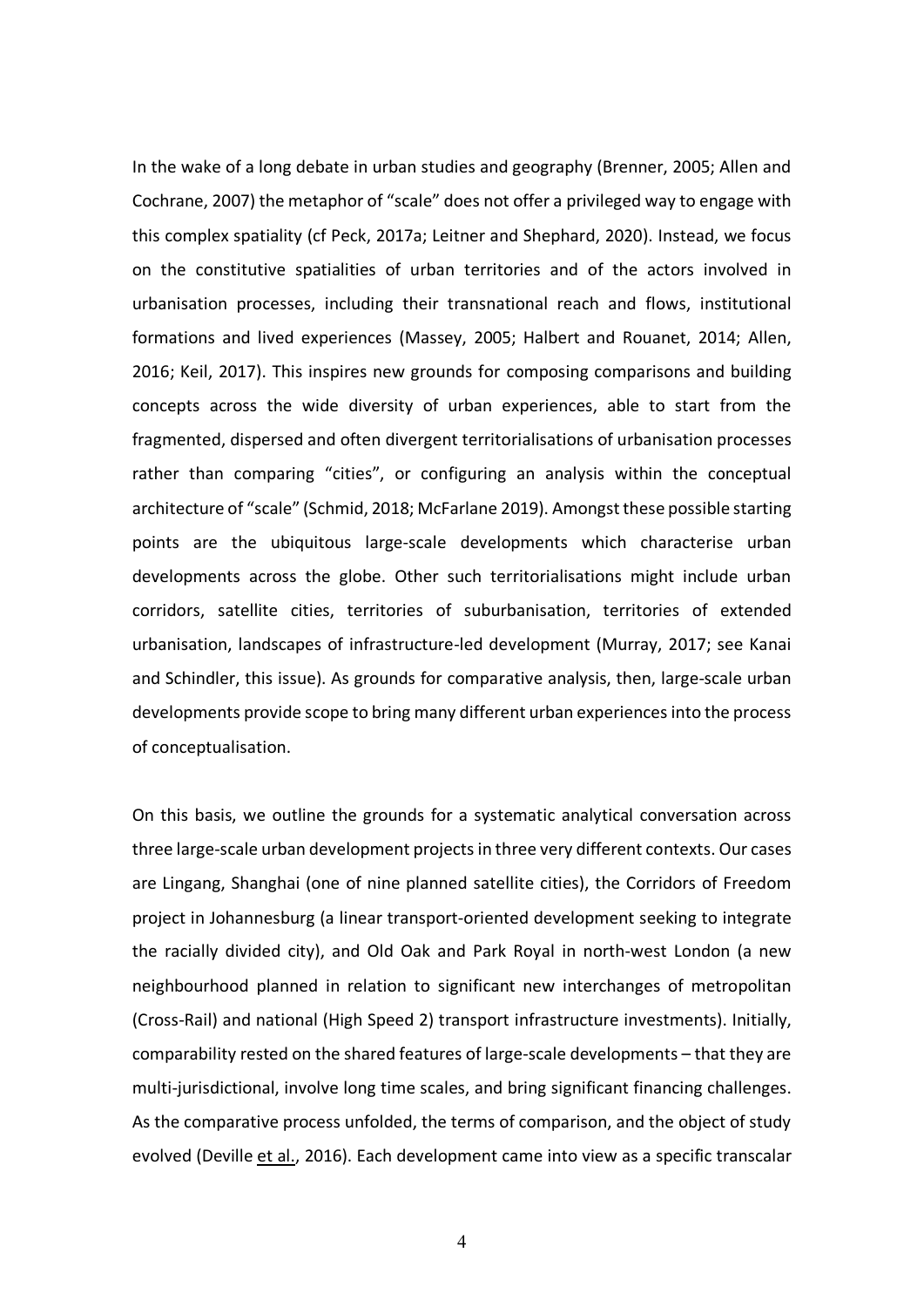territorialisation of a range of urbanisation processes and actors (Halbert and Rouanet, 2014). Comparing three development projects, then, we are able to interrogate, rather than take for granted, how the urban outcomes in each case were the result of engagements amongst different actors and institutions in the context of specific territorial regulatory formations. Our comparative practice opens conversations across the three cases, on generative grounds (Robinson, 2016), composing a comparison based on the shared features of urbanisation through large-scale development projects. This indicates the potential for building insights across a diversity of urban experiences without prejudging the wider frameworks within which these urban developments might be analysed. A comparative approach which does not prejudge the terms of analysis is also open to the diverse literatures of the different contexts being considered, potentially enriching the vocabulary of urban studies in each situation.

Based on our research, we find expanded ways to characterise the interests of state actors in urban development; we consider how the need to embed developments in local political contexts amplifies the role of residents and community-based groups in shaping outcomes even where political circumstances for engagement are not propitious; and we observe that the urban development itself is crucial to securing financing, through property taxation, enterprise taxes or planning gain, drawing attention to the "urban land nexus" as a shared feature of urban development (Scott and Storper, 2015). Of course, starting from the perspective of the urban as specific can also deepen and extend understandings of wider social processes, such as neoliberalisation and financialisation. We identify financialised actors as closely woven into the territorialised political formations of each development, responsive to regulatory contexts and developmental agendas. Working across divisions such as national contexts, north-south, or delimited "conjunctures", and drawing on theoretical repertoires and insights from different contexts, we seek to establish grounds for a comparative urban practice which can more effectively support global urban studies and advance an open approach to conceptualisation across diverse and divergent urban experiences.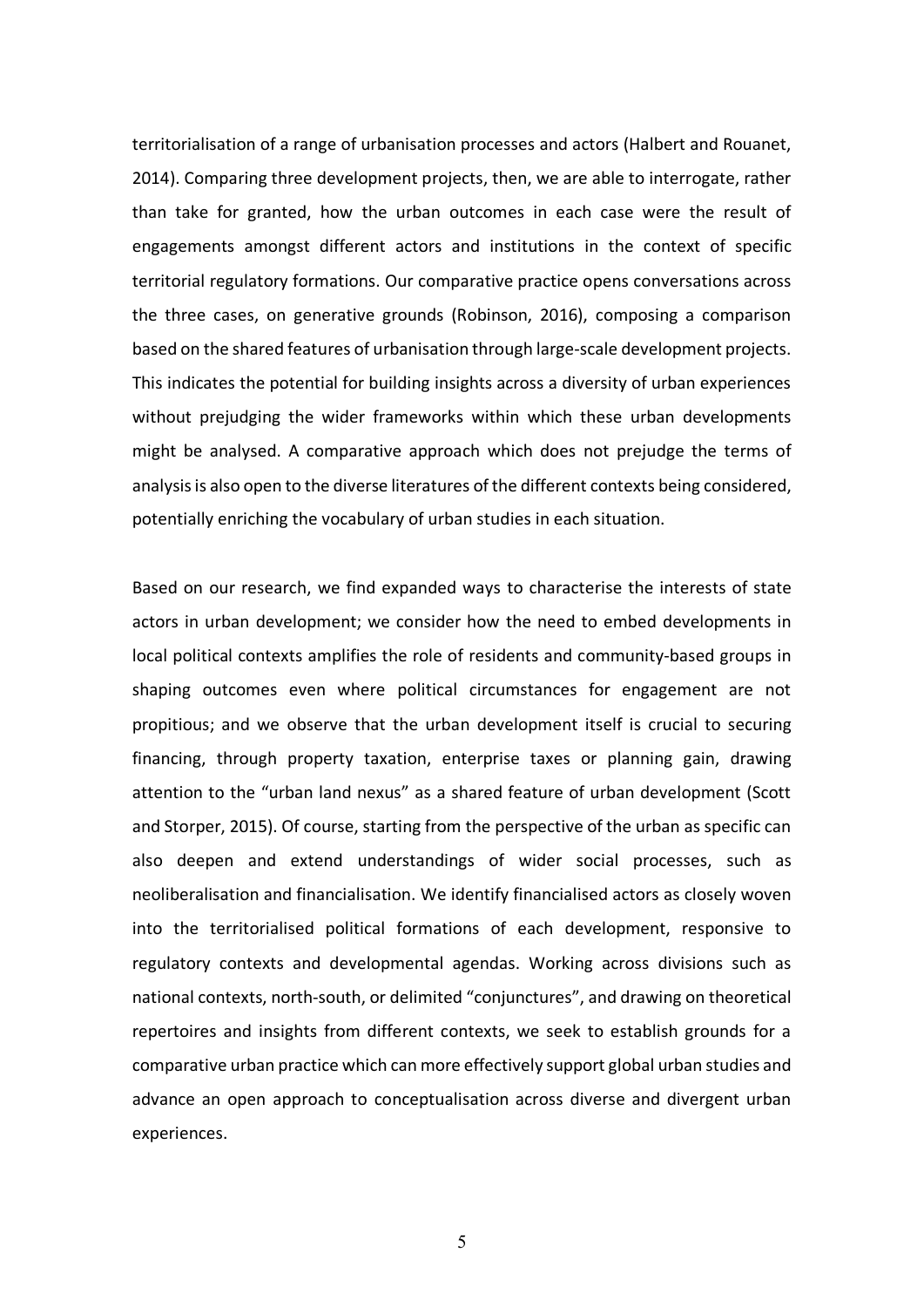# **2. Theorising urban development: From "variegation" to "specificity"**

The term, "variegation" was introduced by Peck and Theodore (2007, p. 733) as a "still inchoate but putatively alternate vision" to the "space-blind" (p. 765) "varieties of capitalism" analyses of the geographies of global capitalism. In this paper they suggested that thinking about "variety" in relational terms, informed by the spatial analyses of economic geography, draws attention to the "complex asymmetries and webs of connection that increasingly characterise the unevenly integrating global economy" (p. 766). The "common matrix" of the contemporary capitalism system indexes the networked terrain across which varieties (or variegations) of capitalism are produced – neoliberalisation, financialisation and imperialism (p. 766). Their "provisional" use of the term "variegation" was firmed up considerably in the suite of papers with Neil Brenner on neoliberalisation (most fully in Brenner, Peck and Theodore, 2010; also Peck, Brenner and Theodore 2009). This conceptual culmination of a long decade of work by the authors, together and separately, on policy circulations, scale and spatial differentiation, as well as neoliberalisation, has strongly influenced urban studies. "Variegation" has become an important way to conceptualise outcomes of widely circulating processes, strongly hybridised through path dependency and political contestation. These outcomes implicate and influence systemic processes (such as the rule regimes of international policy and economic regulation), contributing to what they have variously called a "syndrome", "arc" or "forest" of neoliberalisation (Peck, 2013, 2017; Peck and Theodore, 2019). The term variegation therefore marks a rich spatial analysis, indicating the relation between specific localised outcomes and wider systemic processes configured through connections, wider historical processes and transnational institutions and actors, which are articulated through particular contexts with distinctive historical pathways.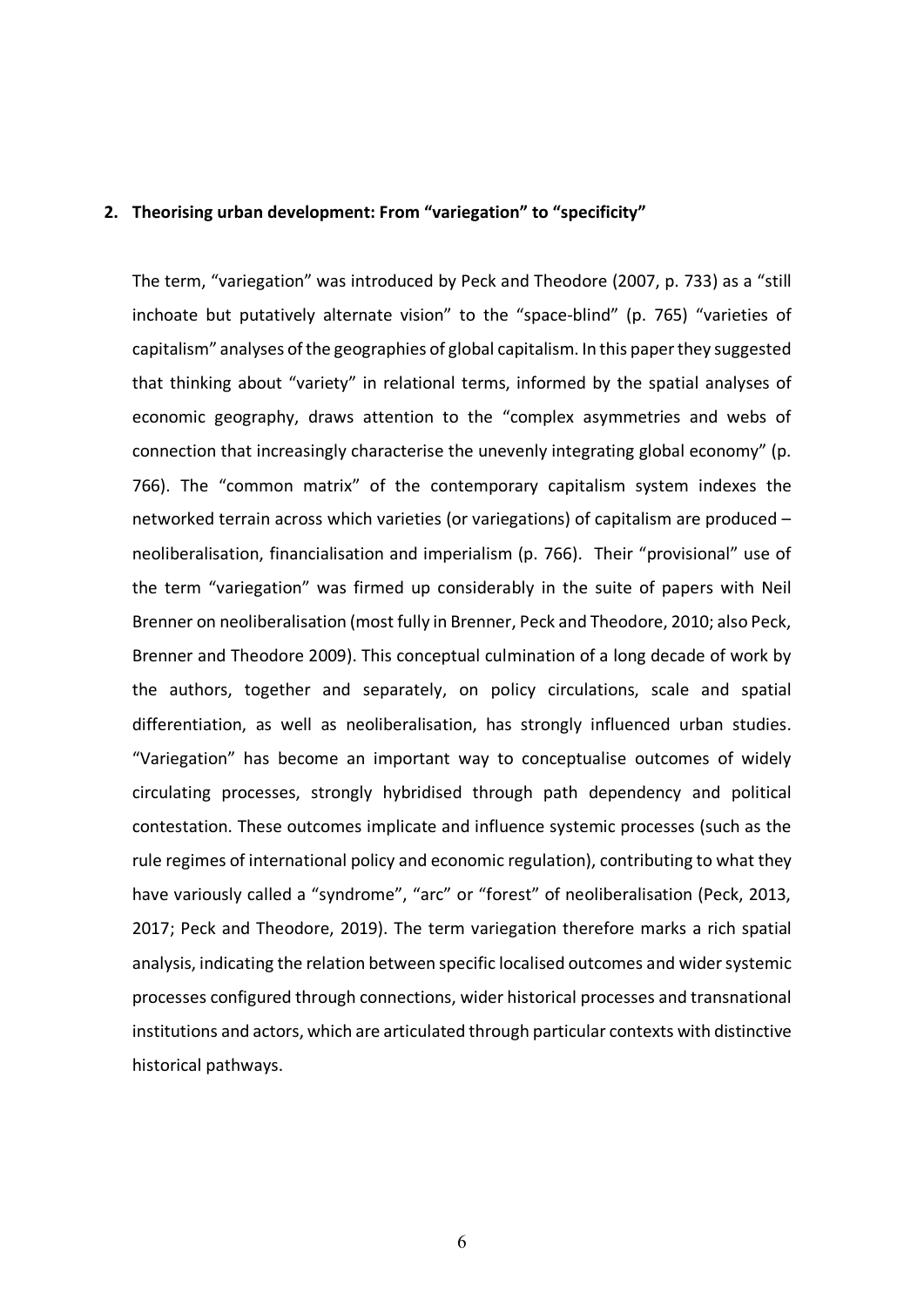The nuance of the analysis, and its relevance to the spatiality of contemporary policy and economic processes has made this now a conventional term, rather than a hesitant proposition. It has been used to expand insights into many aspects of urbanisation, from neoliberalisation (Gonzales et al., 2018), to financialisation (Aalbers, 2017) and gentrification (Forrest, 2016), for example. Criticisms have also emerged, though, including concerns that the "systemic" analysis prejudges that the hybridisations which might emerge through the complex socio-spatial dynamics of variegation inevitably form part of pre-determined circuits. The outcomes may instead be developmental, related to divergent state projects, such as party-led, state-capitalist/socialist or illiberal regimes (Wu, 2014; Parnell and Robinson, 2012). The overarching conceptualisation (arc, forest, syndrome) has also been called into question - why do the diversity of practices and policies referenced all belong to the term "neoliberalism", or form part of a process of neoliberalisation (Le Galès, 2016)?

For our study, comparing three large-scale urban development projects in quite different "contexts", with divergent political and regulatory arrangements, we were drawn to question the term "variegation" as a useful basis for thinking about urban development. Aspects of the analytical perspective this term implies remain relevant. There are a multiplicity of transnational circulations and actors, as well as institutions with different scales of operation involved in large-scale urban developments. Large developments are moments of institutional and policy innovation, as inspiration for designs, and solutions to the great challenges they present are sought - scoping for policy ideas, best practice and learning from other contexts are often central activities for those involved. Thus, they might be imagined to be hard-wired into "variegated" processes (Moulaert et al., 2003). Large-scale developments are certainly closely embedded in the wider circulations of urbanisation – which can provide some (genetic) grounds (Robinson, 2016) for comparing examples of such developments shaped by interconnected processes, even across very different contexts.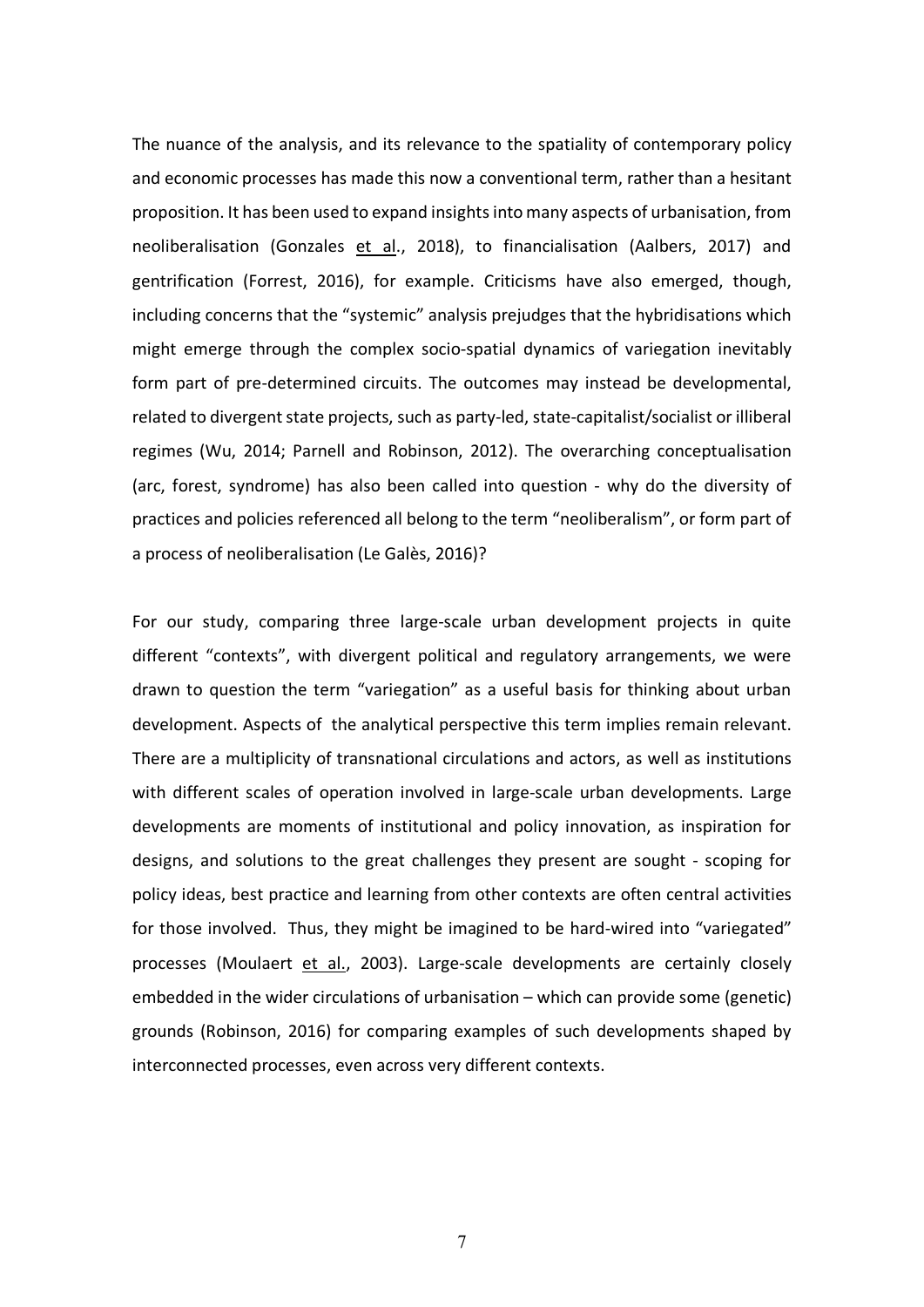The point where we part company with "variegation" as a way to think about the politics of large-scale urban developments (and urban development more generally) is that it is not clear, in each case, what the large-scale development is an example of. Are they contributing to the contradictory realisation of neoliberalisation, or wider neoliberalised governance transformations (Moulaert et al., 2003) even as many large projects are stalled, fail or turn out rather differently than imagined? In the three contexts we studied, the developments were implicated in transnational circuits of investment (including financialised investors), policy and design; they were bound up with significant institutional innovation and state rescaling; and they were embedded in political processes of engagement, contestation and mobilisation. But the aims, procedures and end points of each were divergent. In Johannesburg, a developmental initiative sought to bring low-income housing to central locations following a major Bus Rapid Transport (BRT) investment; in Shanghai, a state-led programme of economic upgrading to expand production of manufacturing equipment was kick-started by a new deep water port; in London, land value uplift associated with a major new transport hub was leveraged to secure the resources for extensive new housing provision as well as offices in a challenging "brownfield" site.

Our grounds for considering the three cases together rested on their shared features as large-scale developments: the long time frames, multi-jurisdictional co-ordination, and financing challenges. In this sense, our grounds for comparison were "generative", in that we composed a comparison based on these shared features to support concept development and to take forward analysis in a particular field (Robinson, 2016). Our early findings confirmed that these elements were present in each of the developments, and also that these issues of temporality, multi-jurisdictions, and financing, were productive for thinking across the three cases, yielding valuable comparative insights (Robinson, Harrison, Shen and Wu, 2021). Building a comparison on the basis of shared features across diverse contexts opens up the possibility to attend to the widest possible range of urban experiences in building conceptualisations, moving beyond entrenched habits of parochial theorisation based on a restricted selection of contexts. Given the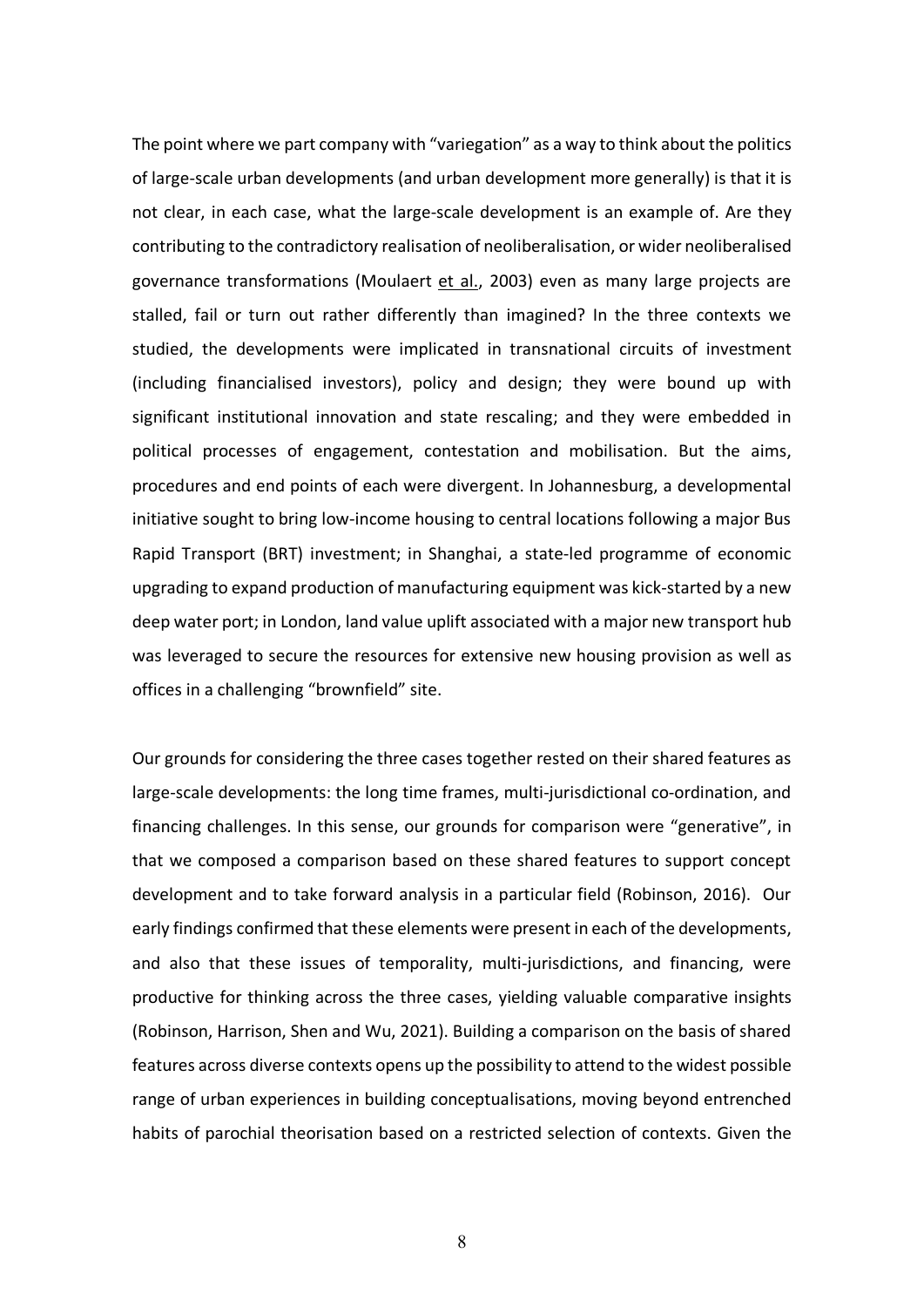ubiquity of large-scale urban developments, this is a promising basis for inspiring a more global reach for theorisation of urban development politics.

In our study, the territorialisation of governance practices and political formations at the scale of the project (Pinson, 2009) became apparent in each case. Different elements of the state, a range of developers, financial flows, designers, visions, policy innovation, as well as engagement and contestation from residents and community-based mobilisation coalesced to frame a rich and multi-dimensional process of the production of a new space in each urban context. Thus, with the extensive spatial vocabulary of urban studies and geography we came to think of our cases, following Halbert and Rouanet (2014) as "transcalar" territorialisations, what they call, "transcalar territorial networks". The multiplicity of networks and actors, their differential reach (Allen, 2016), overlapping institutional configurations (Allen and Cochrane, 2007) and their composition in relation to a specific territorial regulatory regime (Schmid, 2015) were operative in producing distinctive outcomes. Thus, in response to the significant, shared challenges of large-scale developments each gave rise to bespoke "business models" (ways of making development possible), reconfiguring extant governance arrangements, securing financing from a variety of sources, including the urban land value and activities generated by the development itself, and managing the resident and wider public concerns and interests (Robinson, Harrison, Shen and Wu, 2021). The outcomes are specific, distinctive even in their own immediate context, and can only be appreciated across the multiplicity of these processes and actors, as part of the production of (new) urban space, even as they are deeply entwined with global circulations of actors, ideas and practices, processes of global economic competition, financialised processes of investment, and long-term governance transformations.

Methodologically, our analysis involves attending to the specificity of each development. This is not to abdicate explanatory analysis and insights into wider or circulating processes or institutional configurations (cf Peck, 2013; 2017). It also does not produce incomparability – rather it launches opportunities for creative reflection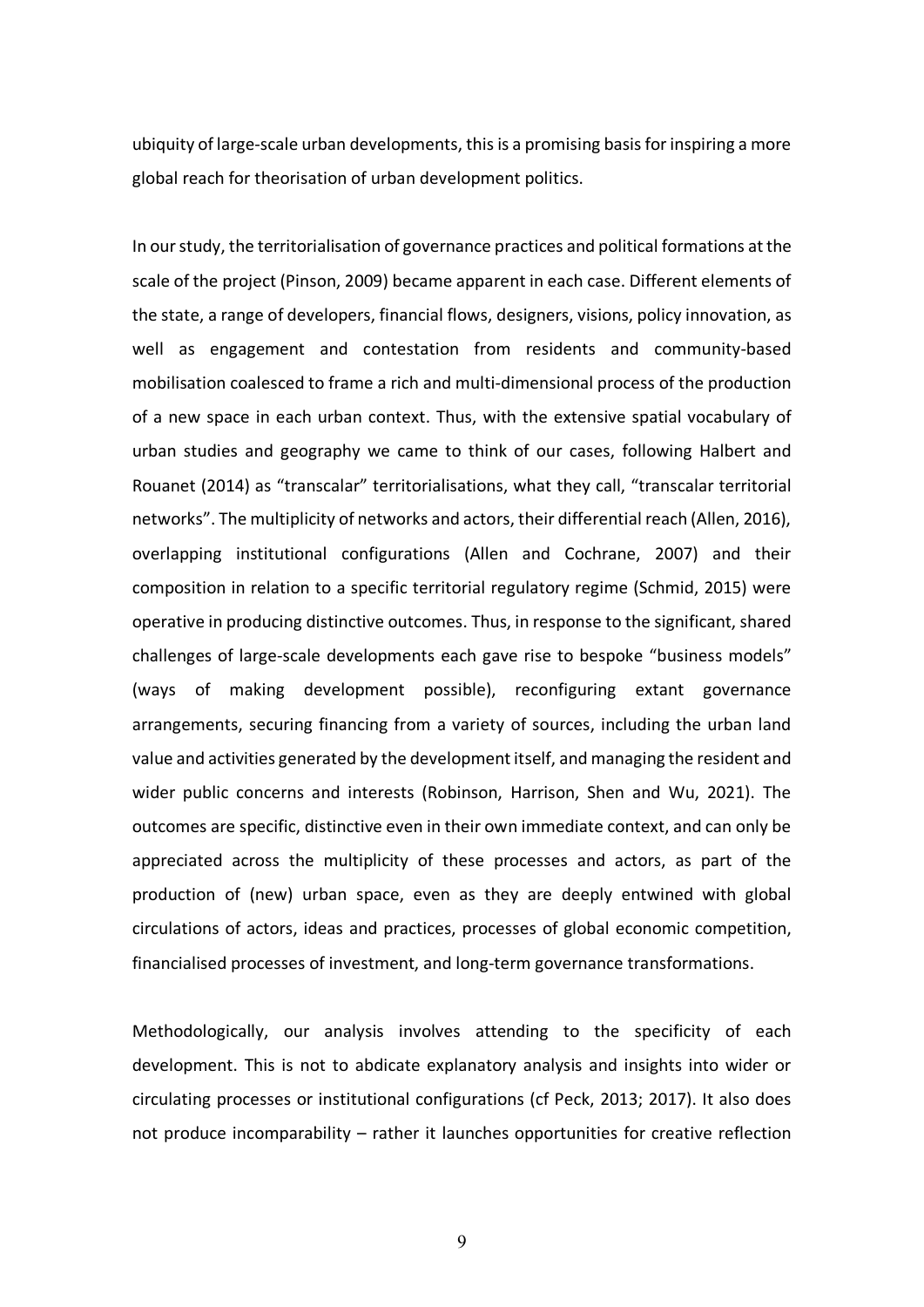and designing comparative experiments across diverse and even divergent cases. In this sense, we want to think analytically with the diversity of the urban. We are not simply seeking to "reveal" the "context-soaked heterogeneous form" of wider processes, which Brenner, Peck and Theodore (2010, p. 206) see as a limitation of governmentality approaches. We are offering neither a purely descriptive nor an empiricist approach – although the fullness and inexhaustibility of the urban world will always be a source of surprise for the conceptualisations any observer must start with (Robinson, 2016). Rather, we insist that this multi-dimensional complexity is the form of the urban, of space, and that insights into processes of *urbanisation* (as opposed to capitalism, or neoliberalisation) can be generated on this basis(Schmid et al., 2018). More specifically, starting with three rich and specific cases of "transcalar territorialisations" of urban development, we find grounds for comparative analysis to re-build the concepts of urban development politics in a way that is open to a wider range of analytical repertoires and urban experiences.

#### **3. Transcalar territories of urban development**

# *3.1. Comparing three large-scale urban developments*

At first sight the sizes of the three urban contexts in which our case studies are located may seem disparate but at a functional metropolitan region scale we can note that in 2015 they were home to, respectively, around 24.2 million (Shanghai Municipal Government), 15.2 million (Gauteng City-region) and 24.2 million (London's wider southeast region) – all very large urban regions by twenty-first century standards. Nonetheless, the cases stretch across three quite different contexts with very different processes of state formation, political systems and economic co-ordination. Working across political systems of bargained authoritarian (Lee and Zhang, 2013), late (if not post-) democracy, and an emergent developmental democracy calls for complex comparative tactics. However, if insights on interconnected and globalised urban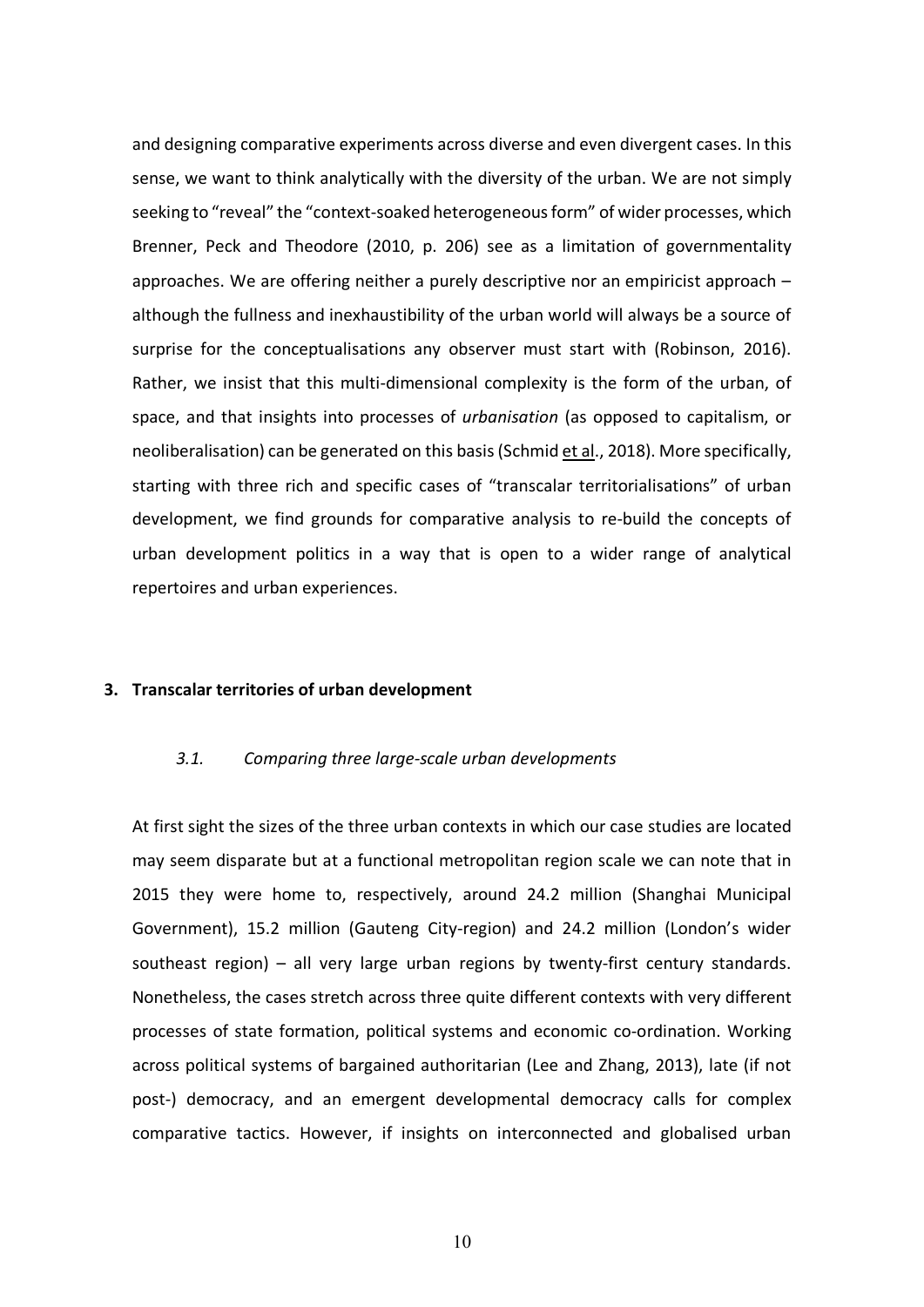development practices are to avoid the parochial theorisations of earlier US-led models (Lauermann, 2018), it is precisely this diversity which needs to come into view – and which inspired our comparative analysis.

In considering divergent governance and financial systems across three different regions, we broaden the geographical and analytical horizons of Shatkin's (2017) Asiancentred insights, which significantly expanded the vocabulary of urban development politics through attending to the state-centred and often informalised political interests which frame the politics of land in large-scale developments in China, India and Indonesia. Bringing our three cases into comparison highlights the significant difference that divergent institutional and financial architectures make to the outcomes and potential of large-scale urban developments: metropolitan-wide financing supported longer-term developmental ambitions in Shanghai and Johannesburg, contrasted with the more speculative outcomes in London, based on short-term state financing through land value capture focussed narrowly on the territory to be developed (Robinson, Harrison, Shen and Wu, 2021).

In this paper, we expand our concerns to bring into view a diversity of actors and interests, institutions and practices which broaden the scope for conceptualisation of urban development politics, which we return to consider in the conclusion. We draw out three of the dynamic relations constituting the territorialisation of large-scale urban developments, each of which comes most strongly into view in one of our cases. Insights are then expanded through the other two, apparently divergent, cases. Thinking each case through the others has deepened and enriched analysis of all – and also opened up the possibility to build insights in urban studies from a wider range of experiences and contexts. We stage this encounter in the text which follows, initiating each section with a different case which had particularly inspired our analysis of the other two, which we then discuss in turn.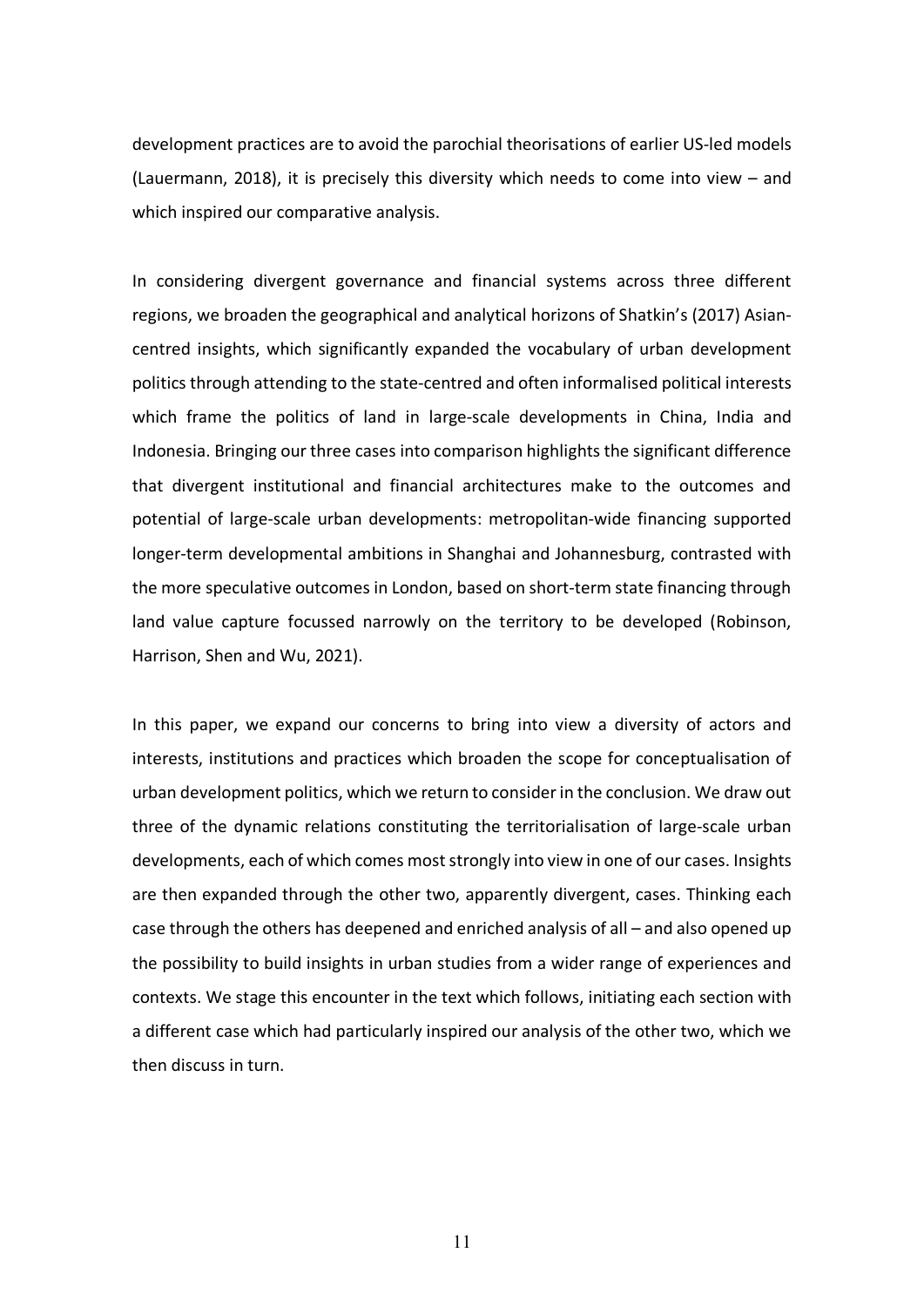We selected the specific cases for comparison in a two-step process. Firstly, we were eager to explore the potential of comparative analyses across apparently divergent contexts. Africa and China, seldom compared and both exceptionalised in urban studies in different ways (Parnell and Pieterse, 2016; Wu, 2020), were also our primary areas of long-term research and so were our starting points. We added in the UK context, where one of us was already working with community-based groups, as a "new" research area which would allow us to open up a North-South conversation which we felt was important to consider in decentring existing theorisation in urban studies. In each context, we selected cases of large-scale development which we were already familiar with. This meant that a complex comparative analysis of very long-term developments would be feasible within a relatively short time horizon (we had two years of funding) and that we could anticipate building deeply grounded comparative insights. As we were methodologically interested in thinking across diversity, we were pleased to select three varied developments which were very large-scale for each context. Our research methods included long-term collaboration with community-based organisations, participation in planning consultations, in-depth interviews with around 30 key informants per case study including developers, state actors and community-based actors, as well as extensive document analysis and review.

# *3.2. State-citizen relations: embedding developments*

### Johannesburg, to Lingang and London

The Corridors of Freedom (COF) transport-oriented development project was announced by former mayor, Parks Tau, in 2013. The aim of this large-scale and longterm project is to produce an integrated, 'people-centred' and compact city that responds to the legacy of segregated apartheid planning which relegated the poor to spatially distant and poorly serviced areas. It seeks to 're-stitch' the spatially divided and highly unequal metropolis and to transform neighbourhoods radiating outwards from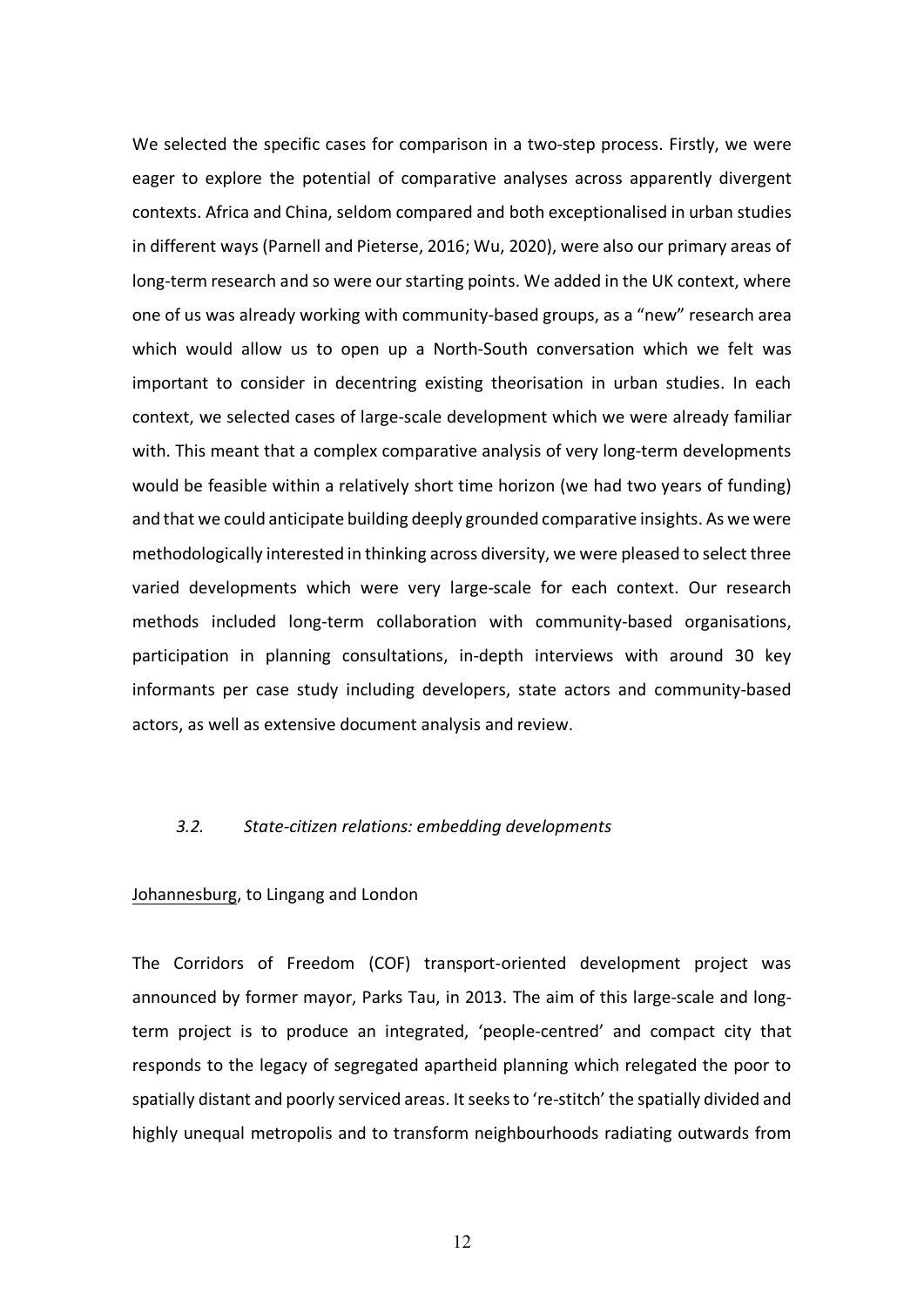the inner-city along newly installed or planned Bus Rapid Transit (BRT) routes. The focus is on incremental mixed-use brownfield development and increased housing densities directed at lower income households. (Harrison et al., 2019)

The Corridors vision was articulated by the Mayor and bound in with his personality (Interview<sup>2</sup>, State 6, 2017) but, within the City administration, institutional direction came from the Department of Development Planning. (State 1, 2016). Although empowered through its control of the municipal budgeting process, this department was thinly capacitated, requiring both agile and (over-)committed staff input ("the people that are involved in the process are on the edge of burn-out like all the time" – State 1, 2016). "Embedding" (Evans, 1995) the project within state institutions, across different levels of government, as well as with developers, was crucial to ensuring its success. The Department relied heavily on the interest and involvement of the private sector to supply housing units and business spaces at scale. But state actors also had to seed and sustain the legitimacy of the project among its citizens, including both the vocal and politically organised (largely white) residents living near strategic sites along the corridors, and poorer (mainly black) residents who were the Mayor's political base. In Johannesburg, there is considerable experience of well organised groups delaying and opposing developments (Developer 6, 2017). Given the positioning of the initiative at the intersection of state-led visioning processes, profit-led real estate development, and the interests and reactions of the different segments of a fractured society, there were inevitable tensions - exacerbated by pressure from the Mayor for rapid results and electoral benefits (State 6, 2017).

In a number of our interviews, consultants and city officials noted the hostility of residents to the proposed developments when they were initially presented in large public meetings, with residents accusing the officials of disseminating information rather than enabling effective participation (Consultant 1, 2017). Middle-class residents

<sup>&</sup>lt;sup>2</sup> We cite our interviews in each study area according to the position of the information in that context (State, Consultant, Developer, Community).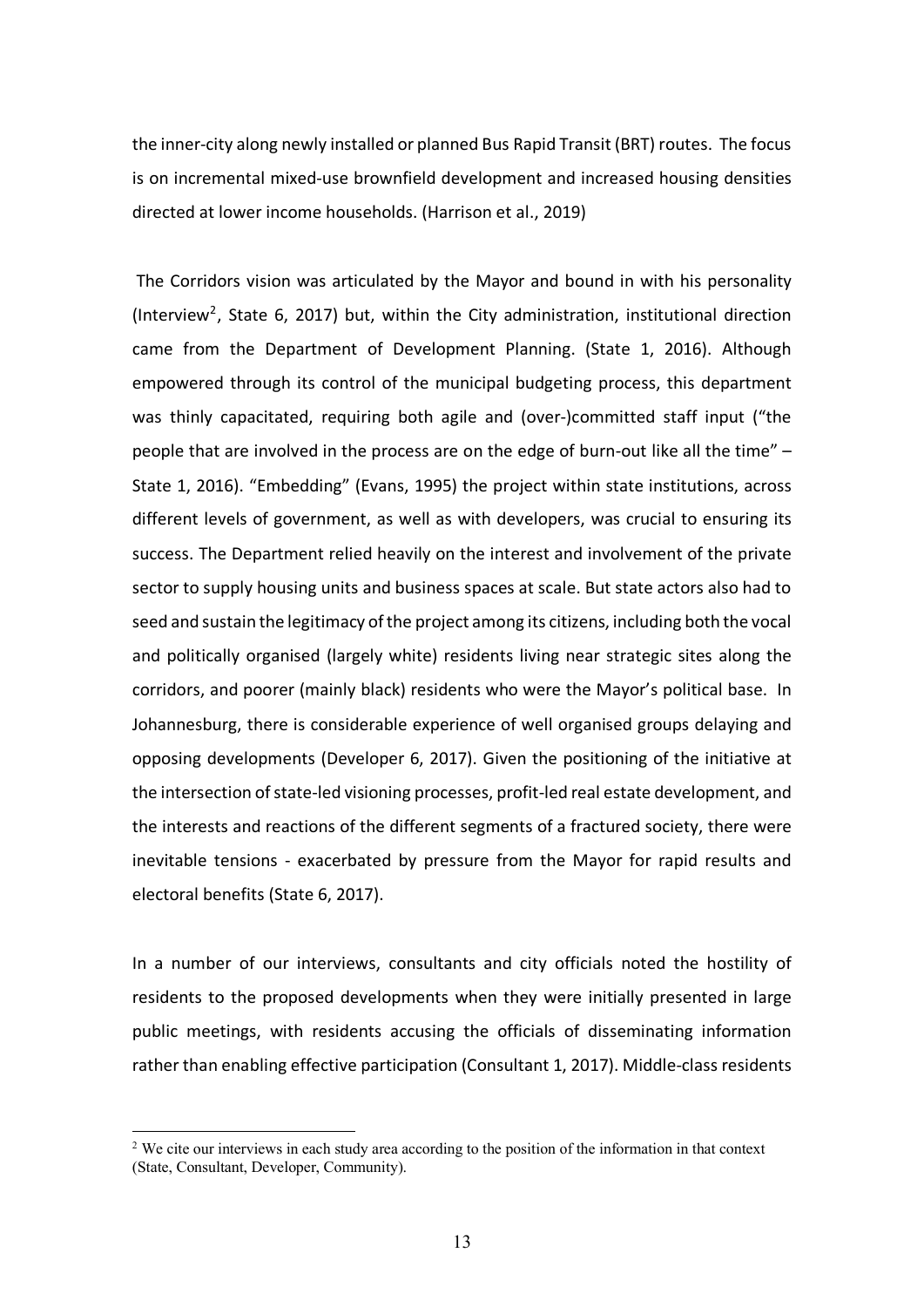were mainly concerned with proposed increases in density - which they linked to crime, slums, and the loss of property value - and with new social housing close to their neighbourhoods. Poorer residents were mainly concerned with the livelihood benefits of new developments and there were ongoing tensions around the allocations of jobs (Consultant 3, 2016; Developer 13, 2017, State 1, 2016). Feelings ran high, leading officials to observe that, despite the political and financial pressure to deliver quickly, "it's at that time we came back to the Mayor and said listen this thing is going to go sideways if we don't do this properly and we need time to do this" (Interview, State 1, 2016). To prevent the project from being derailed, the city administration responded by strengthening participatory processes. The City's development arm (the Johannesburg Development Agency) was, for example, brought in to facilitate participation in the preparation of the precinct plans for the various segments of the Corridors. (State 6, 2016; Consultant 1)

In these processes, the City had to navigate a complex political terrain as the Corridors traverse very different socio-spatial contexts. Although the electoral base of the ANC administration was mainly black African, the City of Johannesburg has had to be careful not to alienate the white middle class that provided a substantial share of the fiscal base of the city and could voice its concerns volubly through the media and other channels (Beall, Crankshaw and Parnell, 2002). City officials entered into negotiations with residents' associations around density and the location of new development, and adjusted targets and plans (State 1, 2016). At crucial moments it was the Mayor's presence and intervention which helped to move the process forward in middle-class neighbourhoods (State 1, 2016). Political and personal ties connected the city administration to black African neighbourhoods, although to differing degrees. Organised neighbourhoods in politically influential townships such as Soweto and Alexandra, were able to command the attention of city officials, and influence investments towards their areas (Planact, 2018). There was far less embeddedness in other socio-spatial contexts along the Corridors. The coloured (or mixed race) communities of Westbury and Coronationville, for example, mainly supported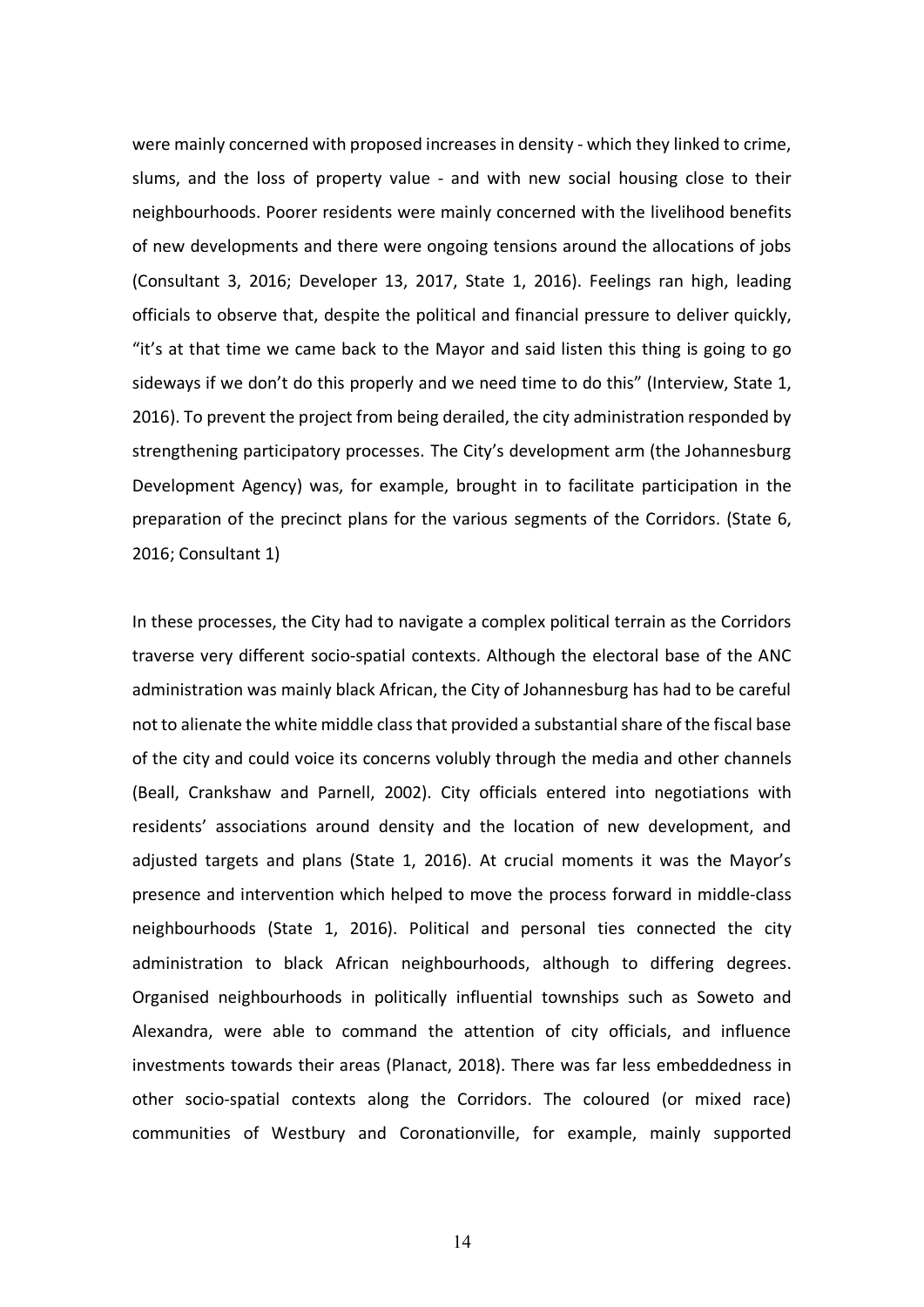opposition parties and felt alienated from the City administration (Planact, 2018). The group least connected is arguably made up by transnational migrants (renters and subrenters) from countries in Sub-Saharan Africa who provide no electoral advantage to the City and who lack the leverage of paying property taxes or having a vote (Laundau and Freemantle, 2009). There were nevertheless limited attempts by officials to "walk the streets" of migrant-dominated neighbourhoods to identify groups that were not formally represented (State 1, 2016).

Political changes led to a shift in the patterns of embeddedness and institutional priority. In 2016, the ANC lost control of the Johannesburg Metropolitan Council to a curious *de facto* coalition between the centre-right Democratic Alliance (DA), with a mainly white middle-class as its electoral base, and left-wing populist Economic Freedom Fighters (EFF), with its base among the black African poor. The DA base was largely opposed to densification near middle-class neighbourhoods while the EFF demanded direct investment in historically black townships rather than in the linking corridors (Harrison et al., 2019; Parker and Appelbaum 2020). The Corridors survived but with significantly reduced investment from the City. Recent political instability has brought an ANC-led administration back to power under a new mayor but the future of the initiative remains uncertain (Robinson et al., 2020).

The Johannesburg case drew attention to the importance of embedding large-scale projects in state-citizen/resident relations, and the different ways in which this is undertaken across different groups. This informed our analysis of the other two cases, including Lingang where we had not initially envisaged the possibility for comparative insights on community engagements.

The 'developmental' ambitions of the Johannesburg case draws attention to the developmental goals of the Shanghai case, in terms of both economic upgrading and ambitions for social development. On the one hand this is to do with the importance of Lingang in the broader municipal economic growth agenda of industrial restructuring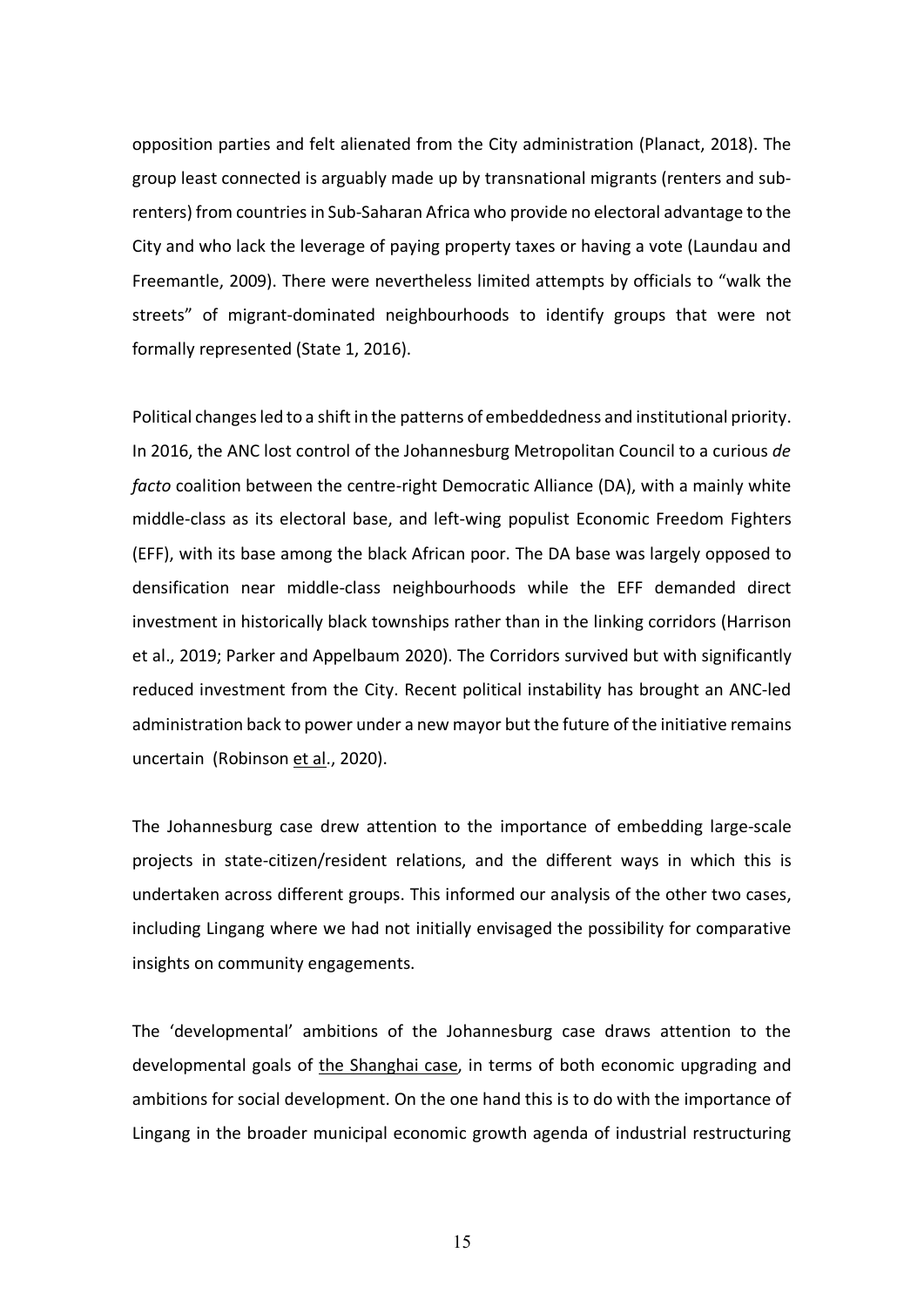(as with the role of the Corridors in the broader spatial restructuring of Johannesburg post-apartheid). But the developmental state has also to attend to its embeddedness in a broader dynamic of support from the local population. Socially, Lingang was a relatively under-developed and remote area with a rural population. How to acquire land and resettle the existing rural population swiftly and peacefully was one of the first tasks officials had to address (Wang and Wu, 2019). The strategy was to make 'good' arrangements for local peoples' livelihood if possible; with prescribed relocation compensation, including apartments of 40m<sup>2</sup> per person in relocation settlements and state pensions for retired residents (Senior planner Lingang Group, June 2016). Lingang's approach to dealing with local residents followed the common resettlement logic that resettlement can bring prosperity to residents through generous compensation. A senior official at LDMC described the resettlement process in Lingang as follows:

"Actually all the four townships are quite supportive of the demolition and relocation, because the residents also want to be relocated. As they say, a farmer's fate can only be turned around with demolition and relocation (农 民翻身靠拆迁)" (LDMC senior official, August, 2016).

The township governments were tasked with informing and resettling residents, since township officials were familiar with the local situation and the needs of residents. To ensure a smooth transition for residents to their new housing, Lingang initially prioritised the development of relocation settlements and public amenities such as schools and hospitals over the development of commodity estates. Efforts were also made to ensure that township governments benefited since the state relied on townships to deal with dissatisfied residents. Through allocating parcels of industrial park land to township governments to develop to the benefit of local communities, Lingang sought to bind township governments and local residents into the development. Both the institutional formation and the physical development were shaped by the need to embed the development in local social relations.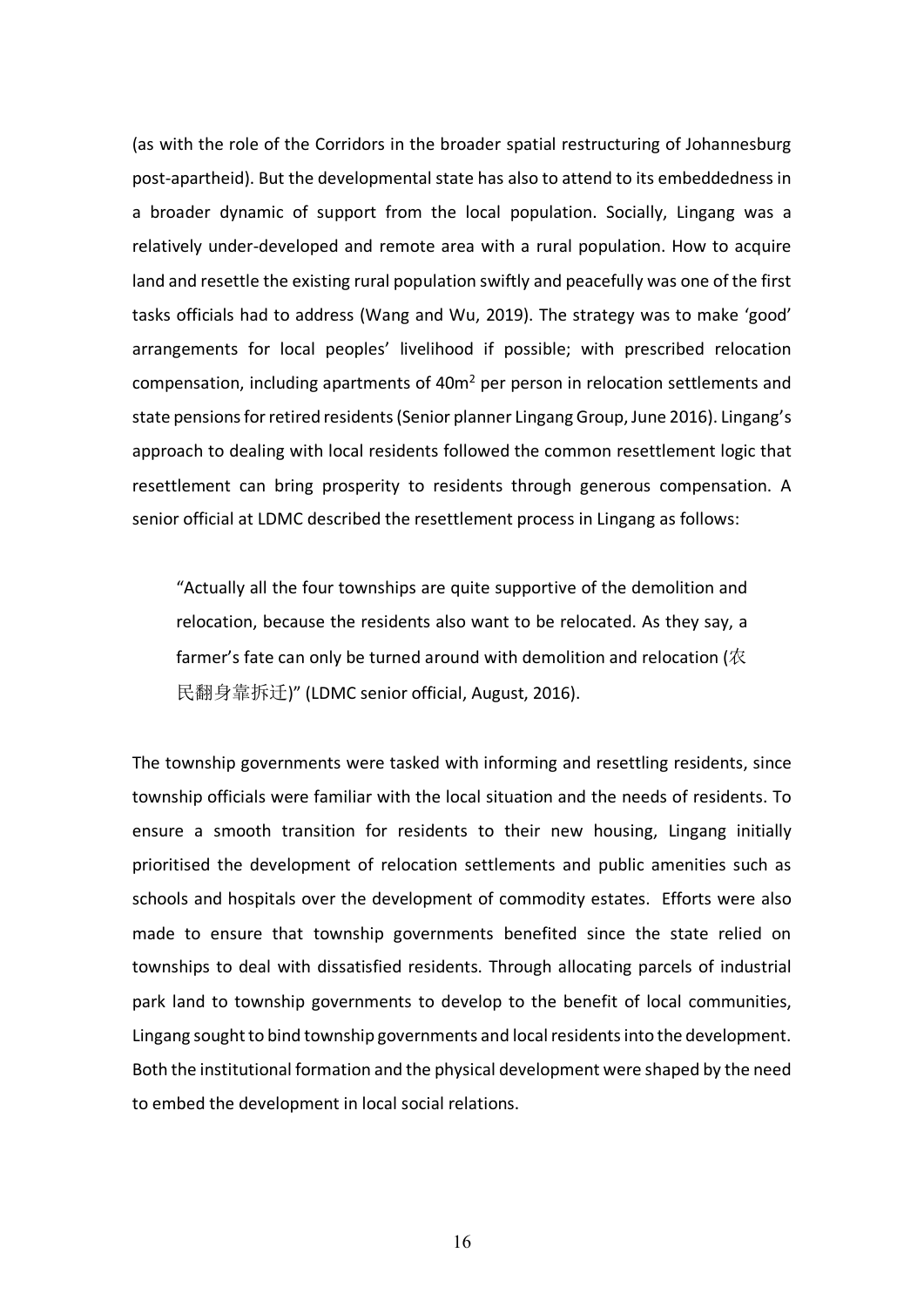However, following the completion of the initial phase of development which included land-intensive developments such as highways and roads, the demand for more land and thus resettlement decreased significantly. Additionally, at the same time as the industrial development slowed down, legislation was changed and prevented the acquisition of development loans against land which is yet to be made vacant (Senior official at LDMC, August 2016). The slowing down of the resettlement process resulted in controversial and tense moments in relations between residents and the municipal and district bodies, and the State Owned Development Corporations (SODCs). When relocation from rural villages was halted, some were left living in now deserted underserviced settlements, many dependent on housing migrant workers and adjacent to industrial zones with significant pollution hazards (Wang and Wu, 2019).

Although the two cases of Johannesburg and Shanghai indicate that state-community engagements have actively shaped the outcomes and governance of large-scale developments, dominant analyses in urban studies have been informed by researchers focussed on places such as London, emphasising "post-politics" and constraints on community engagement in urban development processes (Swyngedouw, 2005; Raco, 2014; Lees, 2014). Participation, often led by developers, is understood as providing only the semblance of openness, while the hidden face of power proceeds in technical and restricted forums (Drozdz, 2014); participation is seen as simply complying with the agendas of power (Swyngedouw, 2011). Our comparative research led us to different conclusions. From the Johannesburg case, we were alerted to the challenges of "embedding" support across diverse and conflicted constituencies, and from Shanghai we were also aware of how state-resident interactions changed over time as the development progressed. On this basis, we were able to critically reflect on Swyngedouw's (2005) sense of the dual "Janus" face of urban development politics in London to identify several different settings in which residents' participation was sought. Rather than a cynical dualism, we noted that residents were able to engage to varying extents. In some settings their inclusion was crucial to the project's progress and their ideas and insights were valued; on other occasions they (and other actors) were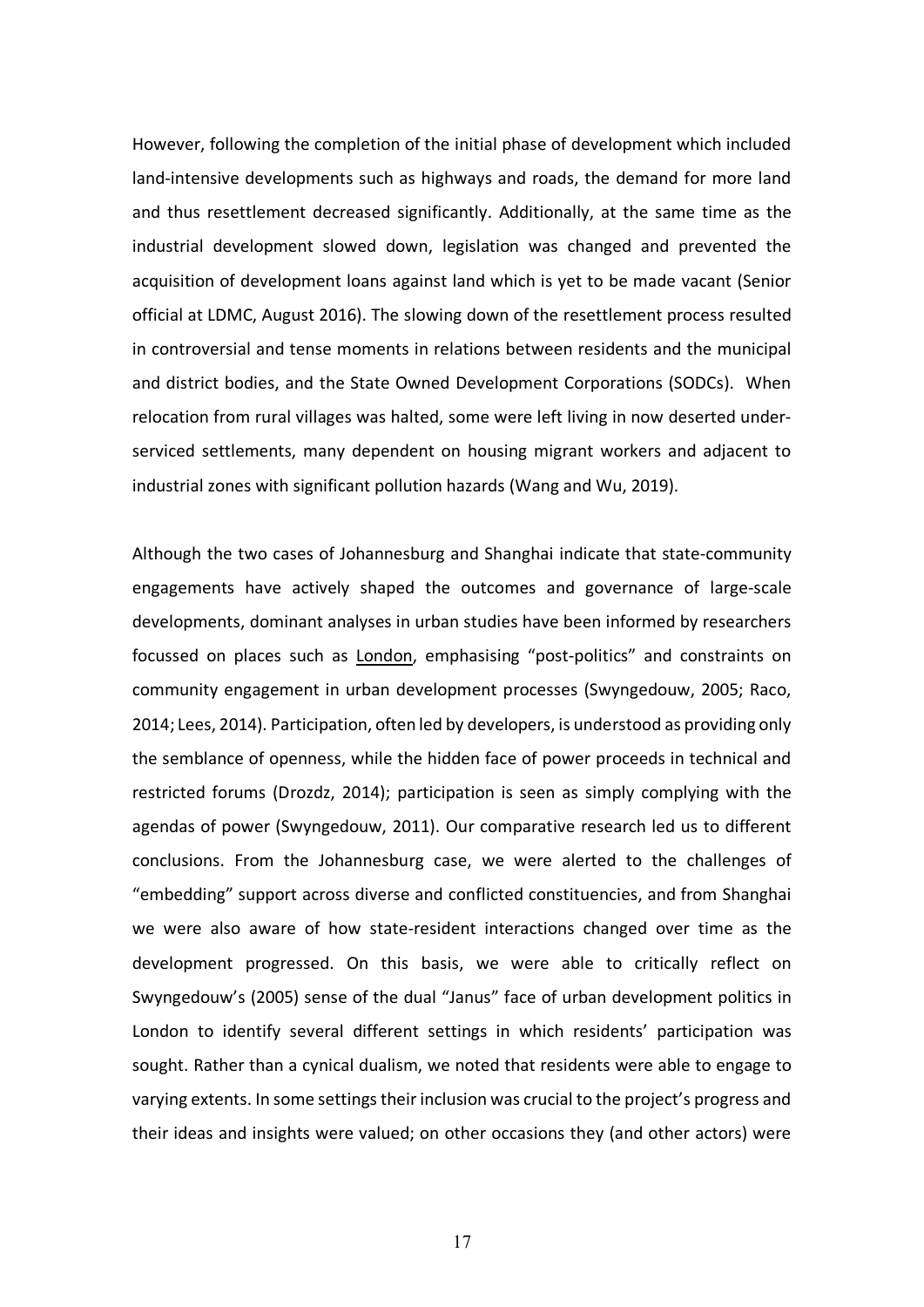either directly excluded from engagement with planning and decision-making, or the terms of engagement were decidedly onerous.

Settings for early policy development were open to resident's perspectives and concerns, both those within the development corporation area (c.1500 houses) and those in neighbouring areas. Planners for the Old Oak Park Royal Development Corporation, tasked by the Mayor of London with bringing forward the development, sought to draw on residents' local sense of place to inspire plans. They responded to residents' concerns and early proposals identified sensitive areas on the edges of the development where development would be restricted to protect existing residential neighbourhoods. Funding for a place-making initiative focussed on the Park Royal Industrial area drew in many residents from the affected areas. However, the lengthy and intensive planning policy process and some early developments saw statecommunity relations experience many twists and turns. "Sensitive edges" where tall buildings were to be restricted were replaced by provisions for dense high rise early developments. These were intended to generate profit and increase planning gain incomes to fund infrastructure. Policy visions morphed into versions that read like developer briefs in which many good ideas shared between planners and communities became merely possibilities which might be funded if enough profit was generated from the development: social infrastructure, affordable housing, and key transport investments were all to be largely funded from planning gain contributions from development (Robinson and Attuyer, 2020).

This directs our attention to a different setting: routine behind closed-doors negotiations which took place between planners and developers about design and developer contributions to planning gain, to identify how trade-offs could be made across different priorities for the development. In fact, both parties collaborated to maximise income from the development while navigating planning policy commitments and design requirements. Residents' concerns were only presented in these settings indirectly via the planners, who were under pressure to prioritise infrastructure and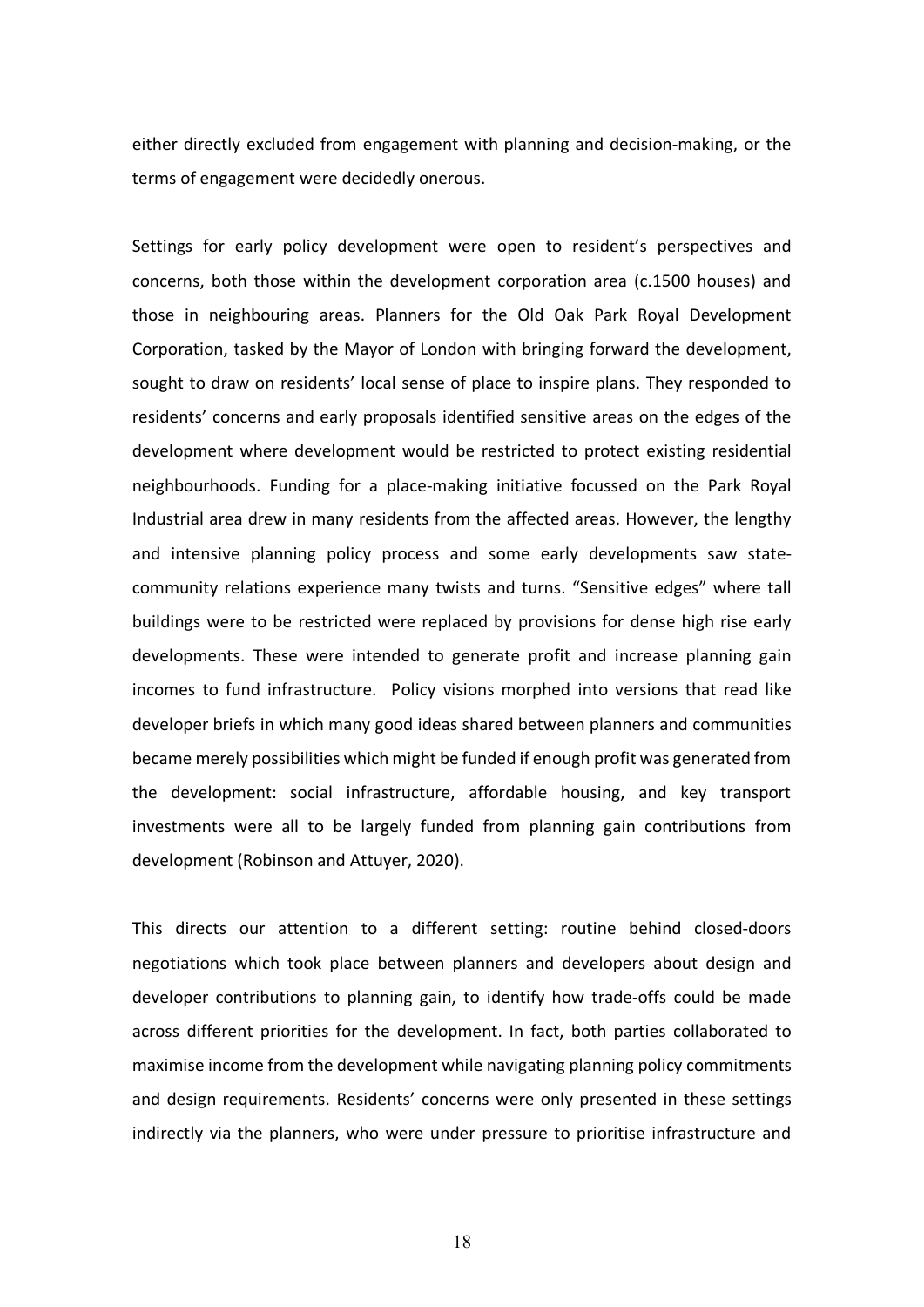housing delivery (Robinson and Attuyer, 2020). For the OPDC, securing the financing for the development (£2.5bn) is a major challenge, and developer contributions will not be enough. So, in yet other settings, where the OPDC's role is to bring forward developments through its own development arm, even more secret activities were undertaken. A masterplanning process excluded both communities and developers from negotiations with central government in an attempt to secure some additional infrastructure financing (£250m). These later activities reflected a decline in the participative and collegial approach which had, from the perspective of some, shaped the first years of the OPDC practice (Community Representative 2 and 3, 03/08/2016).

Inspired by the Johannesburg case, our assessment is that focusing on the varied settings for public engagement can identify specific areas of democratic deficit and indicate how community based organisations might take forward a targeted political programme to expand voice and equality (Drozdz, 2014). This could promote political opening rather than focusing on the closure identified in post-political analyses (Swyngedouw, 2005). More generally, in contexts like South Africa (Brown, 2015), Brazil (Holston, 2011) and India (Patel et al, 2012), achieving political gains, even incremental ones, builds on patient processes of mobilization, engagement and institutional transformation – drawing the state to embed the development through territorialized community agency. In Lingang, and China more generally, residents' mobilisations have secured sharing of benefits through compensation, and also contributed to shaping the complex institutional arrangements needed to bring forward the development (Hsing, 2010; Shen et al., 2020).

#### *3.3. Intra-state: assembling transcalar state agency*

Lingang to London, and Johannesburg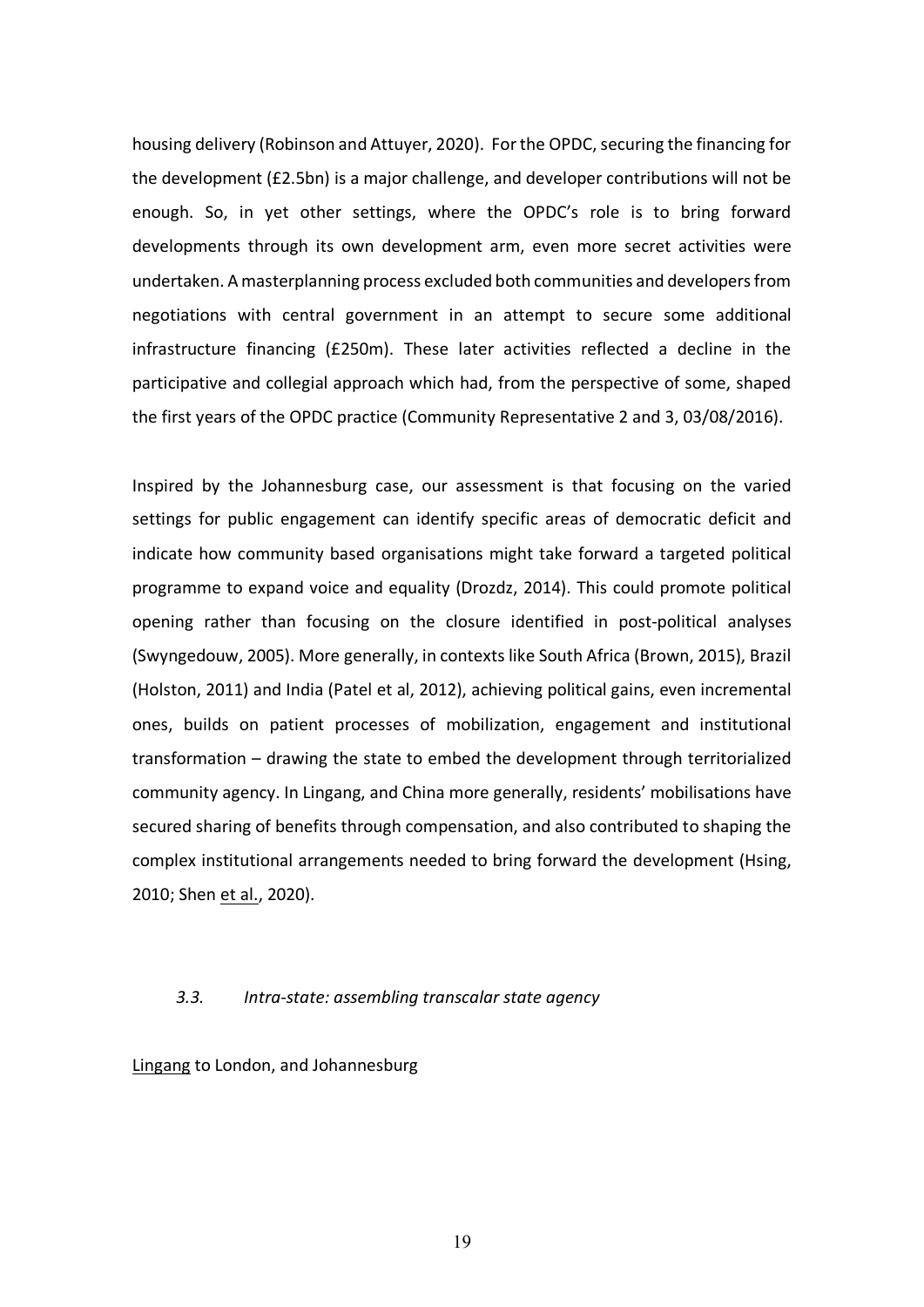Lingang is a municipal mega urban project, which demonstrates the significant role of the local state. However, the actual delivery of Lingang has been achieved through various municipal and district development corporations. To involve local communities, at the township level, smaller industrial zones and development corporations have also been set up. In other words, the development has been carried out by an assemblage of development corporations across different scales (Shen et al., 2020). All these development actors are 'state-owned' but the actual ownership is scattered across different levels of government. For Johannesburg, the difference is that the COF development is led directly by the state institutions rather than by a dedicated municipal agency or development corporation. For London, the state-owned development corporation had no guaranteed income or land assets, and relied closely on negotiating with private sector developers. In Lingang, the development corporation operates under the guidance of the government (specifically the development management committee, *guanweihui*). This is a distinct model in China, allowing the enterprise to borrow financial resources independently, although there are close linkages between the development corporation and local government. In Lingang, the management committee and development corporation have 'two names but one set of personnel' (*liangkuai paizi, yitao renma*). This approach reflects state entrepreneurialism (Wu, 2018) which uses the 'market instruments' but subject to the planning and developmental centrality of the state. These instruments include development corporations and 'land backed mortgages' (Wu, 2019).

The Lingang project began in 2002 with the Shanghai municipality's ambition to develop China's largest deep-water harbour. The Shanghai municipality convinced the central government to assign Yangshan island from Zhejiang province's jurisdiction to Shanghai with the prospect of developing China's first deep-water harbour and to compete with other countries already in possession of a deep-water harbour including Singapore and South Korea. The municipality felt that a harbour city would provide important support services such as logistics, for the Yangshan deep-water harbour (Lingang senior planner, June 2016). Yangshan harbour in turn would help Lingang become a harbour city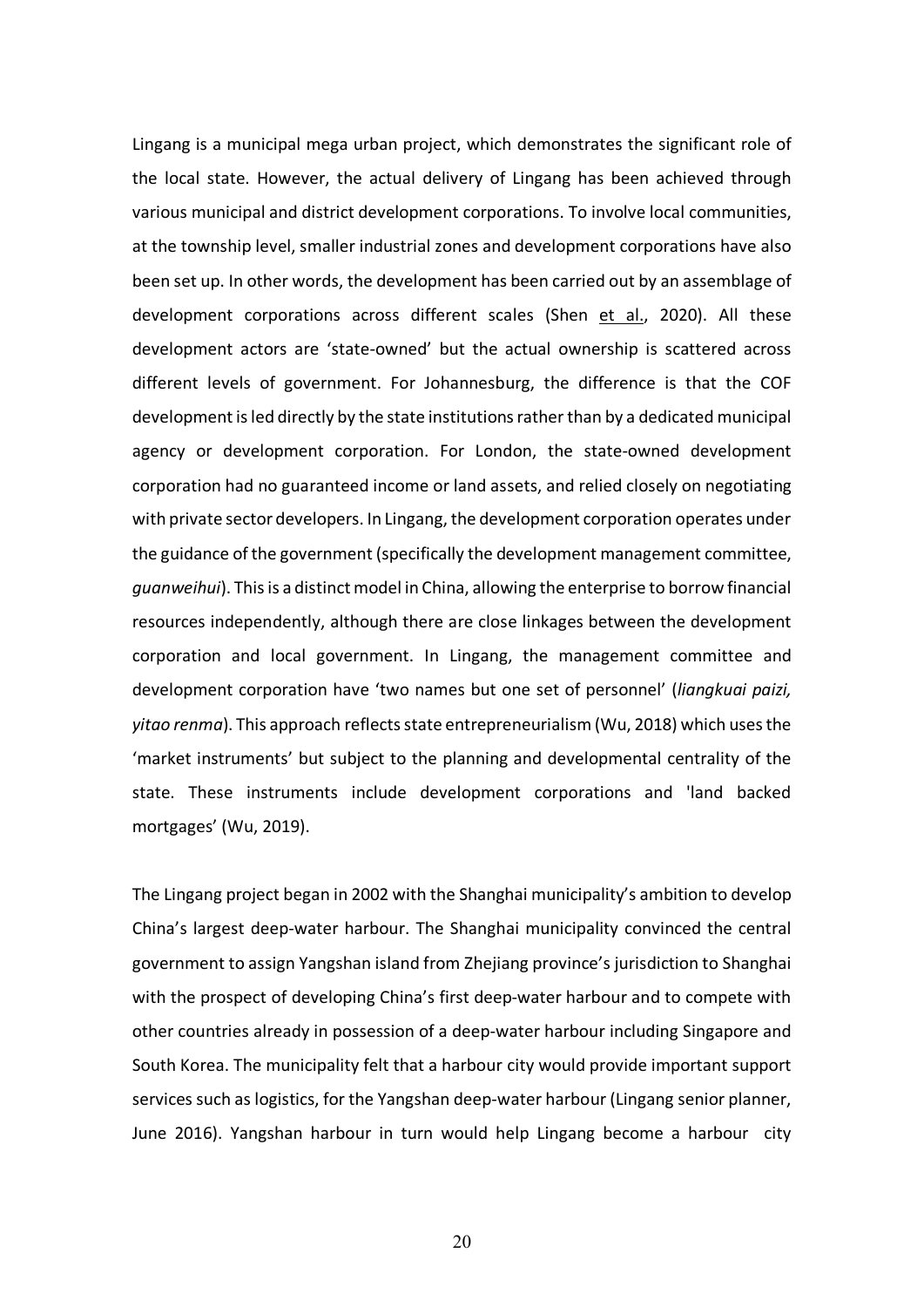equalling the success of Hamburg Hafen City or Alexandria (GMP Architect, June 2016). The development of Lingang was motivated by a second reason, namely to help Shanghai upgrade its industrial sector to include the heavy equipment manufacturing industry. The final vision for Lingang was thus as a combination of harbour city and a large industrial zone specialised in heavy equipment manufacturing.

Rather than relying on private capital and developers, however, the Shanghai municipality instead relied on a set of state agencies to deliver Lingang. State owned development corporations took on the role as the primary developer and were given starting capital from the Shanghai municipal government to acquire land from rural residents and to develop the land according to the vision set out by Lingang's masterplan. Initially, there were two development corporations. Lingang Group is in charge of the heavy equipment manufacturing zone and focused on attracting heavy equipment companies to Lingang. Harbour City Group is responsible for developing the main town of Lingang and attracting residents to develop Lingang into a vibrant harbour city with a planned population of 800,000 residents. Moreover, the municipality created the Lingang Development Management Committee (LDMC) to take over planning responsibilities and to examine and approve specific developments of Lingang. Relieved of their planning and development responsibilities, the district government of Nanhui (later replaced by Pudong district) and the township governments are tasked with governing the local population of Lingang including handling the process of resettling rural residents, dealing with resident complaints and managing the life of residents after their resettlement.

According to the Shanghai municipality, the institutional set up of Lingang makes optimal use of the specialised knowledge of different state organisations. Lingang's two SODCs and the LDMC are all headed by seasoned managers and planners who have successfully delivered previous state projects and have the necessary development and economic expertise. The district and township governments with their abundant knowledge of the local population are much better suited to deal with residents. The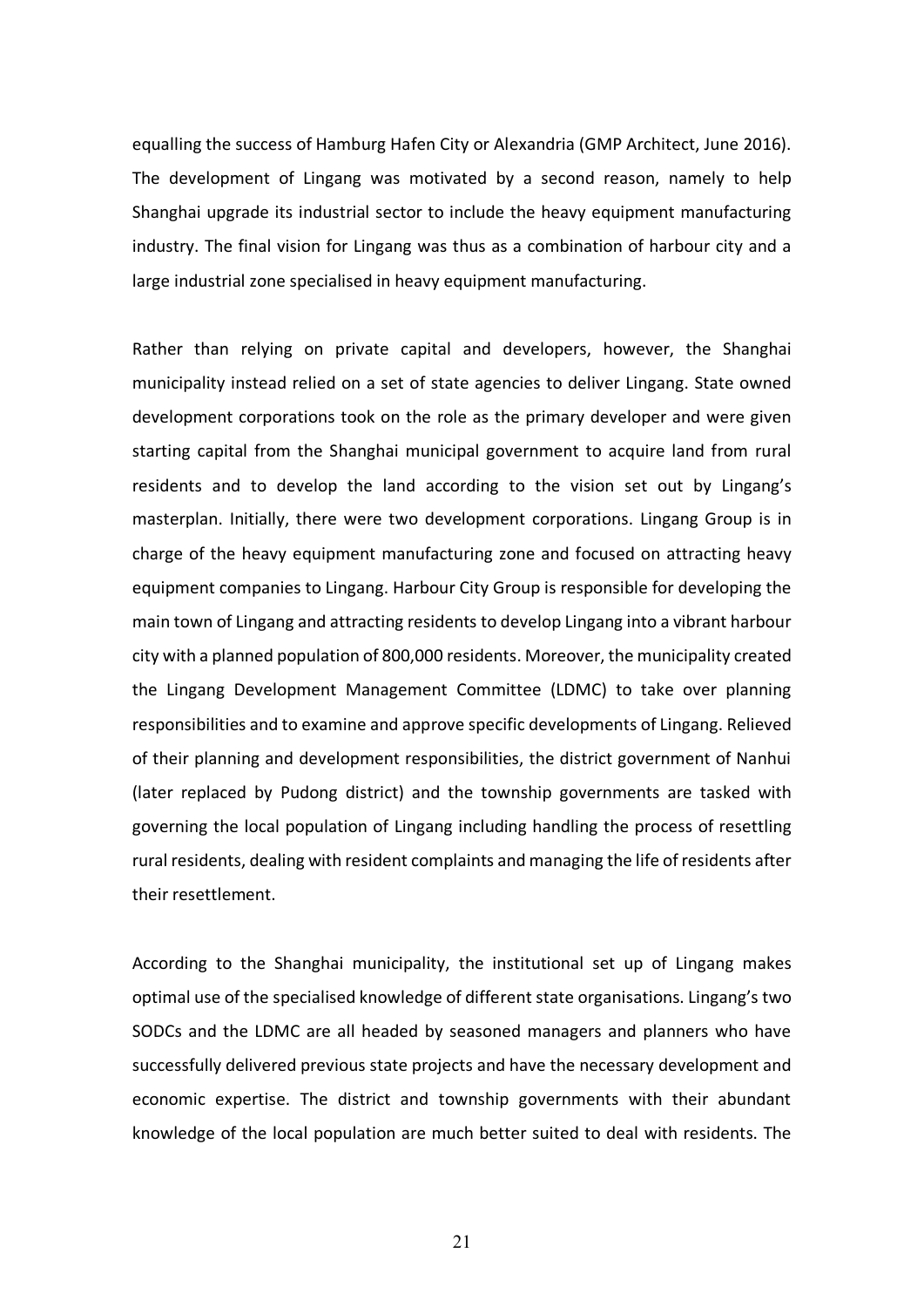assemblage of development agencies and actors reflect the nature of the project as a developmental mission for Shanghai. For Lujiazui Group, another major SODC which was tasked by the municipality to develop in Lingang in 2009, rather than a project focused on short-term profits through real estate development, Lingang is:

"a political mission so we accomplish it…There has never been a case where the Lujiazui Group could not deliver just because the economy is not doing well" (Lujiazui Group senior planner, August, 2016).

In London, the analysis of the Lingang case focussed our attention on the multiple roles of the state - as policy maker, regulator and development manager, as well as developer. Analytically this insight was highly significant in allowing us to critique the popular London discourse of powerful global developers overwhelming weak local state actors unable to defend public interests (Colenutt, 2020; Robinson and Attuyer, 2021). Unravelling the multiple interests of state actors drew attention to the continuing power of the state to extract planning gain income, in a context where other sources of funding for development had been constrained. We discuss this further in the following subsection. Some aspects of state interests have therefore become closely aligned with those of developers; but other interests are also evident – exposed by attending to the multiple roles of the state in urban development. This is reflected in our analysis of the diverse settings of community engagement (above), where different planning rationalities (and different planners) were operative in the different settings. In addition, as in Lingang, despite the creation of a bespoke development corporation, a wide range of state agencies and actors had to be drawn together around the territory of the project to secure its delivery. In London this related strongly to the search for a viable business model for the development. With few resources available to pay for infrastructure, and a highly fragmented political system (Travers, 2004), the need for collaboration across jurisdictions was apparent from the beginning as the core development area cross-cuts three London Boroughs. As with many large-scale developments, this jurisdictional complexity presented numerous challenges. Thus, the opportunity was seized to draw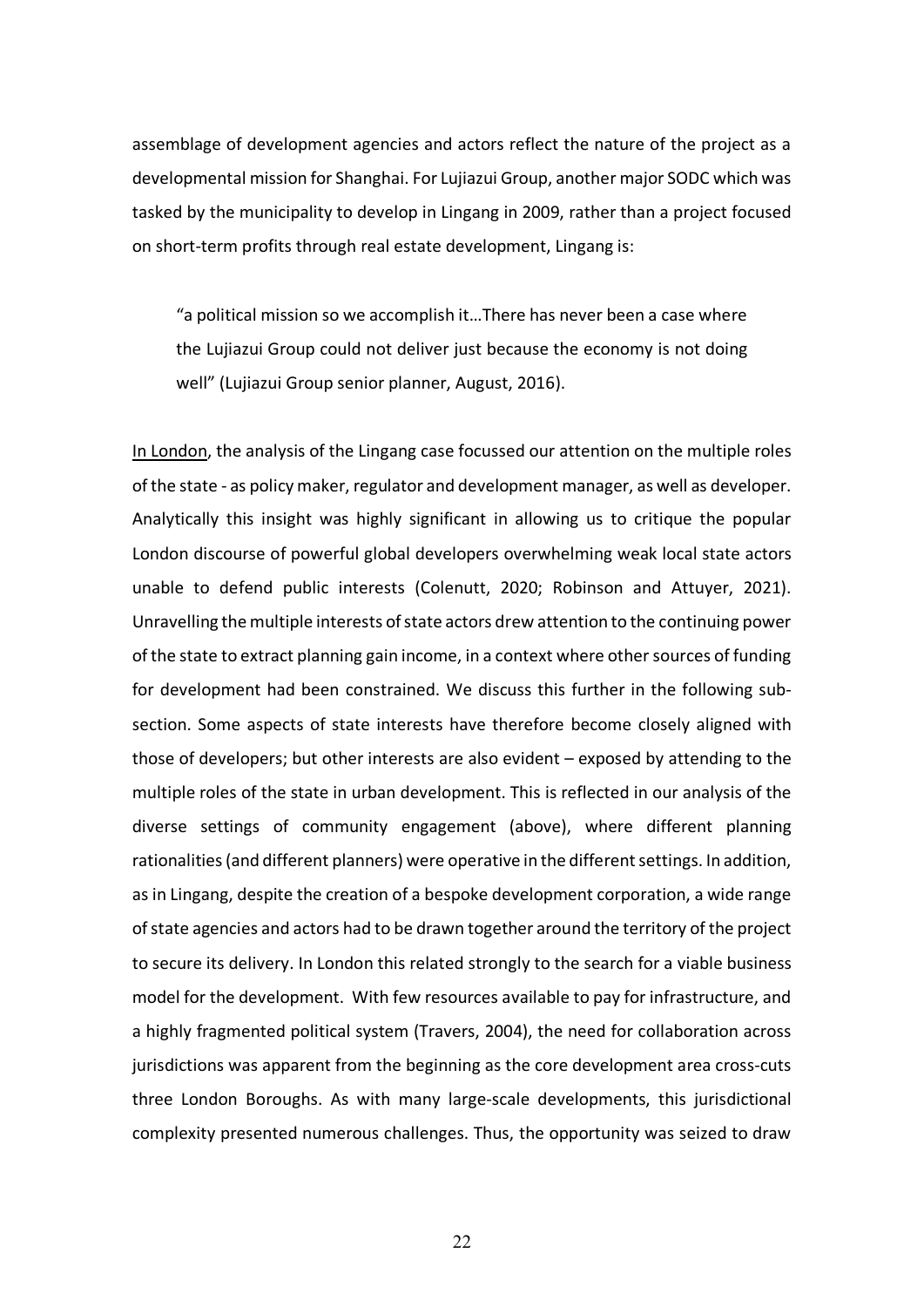on a new competency for the GLA (since 2011), to create "Mayoral Development Corporations", and the OPDC was created on 1 April 2015. Concerns are often expressed about the institutional capacity of local boroughs to manage such huge developments (Interview, GLA Officer 1), and large-scale developments in London (in "Opportunity Areas") do anyway usually proceed through collaborations between the Mayor's regeneration teams and local boroughs. Establishing a formal Development Corporation to take over planning powers from the three boroughs, with representation from each borough on the Board and the planning committee, provided a new way to navigate the relationships amongst the GLA, OPDC and the three London boroughs.

Complexity also characterised the relations with national state agencies. The train infrastructure operator, Network Rail, and the Department for Transport are major landowners in the OPDC area, as well as responsible for the land along the proposed HS2 high speed train tracks. Their development interests are overseen by a wholly stateowned property developer, London and Continental Railway, whose strategy, honed in relation to the HS1 (channel tunnel) project, involves seeking to maximize value of their property assets through land sales. Despite an early "Memorandum of Understanding" (2015) to work together with the Mayor on the development of these lands, the reticence of the public sector bodies to yield on achieving maximum value for their land means their redevelopment has been pushed into the very long term, largely beyond the twenty-year period of the draft local plan. This has increased early development pressure on other sites in the project to generate finance for the development.

In sum, then, a new institutional model of the Mayoral Development Corporation has re-scaled planning and development authority away from the local boroughs to the Metropolitan authority<sup>3</sup>. But the operations of the OPDC are dependent on convening a transcalar alignment of state and non-state actors and interests in relation to the

 $3$  We acknowledge the helpful observation of one of the referees for this paper that in some aspects our approach varies from that of Peck and Theodore (2007) as we are concentrating on a different "scale", the development project. We prefer to use "scale" here in an ordinary language sense rather than theoretically freighted; our insights emerge in relation to a different spatial imagination of transcalar territorialisations.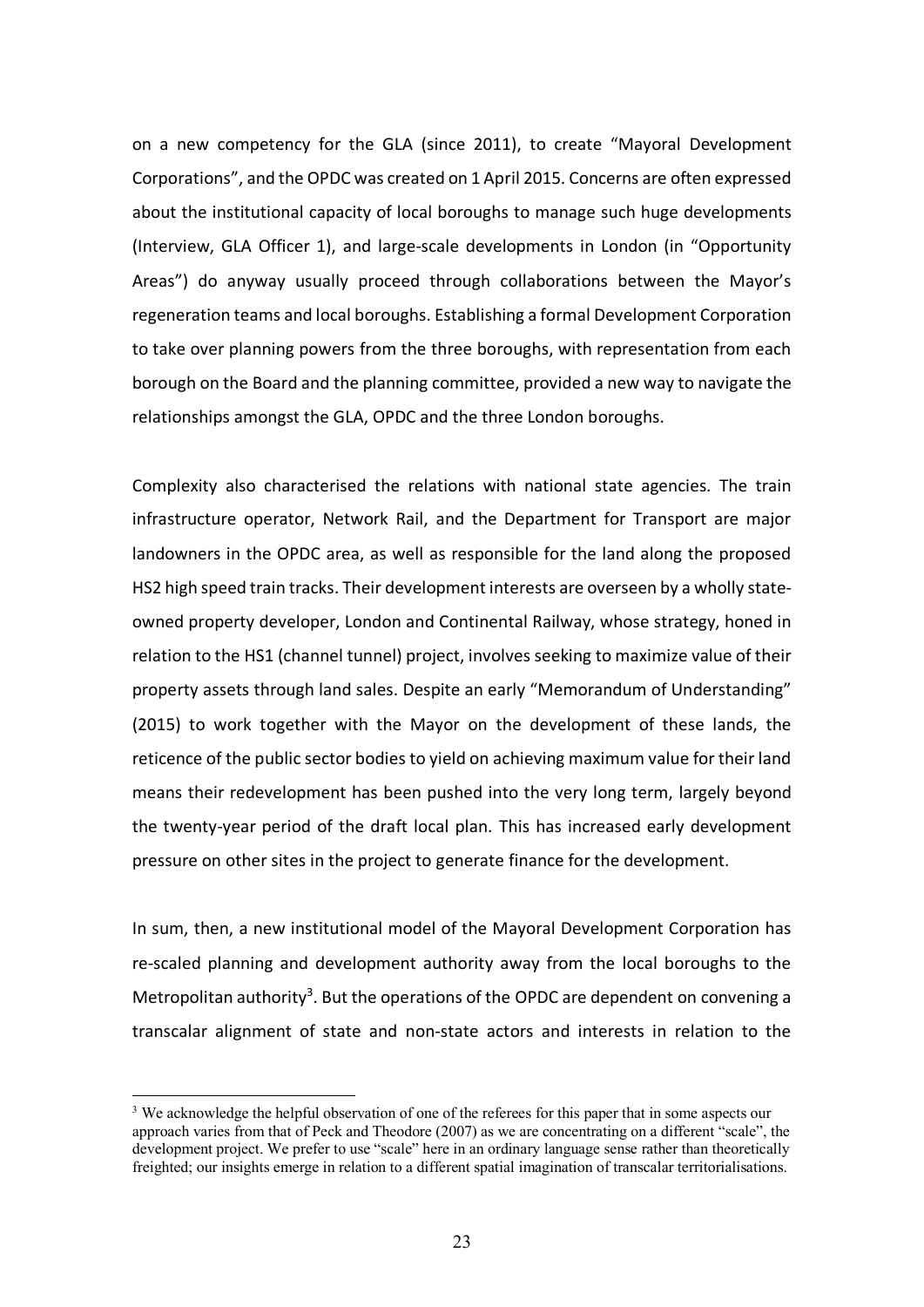specific territory of the development. This entails co-ordinating complex intragovernmental relationships, from very small local boroughs to a weakly capacitated metropolitan Mayor, as well as powerful national state agencies and central government departments.

In Johannesburg, the Corridors of Freedom was an ambitious project for the city administration and, as in London, the challenge was to influence actors operating across different scales, within and outside government, to direct their actions in support of the vision. The relational capacity required for the project came from constructing different forms of embeddedness, including within state-citizen relations, as discussed above, and within a complex matrix of inter- and intra-governmental relationships. In one respect, Johannesburg had a significant advantage over London as the city administration was constructed in 2000 at the end of a post-apartheid transition, as a single-tier metropolitan authority. There was no need for the metropolitan authority to negotiate the project with local authorities or to construct a body such as a development corporation that could manage across local and metropolitan functions. However, the City of Johannesburg was still a complex organisation, incorporating multiple departmental and political interests and requiring mechanisms for cohering city-level action. The personal authority and institutional power of the executive mayor was an important factor but so was the technical control that the planning department exercised over the budgets of other internal agencies.

Beyond the city, implementation required the support of other spheres of government. The National Constitution adopted in 1996 protects local government but also frames it within a complex system of inter-governmental relationships. The Corridor had an unexpected challenge from a coalition of interests within government that linked the agenda of the national Minister of Housing to promote 'mega' housing projects on the peripheries of urban areas, to the spatial agendas of Provincial Government, and with segments of the property industry. This was contrary to the vision of the city administration to consolidate development and densify along centrally situated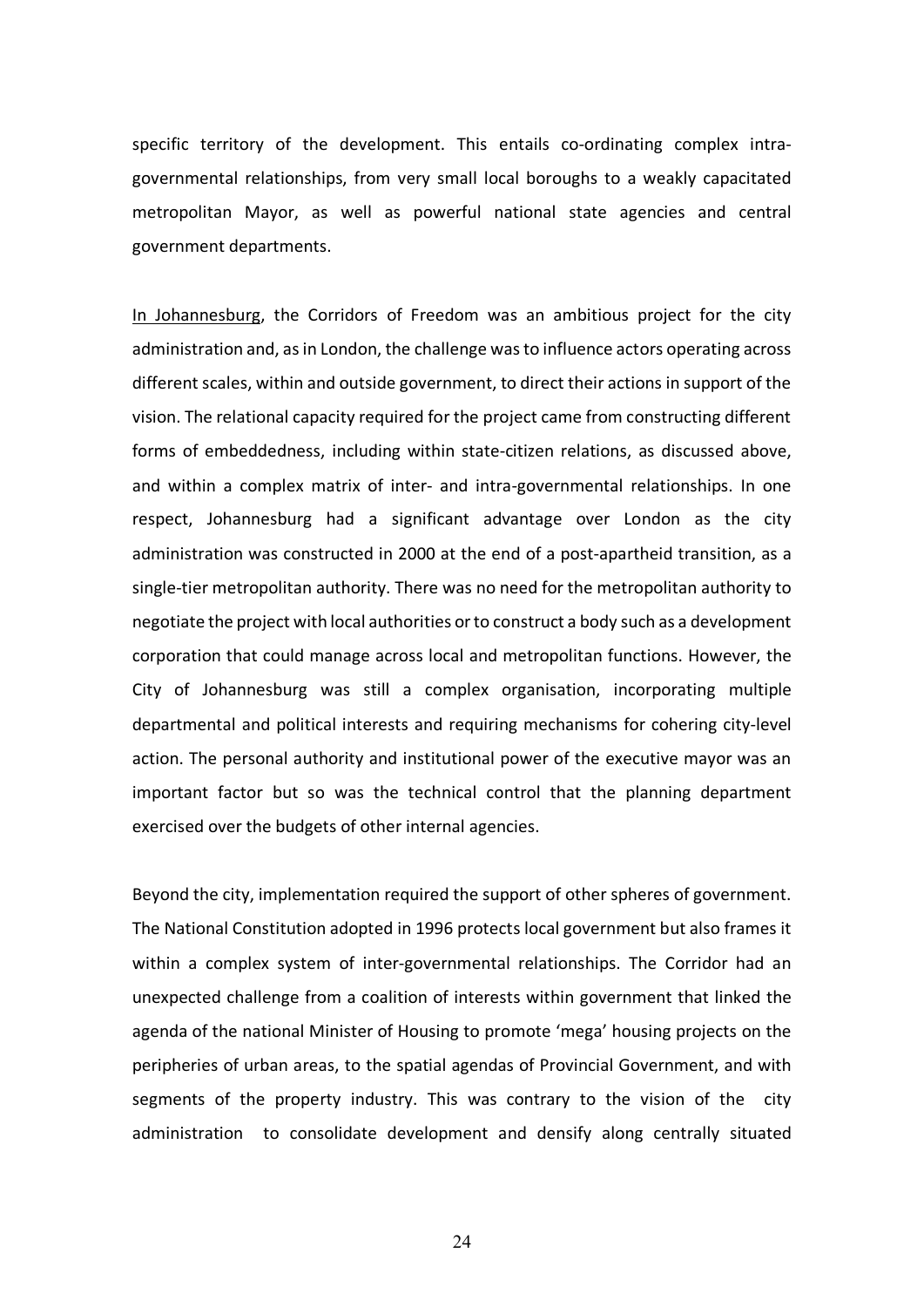transport corridors and detracted from the overall priority of corridor-type development across government. However, the Corridors initiative was protected by the near fiscal independence of the City of Johannesburg, the support it received from the powerful National Treasury, and the fuzzy means of accommodation between city and provincial governments which allowed both to pursue their own visions with apparent support from the other but this fragile inter-embeddedness left the Corridors programme somewhat exposed to political change at city level. (Ballard et al., 2017)

In all three cases the projects initiated a reconfiguration of state institutions, territorialising capacity across different agencies and actors. Thus, we identify the transcalar territorialisation of state agency as a key feature of all three cases, necessary to bring forward development.

# *3.4. Developers and territories: Navigating institutions, fixing flows of finance*

#### London to Johannesburg, and Lingang

In London, development is reliant on the private sector and is brought forward through complex mutual negotiations between the state and developers. The OPDC case highlighted most strongly the formative nature of the financing arrangements for development outcomes. Crucial here was the high cost of development in an area with difficult terrain and poor infrastructure; the land ownership structure also meant that this was not an area which had a naturally high visibility or attractiveness for developers. Analyses of property and housing development in London have focussed on the agency of global investors – a speculative wall of money pressing on the London landscape to which local councils had little response (de Verteuil and Manley, 2017; Fernandez et al., 2016; Colenutt, 2020). But as with all three of our cases, our study of the Old Oak Park Royal development showed that (transcalar) state agency was closely involved in drawing in investment and finance, and strongly shaped the nature of the developments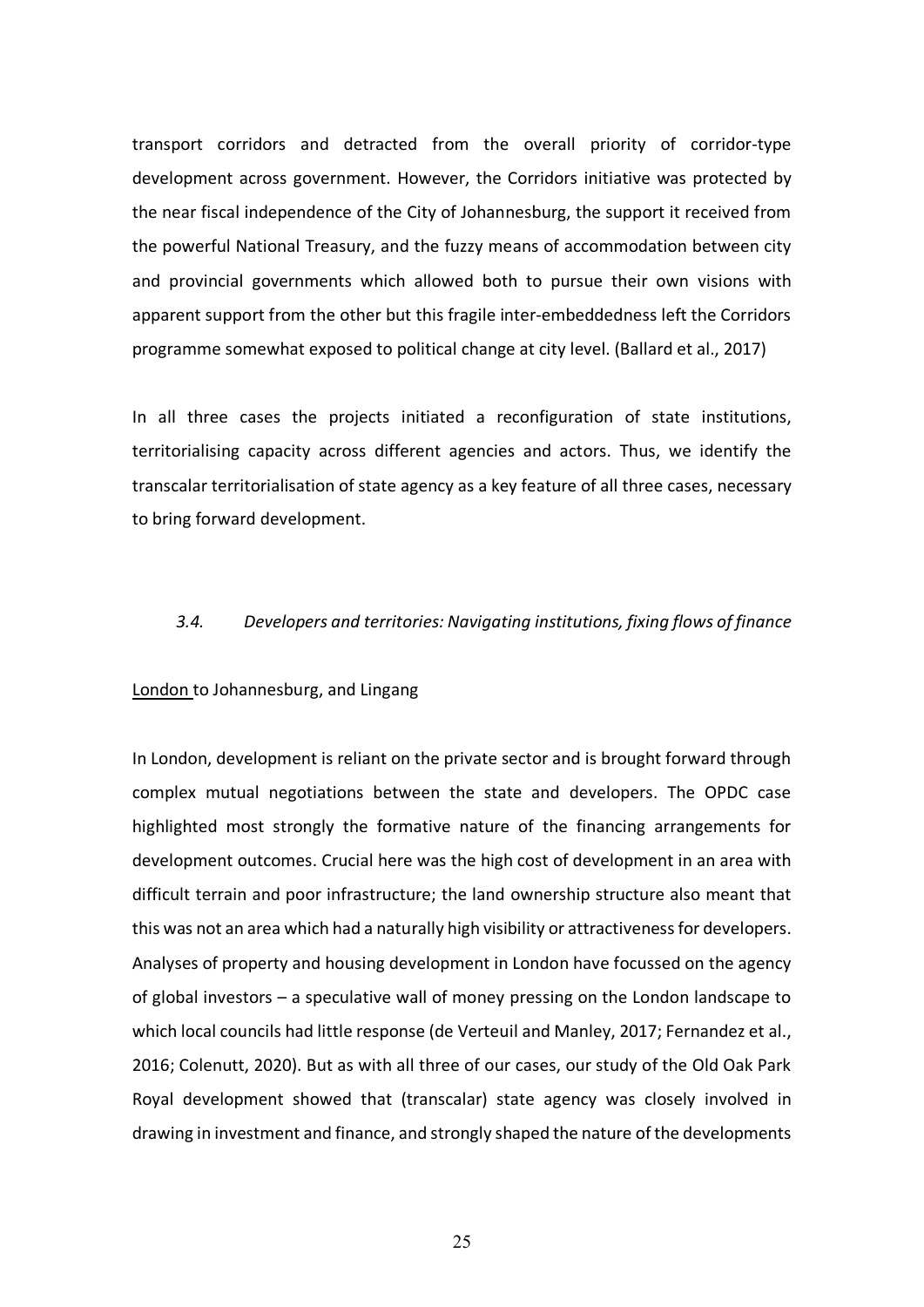brought forward by financiers and developers. This included pressing for early progress on the edges of the area, which produced a predominance of rental-based developments as sales values would be depressed during the lengthy construction phase. Moreover, the developers who were motivated to invest in the OPDC area had a range of origins and transnational reach, and varying interests in the land development.

The question of value is crucial for the developer, but, as we noted, for the planning authority too. The OPDC was looking to maximize value capture over the life of the project to fund the costs of delivery. This had to be secured during a narrow window of opportunity to negotiate planning gain contributions from the developer at the site and moment of construction (Robinson and Attuyer, 2020). In addition, the funding streams for the state – both S106 and CIL charges<sup>4</sup> - relate directly to the height and density, and thus the quantum and profitability of developments. The negotiation process between planners and developers, in regular meetings over a period of 2-3 years, is where these issues find settlement in a determinate built form which has to meet a range of policy agendas while keeping the developer on board. As one developer noted, "well, you know, we've got our exit strategies and you know you just weigh up the risk" (Property developer 6).

Between the competing objectives for developments to realise developer profits as well as meet the Mayor's targets for housing, contribute to financing infrastructure and deliver planning policy obligations, architects can struggle to meet professional norms or market demands for high quality design. At times they even worked against the planners, to decrease height and density (Architect 4, 30/08/2016). Developers were pragmatic about the planning processes which underpinned determining planning gain and policy obligations in London, and made sure that their teams were composed of locally experienced people (Property Developer 3). Locally embedded reference points

 <sup>4</sup> "The Community Infrastructure levy (CIL) is a locally determined fixed charge on development which usually takes a relative form, such as ' $EX$  per square metre of new development'." (Ministry of Housing, Communities and Local Government, 2018, p. 6). "S106" contributions are based on bespoke agreements on planning gain, negotiated on a development by development basis.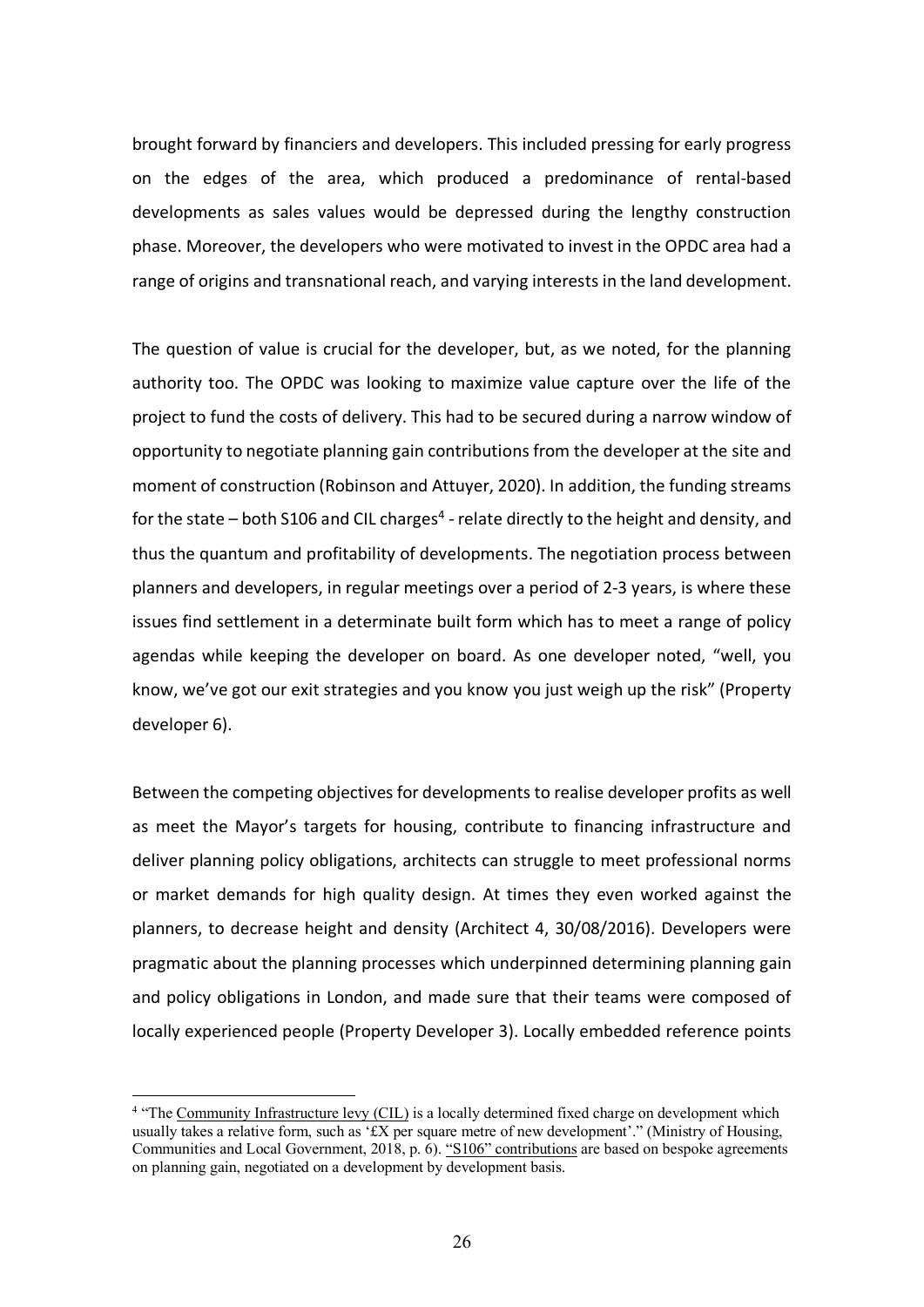were therefore important to (global) architects and developers, as they were to the local planners. In searching for "best practice" cases to inspire development, the planning authority and their consultants drew overwhelmingly on London-based cases and precedents (OPDC, 2018). It is in this context that reports from several developers that planners had encouraged them to build higher densities and heights than envisaged, as well as the paradoxical push from the major developer to lower the quantum and densities, can be understood.

However, value propositions varied considerably amongst developers. For a number of developers their starting point in negotiations was to look to maximise the envelope for building: "the first thing you do on an application is the bulking exercise. You, first go for bulk. The developer always goes for maximum bulk and the planners will pull him back and then you reach a happy medium" (Property developer 3). For others, the difficulty was to gain planning approval when they were unwilling to build as high or to such densities as the planners wanted. This is particularly relevant in relation to financialised investors, such as global pension funds, seeking to mobilise the built environment as a liquid asset, yielding long term, secure returns to investment through bespoke rental properties. Here developers struggled with the high land values and the need to keep buildings to a standard height and format according to the investor model. In one case, local planning authorities, including the OPDC, found little traction to press financialised international developers to build higher, to extract further value from the development, leading to an impasse (Ealing Council Planning Committee, 3 February 2016). However, more flexible combinations of developers with conventional construction financing and London-based housing associations leveraging their social housing assets and with significant housing management experience enabled the build to rent model to come forward in a more dense format, according to very rapid time scales compared with "build to sell" properties. The ability for this model to meet the growing backlog of houses for both middle class and low-income groups across London has informed the Mayor's enthusiasm for BTR in his wider housing policy, as well as in the approach of the OPDC (Mayor of London, 2018; OPDC Officer 1, 06/02/2018).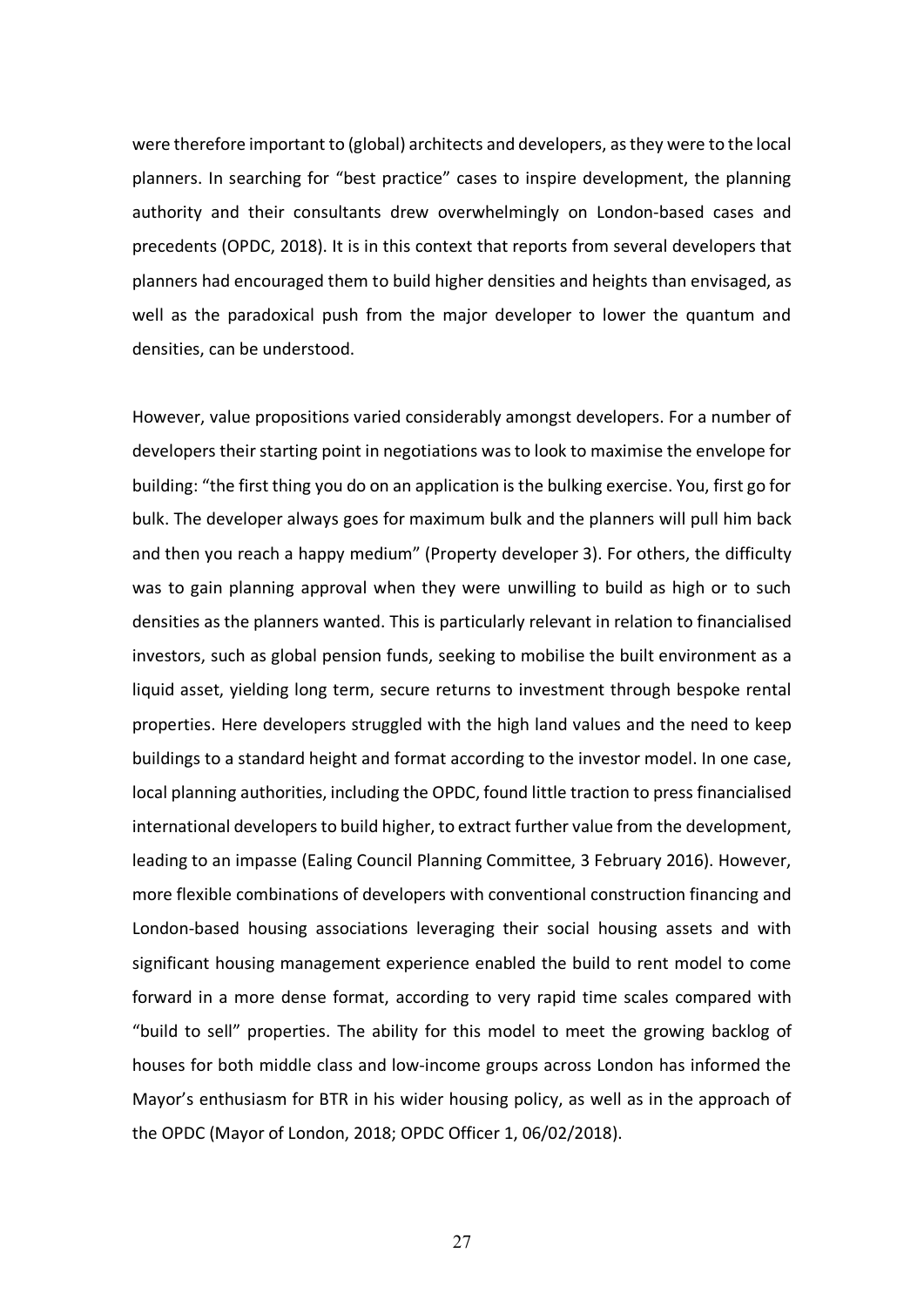The need to find alignment between developer and state interests in the London case was particularly acute, but led to tensions. There was nonetheless considerable overlap in their interests to build more densely and higher to achieve enhanced returns, while also needing to ensure locally applicable planning policy norms were not undermined to the detriment of either elector confidence or market interest. We see, then, a territorialised co-ordination of regulatory processes in relation to this specific project as well as the emergence of negotiated relationships between states and developers which enabled investors with a range of different interests, and spatial reach, to co-produce and navigate the arrangements needed to enable the development to proceed. This confirms our theoretical approach to the urban as distinctive, and the methodological commitment to building insights about large-scale developments, including the financing of urban development, across diverse urban contexts.

In Johannesburg, the territorial foundations of transnational financial flows and actors are evident, as specific concerns and path dependent trajectories influenced both state and developer financing. The overall financing of the Corridors Project in Johannesburg was secured through intra-municipal co-ordination of routine income streams, largely property-based taxes and profits on utilities, as well as loan income (municipal bonds and a developmental loan from the French AFD). But, as in London, to secure the housing development which the project envisaged required the capacity of the state to influence patterns of real estate investment, and this remains critical to the success of the Corridors initiative. The corridors are not 'natural' territory for most developers who have focussed their developments mainly in the affluent northern parts of the city. Hence the municipality has attempted to induce developers to invest in the corridors, and to invest in ways that meet the specific objectives of the initiative. As Todes and Robinson (2019) explain, the outcomes are uncertain with varying levels of interest from different segments of the real estate industry. The Corridors initiative has largely drawn on a newly emerging sector of developers focused on the affordable rental and student housing market, extending a local model where derelict inner city buildings have been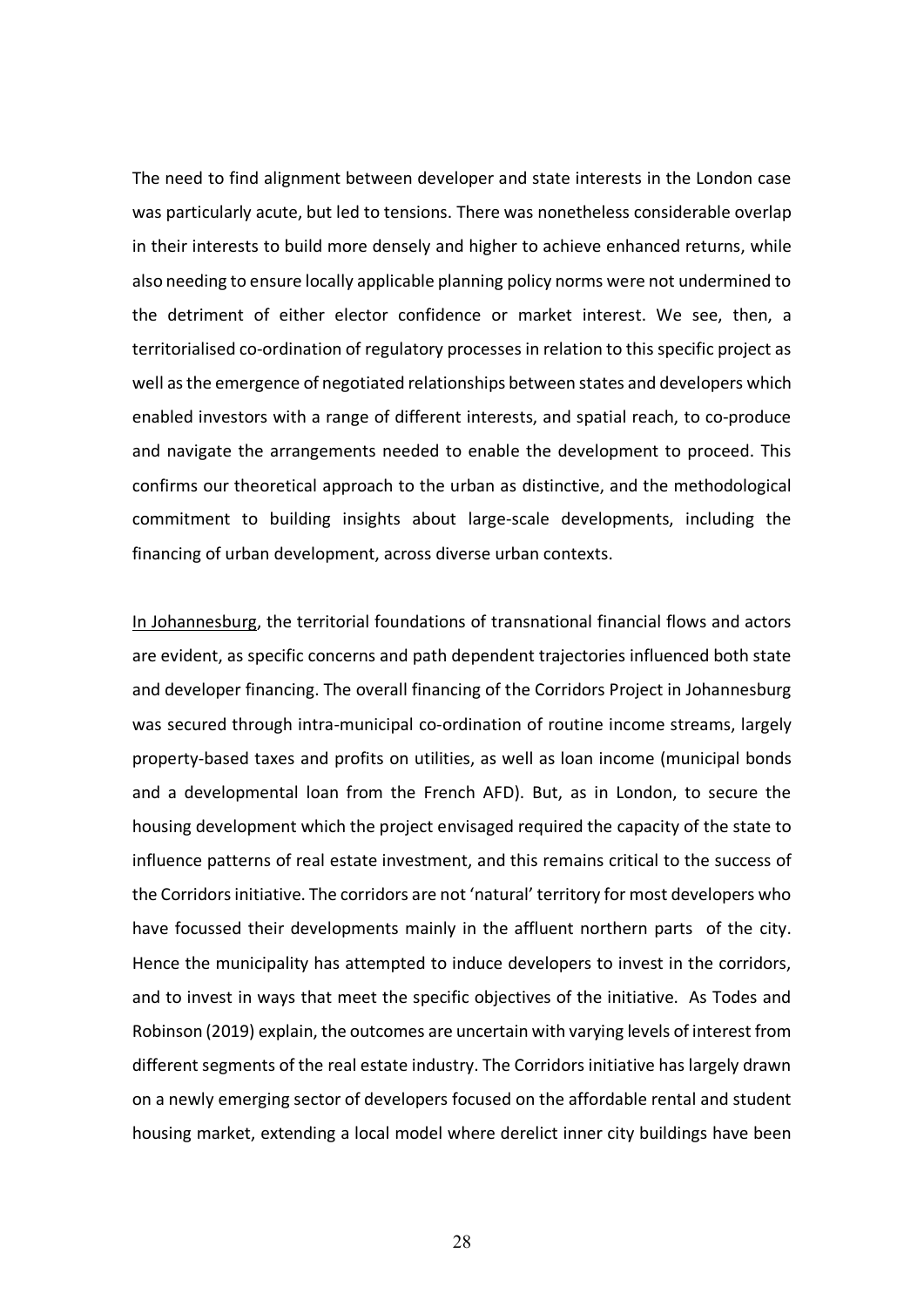redeveloped as secure, tightly managed accommodation offering small well-located units for the lower-middle income market (Mosselson, 2016). This sector began with small developers and social housing institutions responding to an undersupplied market, in a context where large financial institutions had hardly invested in rental housing for decades but has extended to include financialised investors through, for example, the establishment of a residential REIT, the entrance of an international social impact investor into the market, and the creation of the Trust for Urban Housing Finance (TUHF) to support small developers (Financier2, 1/9/2016; Nurick et al, 2018; Todes and Robinson, 2019).

The Corridors are beyond the main areas where inner city developers operate but became more attractive as property prices in the inner city have increased. Diverse small local developers, some of whom were already involved in affordable rental housing or the student market in these areas, have been attracted to new opportunities. Larger firms focused on the affordable housing market have expressed some interest, but their developments have so far remained confined to the edges of the Corridors where larger land parcels have been available ( Developer10, 31/8/2016; Developer12, 22/11/2016).

The municipality has offered some inducements to enable development, in addition to infrastructure development: rates rebates; relaxation of regulations to allow and encourage higher density development; and promises to simplify and speed up approvals processes. The City also proactively assisted developers by generating design approaches appropriate to the Corridors (small spaces including social facilities), using consultants to develop financially viable models for low-income rental, and by partnering with the TUHF to facilitate financing for developers. There were however differences between city planners and developers over matters such as density levels and rental charges, with officials pushing for higher densities to support the BRT and lower rentals to ensure inclusion (State 2, 1/3/2019).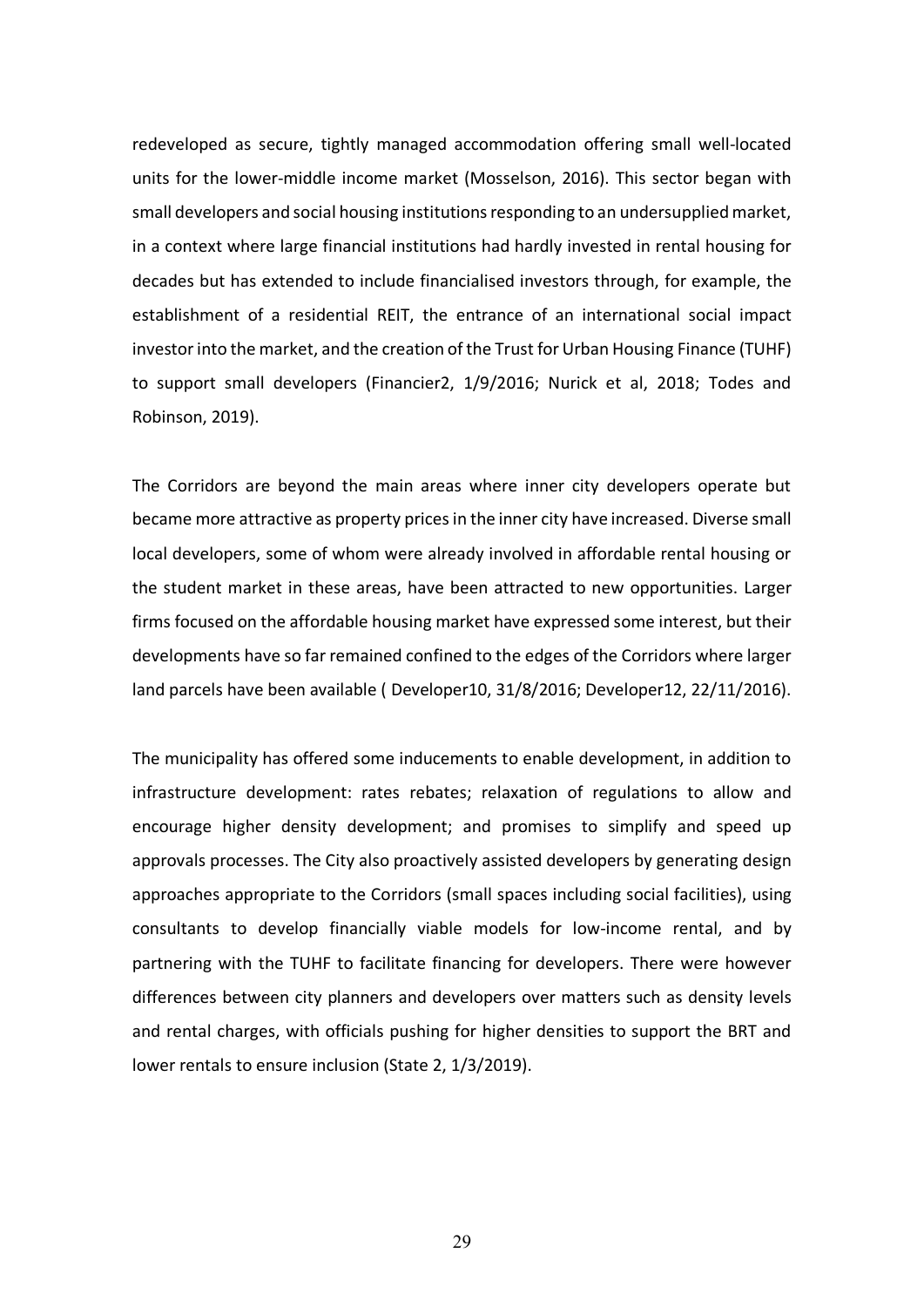In Lingang, as in London and Johannesburg, financing and development drew on existing practices but also had to respond to the challenges of the development with innovations. The project was initially financed through a combination of a starting capital from the municipality and through land-based financing from banks (Wu, 2019). The starting capital and bank loans were mainly used to resettle rural residents living in the industrial zone of Lingang and to develop basic infrastructure including roads, bridges as well as industrial space to be sold or rented out to businesses. The cost for developing the main town was lower than the industrial zone since all of its land was acquired through land reclamation and thus did not require expenses for compensating resettled residents. Subsequent income streams mainly came from the heavy equipment zone including from land leased to firms and factories moving to Lingang and their business taxes. However, income from the industrial zone was far from enough for the development to break even, given the substantial investment in transport infrastructure. Revenue from land sales for residential developments fell short. This was partly as the industrial zone and the deep-water port needed fewer staff due to automation, and partly as Lingang is considered too remote and lacking the vibrancy of a city, so those staff working in Lingang preferred commuting back to the city. Conversations with senior officials reveal that Lingang's current income is only sufficient to cover its running expenses but cannot recoup its initial investments. For this reason, when asked about why the project never considered relying on private developers to deliver Lingang, a senior planner from a SODC explained that private developers are too focused on making short-term profit and were not to be trusted with generating the sustained revenue a large and strategically important project such as Lingang required (Lujiazui Group, July 2016).

Instead, while Lingang's focus over the past decade has been on attracting more residents through increasing the urban functions and activities in the main town, the municipality directed Pudong district's four biggest SODCs to invest and develop in Lingang's main town under the motto of 'leading the army southwards, for the final battle in Lingang' (挥师南下, 决战临港). Private developers played a more minor role.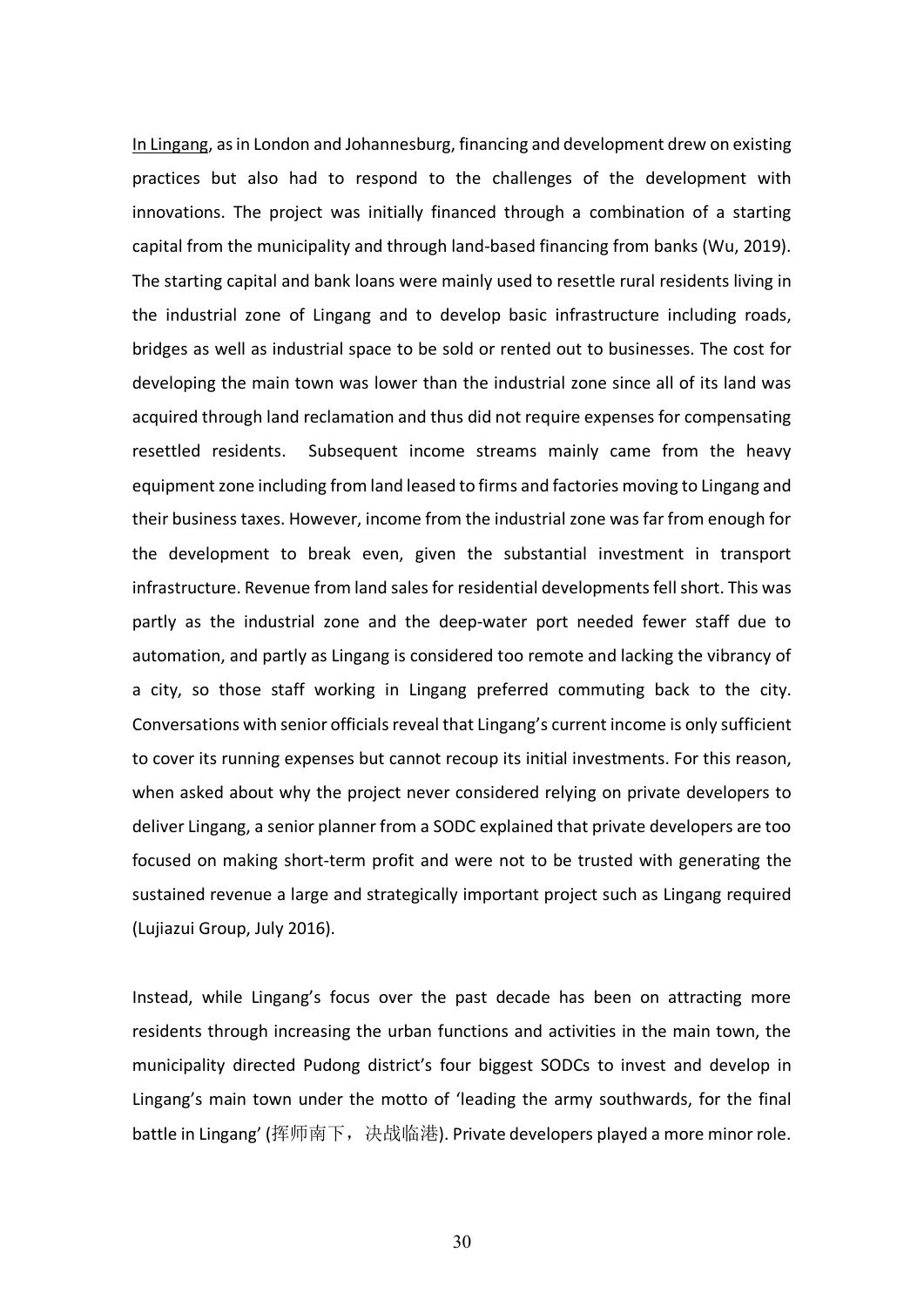The LDMC and Harbour City Group sought to attract private developers for some of the attractions, including an Ocean Park developer (see Shen et al., 2020 for further details) and major housing developers including Vanke and Greenland were brought in for small scale developments to increase market confidence in Lingang. However, similar to both the Corridors project and the OPDC development, Lingang is not a 'natural' territory for private developers. In this case, this is due to its remote location. Private developers only joined the development following generous subsidies from Lingang. For instance, Vanke only agreed to develop in the main town when Harbour City agreed to share the risk of investment by owning 49% of shares of the business venture and sold the land to Vanke at a very low price (Vanke Lingang branch manager, June 2016). Yet despite the government's support, Vanke only developed what the company considers as a small to medium project that requires little investment, has a short time frame and yields fast return (短平快). Further financial support from the municipality came in the form of the 'double special' (双特) policy. The policy allows Lingang to keep the share of tax income that normally needs to be paid to the municipality and the district government. Lingang Economic Group also invested in residential development projects in other places to subsidize this municipal mega project.

Across all three cases the projects relied on a diversity of developers and financing mechanisms. Specifically, in each case we have seen that a territorialisation of developer-state relations and a bespoke financing solution relying on resource flows from the development itself (as property or enterprise tax, or as planning gain) effectively co-produced a distinctive approach to value and built form in each project.

#### **4. Conclusion: Conceptualising urban development politics**

Our comparative analysis has demonstrated that large-scale urban developments are shaped by strongly path dependent regulatory contexts, and also result in a specific territorialisation of political institutions and actors. Theorising from specificity, we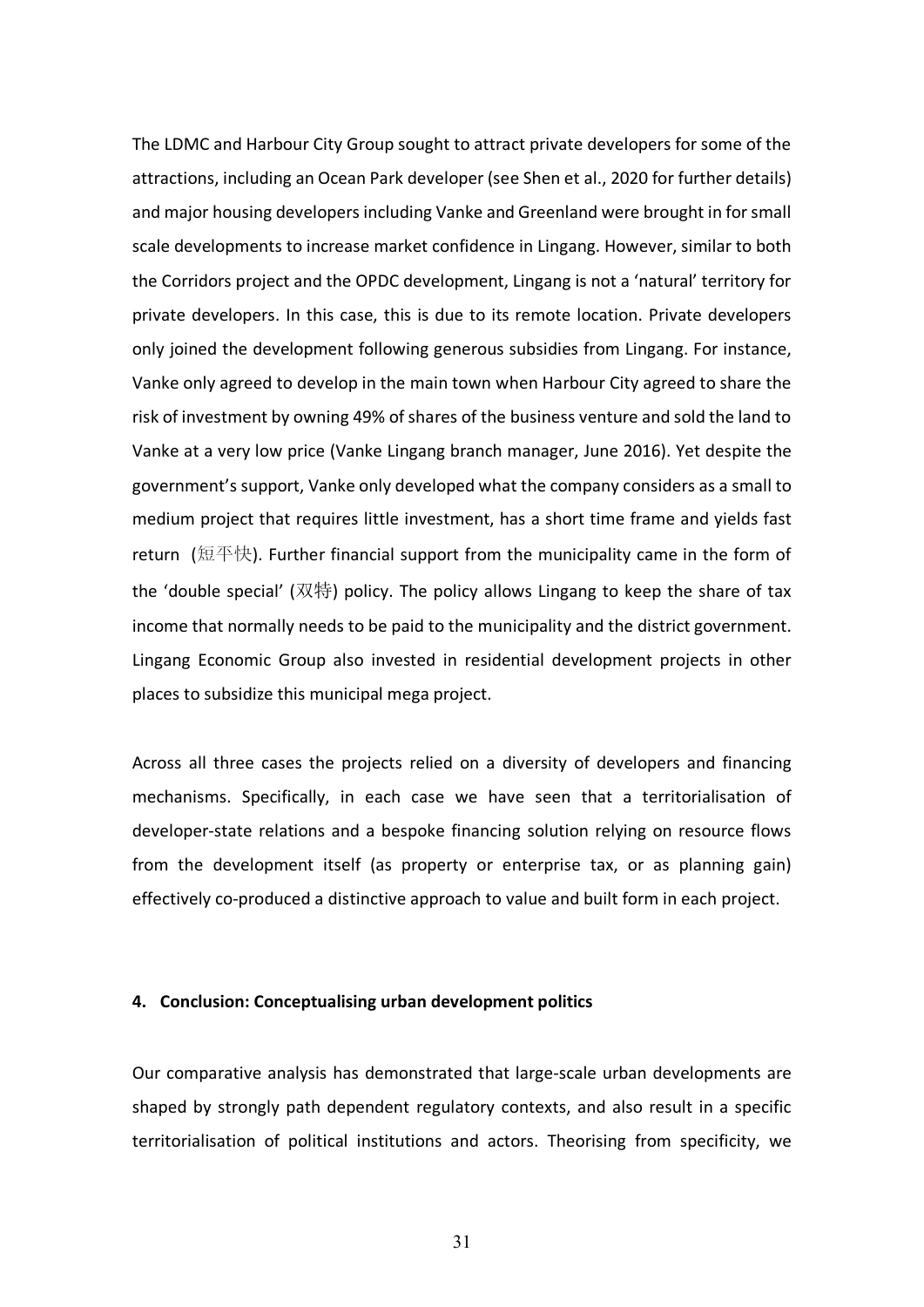suggest, has the potential to rebuild insights on the nature of the politics of urban development across different and divergent contexts. This will require patient and open re-construction of concepts, emergent from different urban experiences. From our study, we are able to identify some features of urban development politics which could speak across the different contexts, allowing us to learn from one context to another, and inspire further interrogation. Our approach, which explored the territorialisation of political processes at the scale of the development project, is potentially especially relevant at a moment when urbanisation has become delinked from the territories of municipal government, and is rather extended, fragmented and dispersed across regions, corridors and transnationally.

We focused on the dynamic transcalar relations (state-citizens; intra-state; statedeveloper) which are emergent in the course of large-scale developments, and which coalesce as distinctive territorialisations of urban politics. First, we were inspired by the Johannesburg case where electoral and fiscal dependence required considerable efforts to embed the development in local political relations. We noted in all three cases how the state is drawn through the territorialized agency of residents to shape, in different ways, aspects of the development, its governance (including seeking to exclude residents), design and social impacts. Future research might explore the different ways in which electoral systems, questions of legitimacy (based on development, participation and/or bargained relations of quiescence), and different forms of planning reason contribute to urban development processes.

Second, in all three cases the projects initiated a reconfiguration of state institutions, territorialising capacity across different agencies and actors at the scale of the project to bring forward developments. These sought to meet different goals both developmental and competitive – economic upgrading, (social) housing needs, or general urbanisation. The interests of state actors, and competition amongst them, are an important aspect of urban development politics. In the projects we studied these were closely bound up with the value generated by the development, through general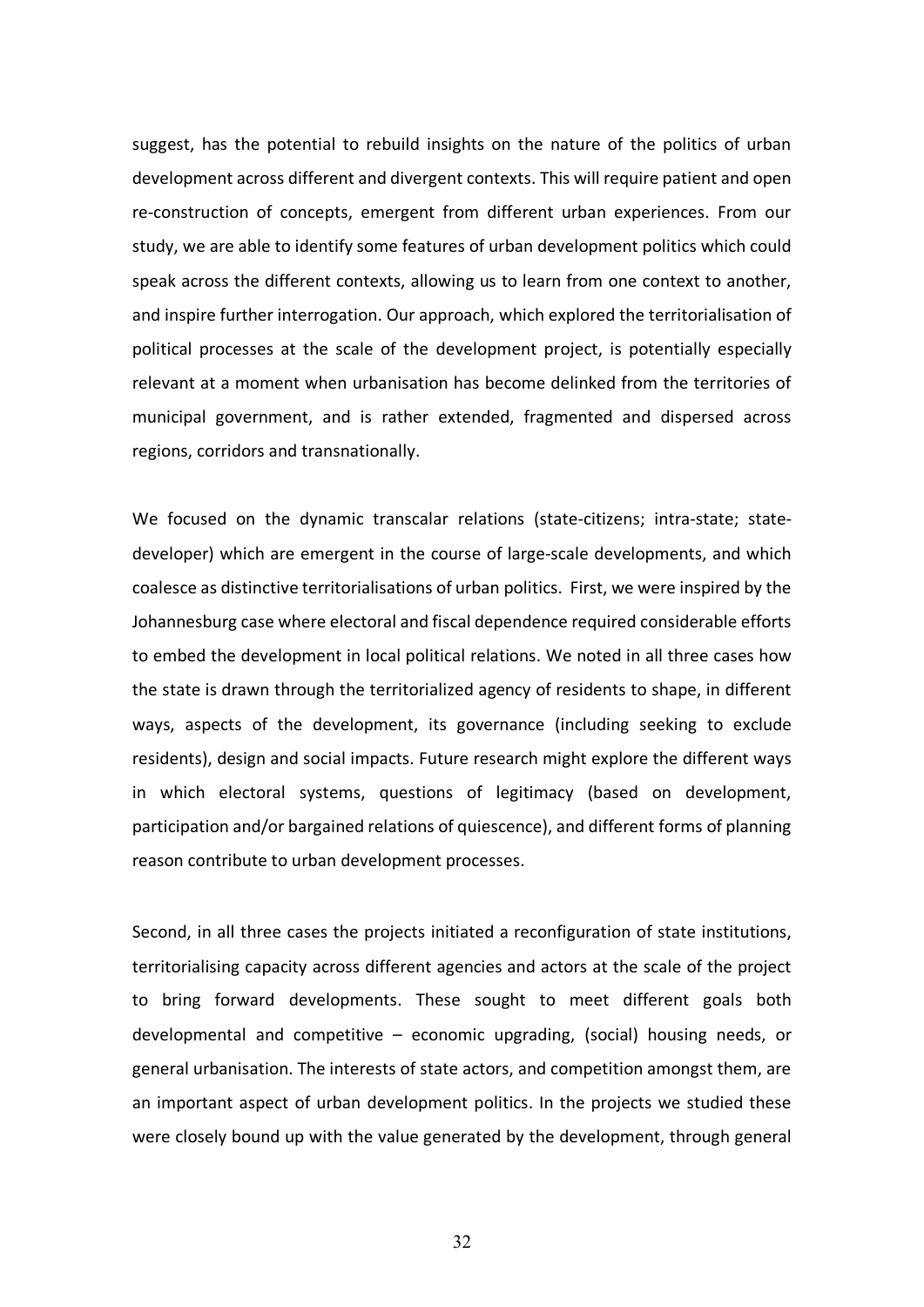or property taxation, profits on direct development activities, or land value capture of some kind. Thinking across a diversity of political systems highlighted the urban basis of state agency, in land and in broader urban development goals, which deserves further investigation.

But other actors were also crucial to the delivery in each case. The processes of territorialising flows of finance and the agency of transnational developers strongly shaped development outcomes. Thus, third, the projects relied on a diversity of developers and financing mechanisms. So, state institutions worked to reshape developer practices to encourage responses to challenging or unfamiliar circumstances, and to ensure that the resources for the project could be generated, and the desired outcomes realised. A territorialisation of developer-state relations effectively coproduced a distinctive approach to value and built form in each project – suggesting that rather than tracing variegated processes of financialisation and their hybridisation, analyses of the emergent, urban bases of development financing could be insightful. Nonetheless, we are also able to draw insights about the nature of the wider process of financialisation. In both Johannesburg and London, financialised investors were drawn into territorialised configurations oriented to delivery of more developmental outcomes: a locally distinctive format of low-income housing in Johannesburg; and addressing a politically determined priority for significant expansion of well-managed (although not low-income) rental housing in London. Our comparative analysis therefore offers insights to nuance conclusions regarding the politics of financialised urban development (Beswick et al., 2016; Aalbers, 2017; Rolnick, 2018). More generally, comparative insights can enrich or critique understandings of wider processes; while developing comparative analyses from the perspective of the urban as distinctive, or specific, opens the possibility of identifying alternative processes as relevant. In this case, we noted that financing (rather than financialisation) was closely dependent on the regulatory context and the specific configuration of the development project.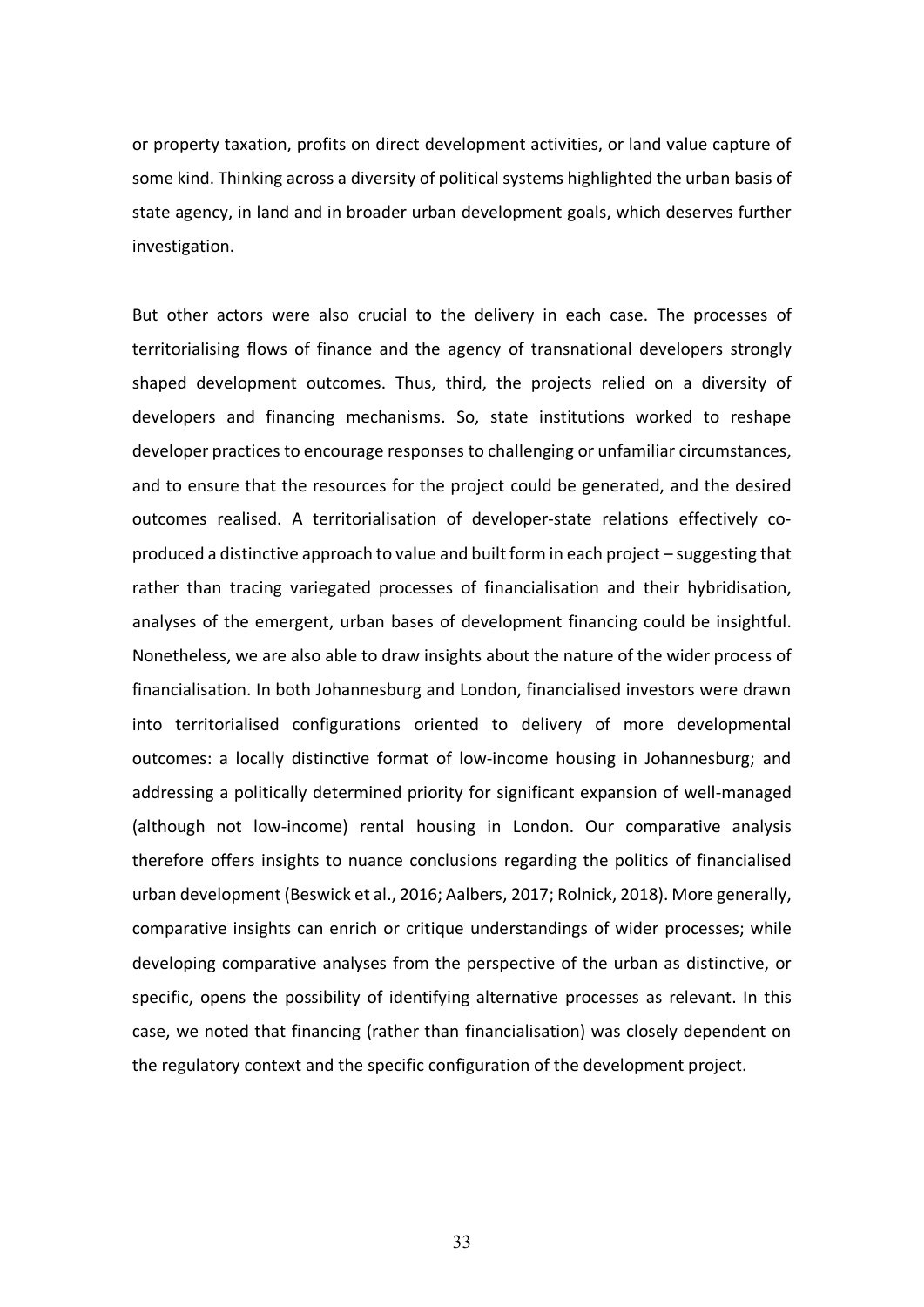The construction of new urban territories results in the constitution of forms of highly specific territorialised political relations. How these are configured varies, but across divergent contexts bringing forward large-scale developments involves the production of specific political and institutional configurations over long time horizons, across multiple jurisdictions and with an array of transnational processes and actors. To understand these, we have suggested that closer attention needs to be paid to the dynamic processes involved in negotiating political relations with residents (embedding projects), redirecting and influencing developers and investment flows (generating finance), and re-organising state institutions and interests (configuring institutions).

Starting to rebuild analyses of urban politics across diverse and divergent contexts is a crucial task for urban studies. We have proposed one way forward for this, assessing that the form of urban politics is not so much variegation of (well-known) wider processes, or the delimited perspective of contiguous "conjunctures" (Leitner and Sheppard, 2020), but rather emergent and specific transcalar territorialisations, possibly in far flung and dispersed urbanised territories. On this basis comparative analysis can enable the actors and processes involved in urban development to be interrogated on their own terms and across a diversity of urban contexts. The dynamics which we have identified here - state-community embedding; intra-state co-ordination at project scale; and developer-state collaboration - offer possibilities for grounding future enquiries in urban development politics.

# **Funding**

We acknowledge funding from the ESRC for an Urban Transformations grant ES/N006070/1, "Governing the Future City: A comparative analysis of governance innovations in large scale urban developments in Shanghai, London, Johannesburg.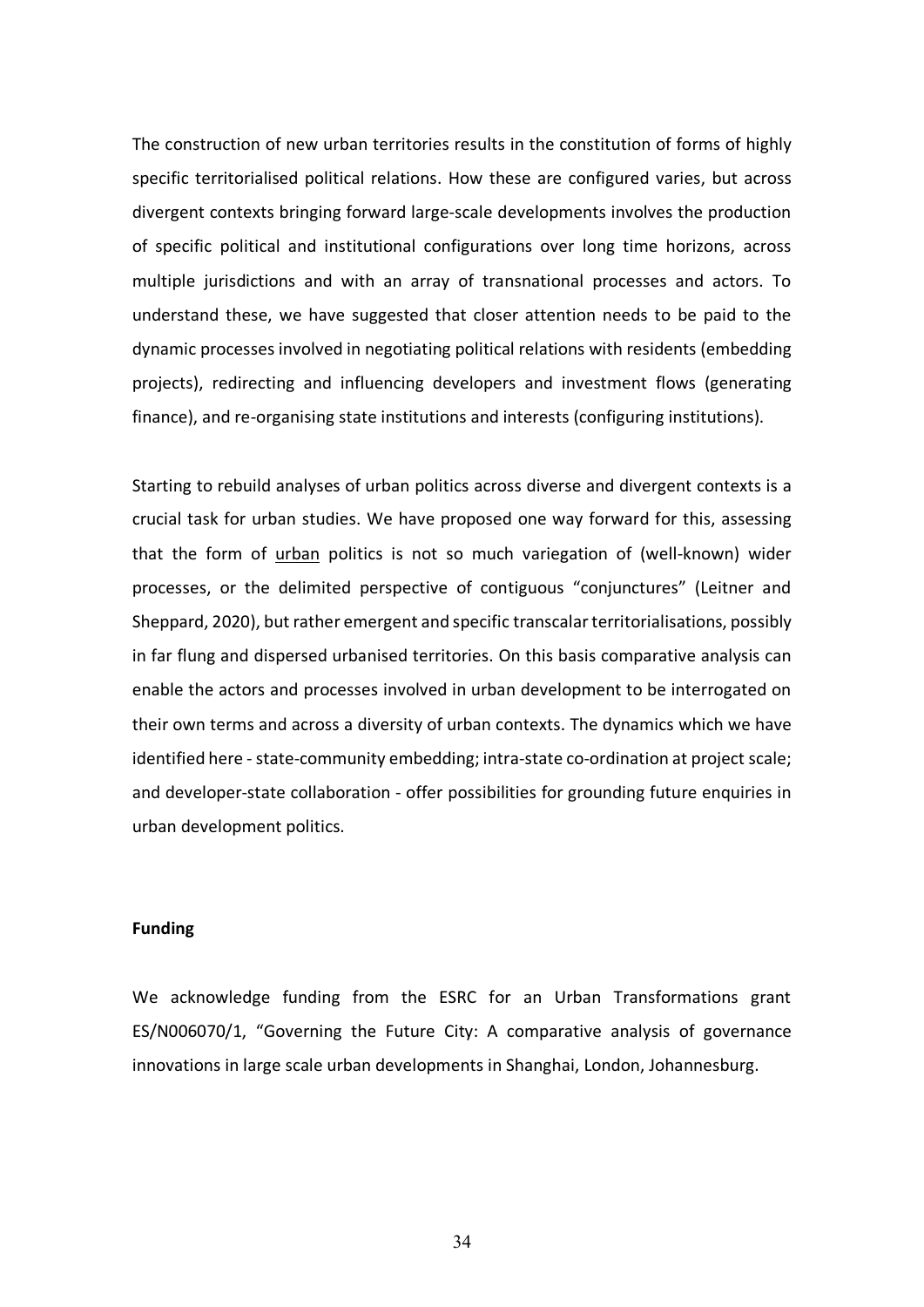## **Acknowledgements**

We would like to thank all those who agreed to be interviewed and who supported our engagement in the three developments. We also thank those who worked on the project with us, notably Allan Cochrane and Margot Rubin. In London we thank Sharon Hayward of the London Tenants' Federation, Robin Brown together with others at Just Space; and members of the Grand Union Alliance and Old Oak Neighbourhood Forum. And in Johannesburg we acknowledge the partnership and engagement of Planact, especially Mike Makwela. In Shanghai, Prof Yuemin Ning of East China Normal University was an intellectually inspiring and most helpful host for project activities whose close knowledge of the Lingang case shaped our research questions and informed our analysis from the beginning. We also gratefully acknowledge the support of the South African Research Chairs Initiative of South Africa's National Research Foundation. We acknowledge funding from the ESRC for an Urban Transformations grant ES/N006070/1, "Governing the Future City: A comparative analysis of governance innovations in large scale urban developments in Shanghai, London, Johannesburg.

## **References**

Aalbers MB (2017) The Variegated Financialization of Housing. *International Journal of Urban and Regional Research* 41(4): 542-554.

Allen J (2016) *Topologies of Power: Beyond Territory and Networks*. London: Routledge.

Allen J and Cochrane A (2007) Beyond the Territorial Fix: Regional Assemblages, Politics and Power. *Regional Studies* 41(9): 1161–1175.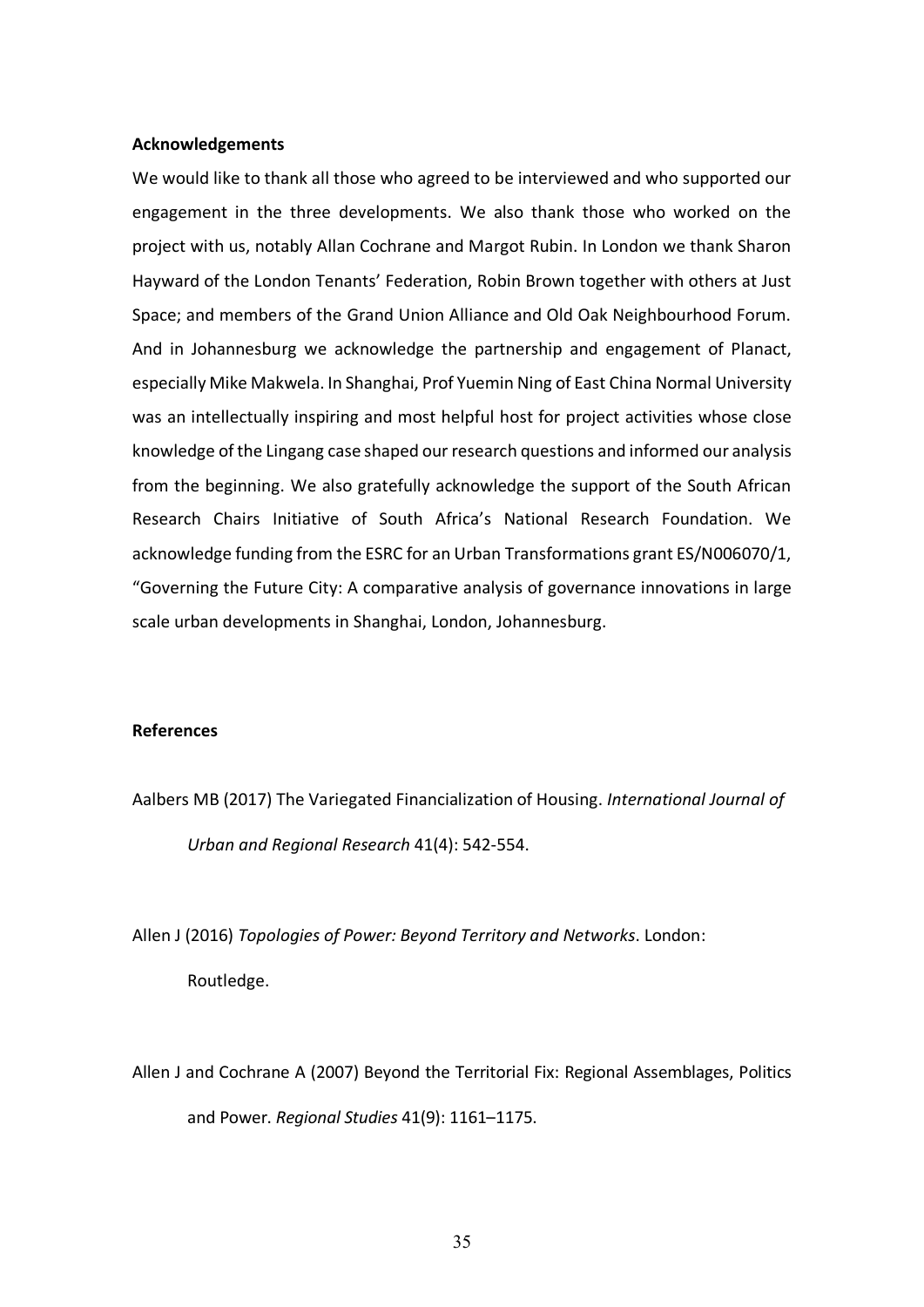- Ballard R, Dittgen R, Harrison P and Todes A (2017) Megaprojects and urban visions: Johannesburg's Corridors of Freedom and Modderfontein. *Transformation,* 95: 111-139.
- Beall J, Crankshaw O and Parnell S (2002) *Uniting a Divided City: Governance and Social Exclusion in Johannesburg*. London: Routledge.
- Brenner N (2005) *New State Spaces: Urban Governance and the Rescaling of Statehood*. Oxford: Oxford University Press.
- Brenner N (2019) *New Urban Spaces: Urban Theory and the Scale Question*. Oxford: Oxford University Press.
- Brenner N, Peck J and Theodore N (2010) Variegated neoliberalization: geographies, modalities, pathways. *Global Networks* 10(2): 182-222.
- Brenner N, and Schmid C (2015) Towards a New Epistemology of the Urban? *City* 19(2– 3): 151–182.
- Brown J (2015) *South Africa's Insurgent Citizens: On Dissent and the Possibility of Politics.* London: Zed Books.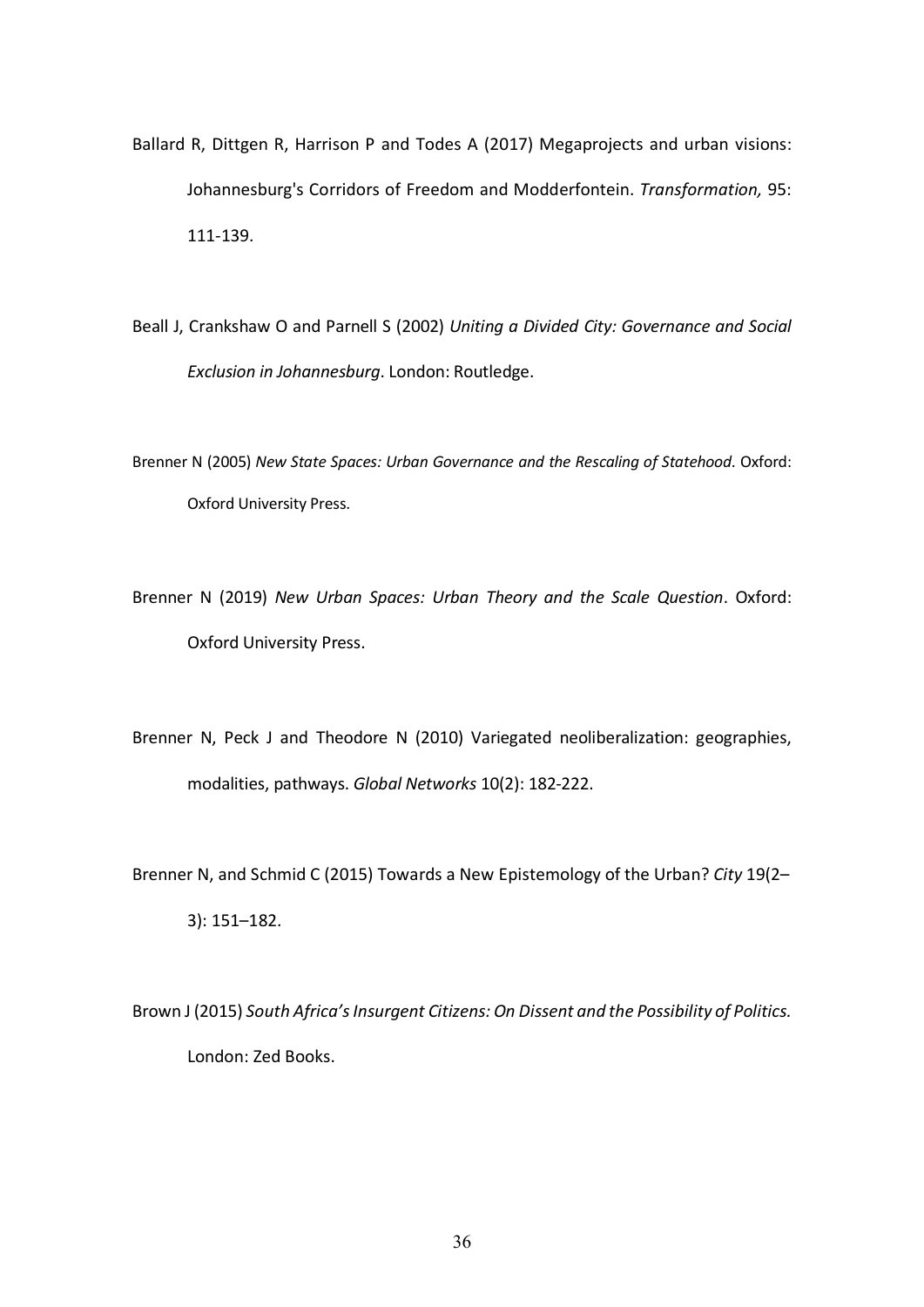- Choplin A and Hertzog A (2020) The West African corridor from Accra to Lagos: a megacity-region under construction. In: Labbé D and Sorensen A (eds.) *Handbook of Megacities and Megacity-Regions*. London: Edward Elgar, pp.205- 221.
- Colenutt B (2020) *The Property Lobby: The Hidden Reality Behind the Housing Crisis*. Bristol: Policy Press.

DeVerteuil G and Manley D (2017) Overseas investment into London: Imprint, impact and pied-à-terre urbanism. *Environment and Planning A* 49(6): 1308–1323.

Deville J, Guggenheim M and Hrdličková Z (eds.) (2016) *Practising Comparison: Logics, Relations, Collaborations*. Manchester: Mattering Press.

Drozdz M (2014) Regeneration b(d)oom: Territoires et politique de la régeénération urbaine par projet á Londres. PhD Thesis, Université de Lyon II, France.

Evans P (1995) *Embedded Autonomy: States and Industrial Transformation*. Princeton, NJ: Princeton University Press.

Fernandez R, Hofman A and Aalbers MB (2016) London and New York as a safe deposit box for the transnational wealth elite. *Environment and Planning A* 48(12): 2443–2461.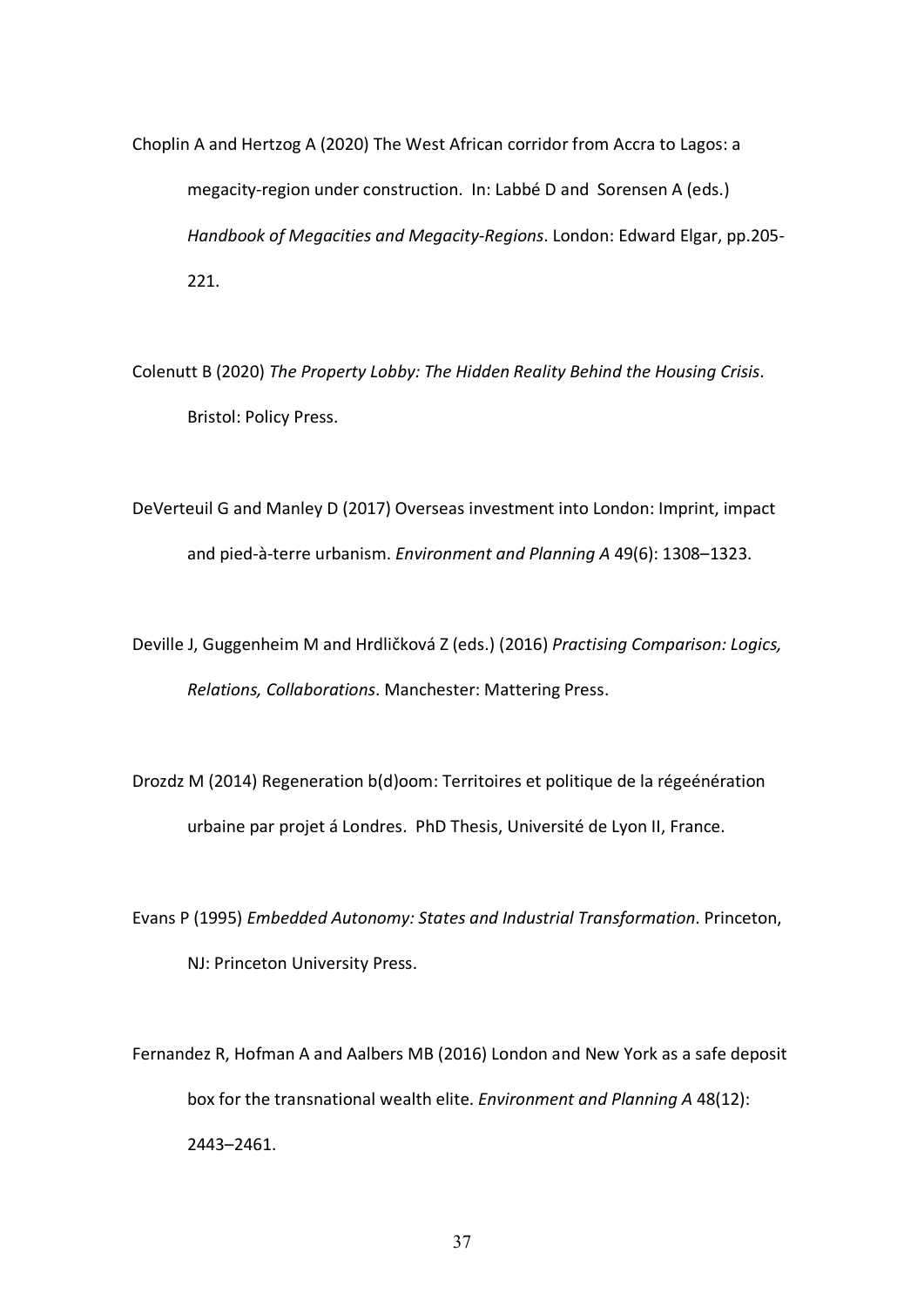Forrest R (2016) Commentary: Variegated gentrification? *Urban Studies* 53(3): 609- 614.

González S, Oosterlynck S, Ribera-Fumaz R and Rossi U (2018) Locating the global financial crisis: variegated neoliberalization in four European cities. *Territory, Politics, Governance* 6(4): 468-488.

Goonewardena K (2018) Planetary urbanization and totality. *Environment and Planning D: Society and Space* 36(3): 456-473.

Halbert L and Rouanet H (2014) Filtering Risk Away: Global Finance Capital, Transcalar Territorial Networks and the (Un)Making of City-Regions: An Analysis of Business Property Development in Bangalore, India. *Regional Studies* 48(3): 471–484.

Harrison P, Rubin M, Appelbaum A and Dittgen R (2019) Corridors of Freedom: Analyzing Johannesburg's Ambitious Inclusionary TOD. *Journal of Planning Education and Research* 39(4): 456-468.

Holston J (2007) *Insurgent Citizenship: Disjunctions of Democracy and Modernity in Brazil*. Princeton, NJ: Princeton University Press.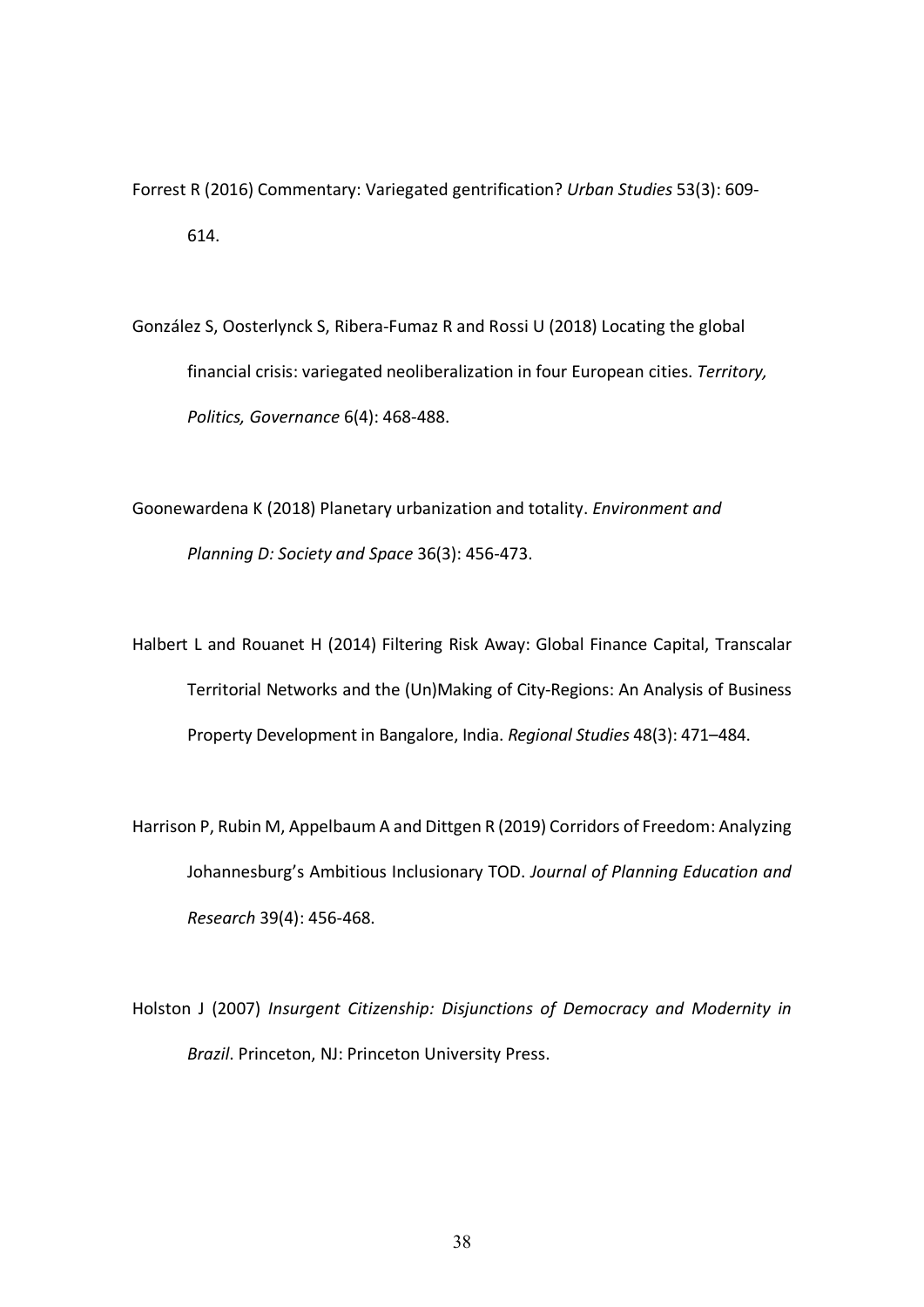Kanai JM and Schindler S (2019) Peri-Urban Promises of Connectivity: Linking Project-Led Polycentrism to the Infrastructure Scramble. *Environment and Planning A: Economy and Space* 51(2): 302–322.

Keil R (2017) *Suburban Planet: Making the World Urban from the Outside In*. Cambridge: Polity.

Lauermann J (2018) Municipal Statecraft: Revisiting the Geographies of the Entrepreneurial City. *Progress in Human Geography* 42(2): 205–224.

Lefebvre H (1996) *Writings on Cities* [edited and translated by Lebas E and Kofman E]. Oxford: Blackwells.

Lefebvre H (2003) [1974]. *The Urban Revolution*. Minneapolis, MN: University of Minnesota Press.

Lefebvre H (2009) [1940]. *Dialectical Materialism*, Minneapolis, MN: University of Minnesota Press.

Le Galès P (2016) Neoliberalism and Urban Change: Stretching a Good Idea Too Far? *Territory, Politics, Governance* 4(2): 154-172.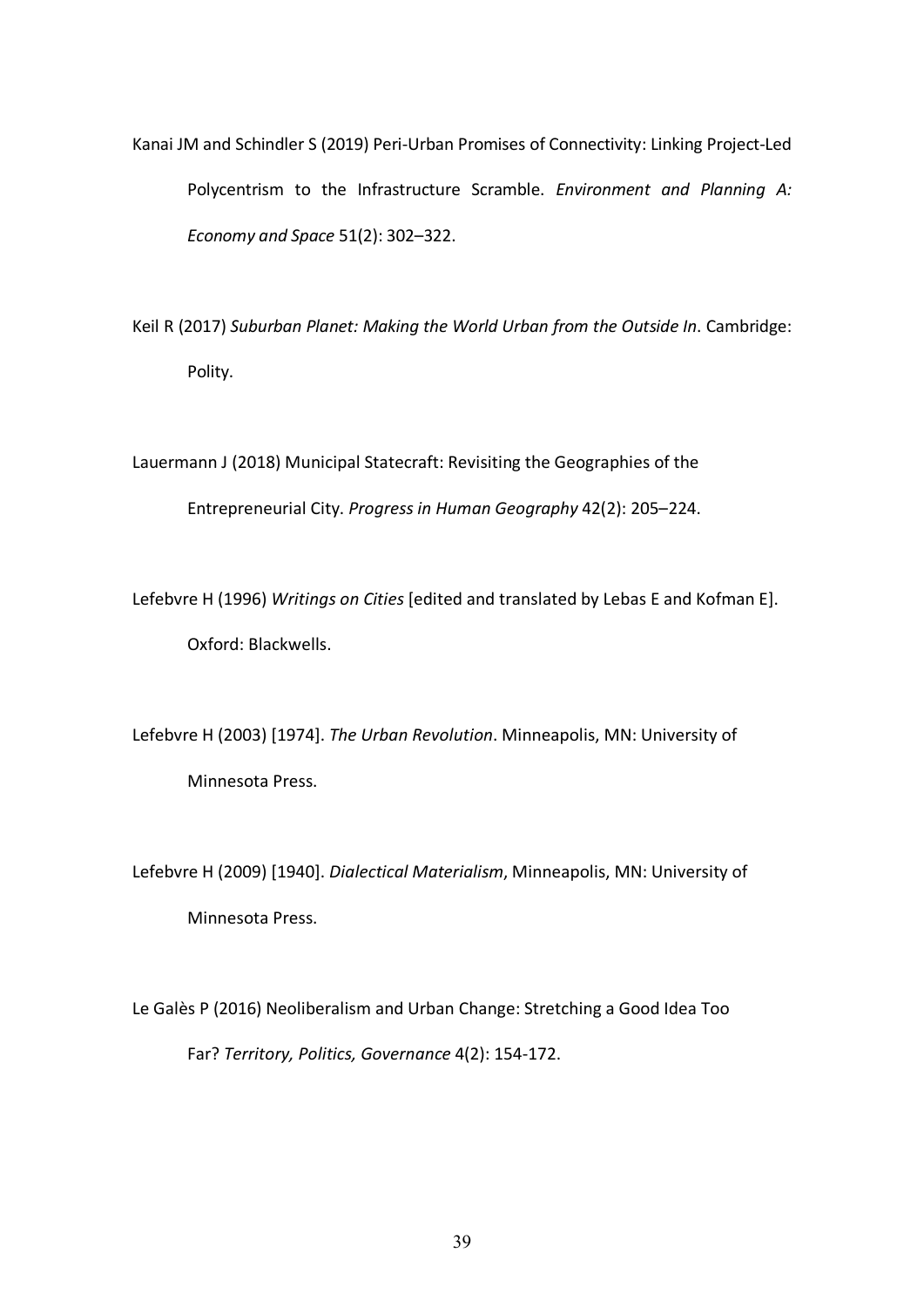- Lee CK and Zhang Y (2013) The Power of Instability: Unraveling the Microfoundations of Bargained Authoritarianism in China. *American Journal of Sociology* 118(6): 1475-1508.
- Lees L (2014) The urban injustices of New Labour's 'new urban renewal': the case of the Aylesbury Estate in London. *Antipode* 46(4):921-947.
- Leitner H and Sheppard E (2020) Towards an epistemology for conjunctural inter-urban comparison. *Cambridge Journal of Regions, Economy and Society* 13(3): 491– 508.

Massey D (2005) *For Space*. London: Sage.

Mayor of London (2016) OPDC Strategic Review Findings - 31.10.16. Available at:

https://www.london.gov.uk/sites/default/files/opdc\_review\_findings\_-

final 31.10.16 0.pdf (accessed 10 March 2020).

Mayor of London (2018) London Housing Strategy. London: Greater London Authority.

Available at:

https://www.london.gov.uk/sites/default/files/2018 lhs london housing strat egy.pdf (accessed 24 July 2018).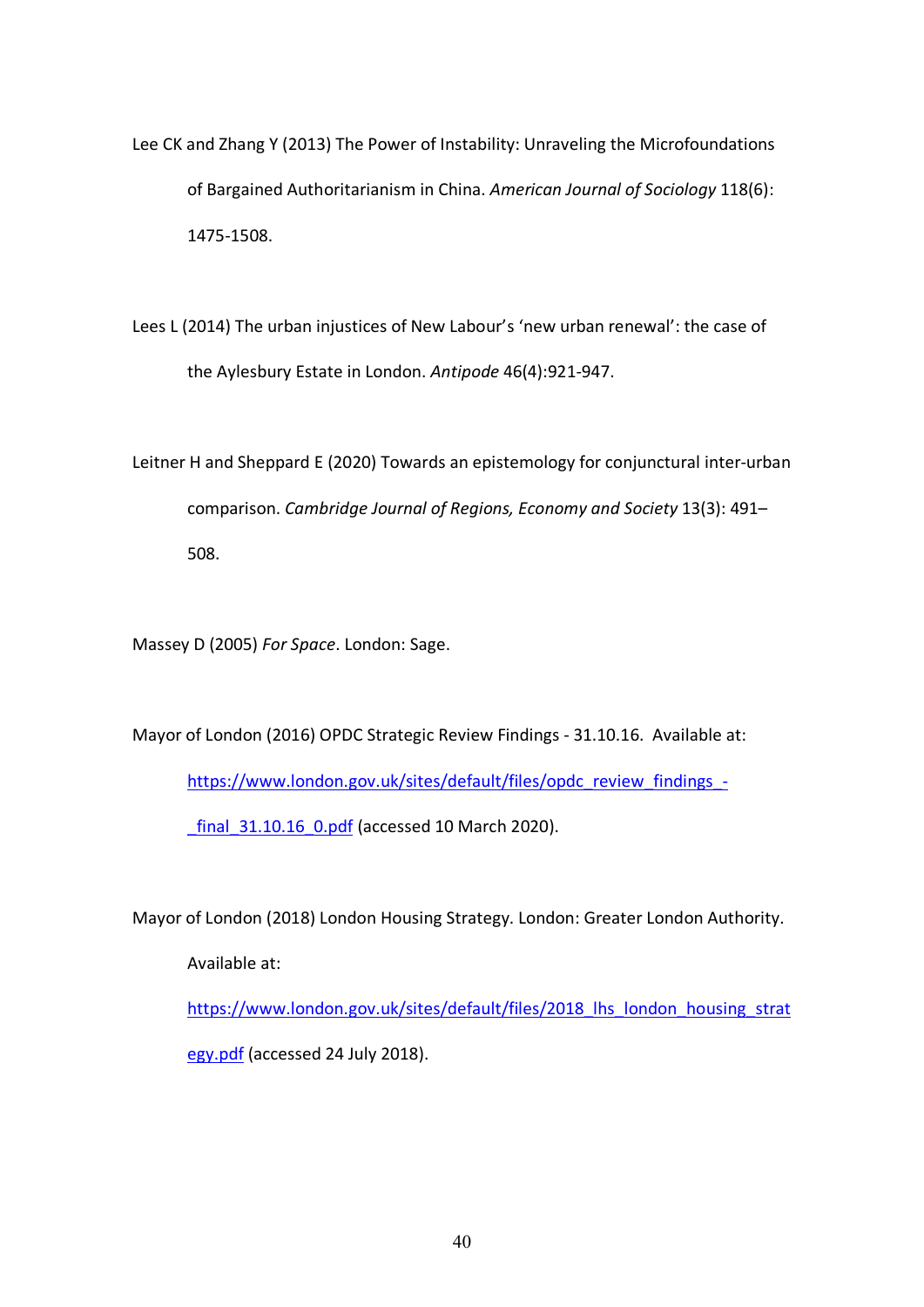Ministry of Housing, Communities and Local Government (2018) *The Incidence, Value and Delivery of Planning Obligations and Community Infrastructure Levy in England in 2016-17.* Available at: https://www.gov.uk/government/publications/section-106-planningobligations-and-the-community-infrastructure-levy-in-england-2016-to-2017-

report-of-study (accessed 15 November 2021).

Mosselson A (2016) 'Joburg has its own momentum': Towards a vernacular theorisation of urban change. *Urban Studies* 54(5): 1280-1296.

Moulaert F, Rodriguez A and Swyngedouw E (2003) *The Globalized City: Economic Restructuring and Social Polarization in European Cities*. Oxford: Oxford University Press.

Murray M (2017) *The Urbanism of Exception: The Dynamics of Global City Building in the Twenty-First Century.* Cambridge: Cambridge University Press.

Old Oak Park Royal Development Corporation (OPDC) (2018) Old Oak North Development Framework Principles, Local Plan Supporting Study 32, Consultation June 2018. OPDC: City Hall, London. Available at: https://www.london.gov.uk/sites/default/files/32. old\_oak\_north\_development framework principles 1.pdf (accessed on 12 September 2018).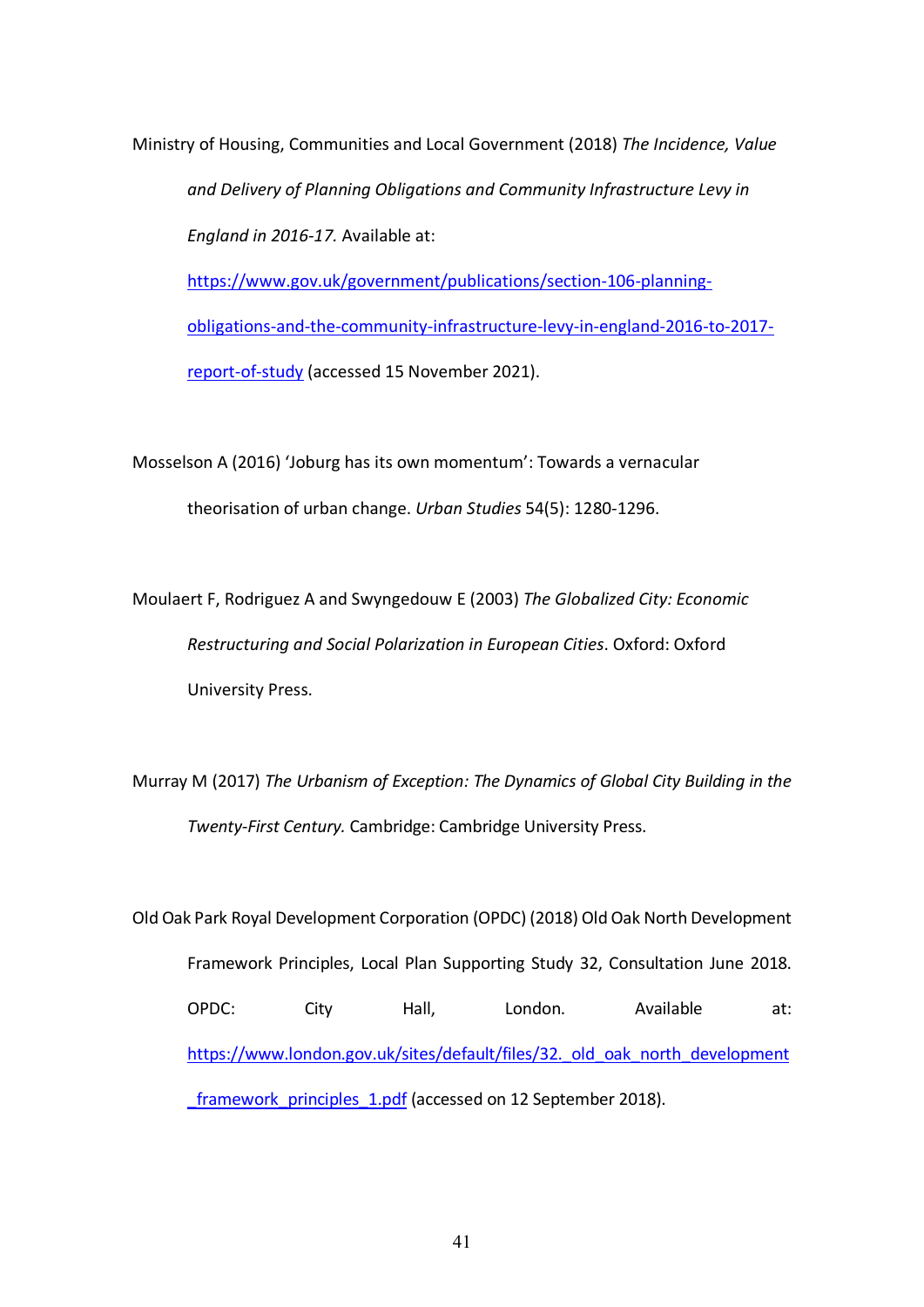- Parker A and Appelbaum A (2020) On the defensive: the residential strategies shaping densification in Johannesburg's northern suburbs. In: Rubin M, Todes A, Harrison P and Appelbaum A (eds) *Densifying the City: Global Cases and Johannesburg.* London: Edward Elgar, pp. 202-212.
- Parnell S and Pieterse E (2016) Translational global praxis: rethinking methods and modes of African urban research. *International Journal of Urban and Regional Research* 40(1): 236–246.
- Parnell S and Robinson J (2012) (Re)theorising cities from the global south: looking beyond neoliberalism. *Urban Geography* 33(4): 593-617.
- Patel S, Baptist C and D'Cruz C (2012) Knowledge is power informal communities assert their right to the city through SDI and community-led enumerations, *Environment and Urbanization* 24(1): 13-26.
- Peck J (2013) Explaining (with) Neoliberalism. *Territory, Politics, Governance* 1(2): 132- 157.
- Peck J (2017) Transatlantic city, part 1: Conjunctural urbanism. *Urban Studies* 54(1): 4- 30.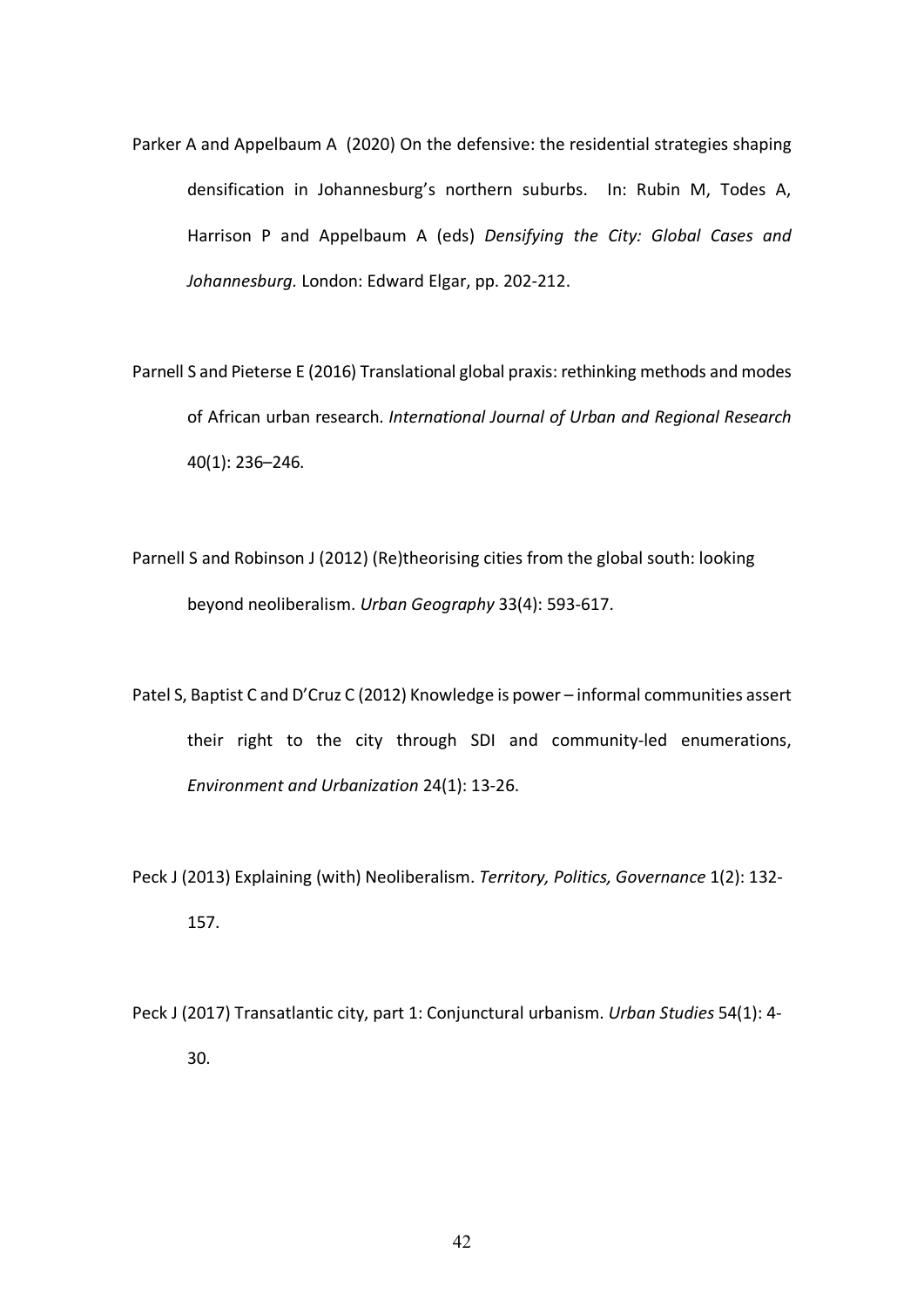- Peck J and Theodore N (2007) Variegated capitalism. *Progress in Human Geography* 31(6):731-772.
- Peck J and Theodore N (2019) Still Neoliberalism? *South Atlantic Quarterly* 118(2): 245- 264.
- Peck J, Theodore N and Brenner N (2009) Neoliberal Urbanism: Models, Moments, Mutations. *SAIS Review* XXIX(1): 49–66.
- Pinson G (2009) *Gouverner la ville par projet: Urbanisme et gouvernance des villes européenes.* Paris: Presses de la fondation national des sciences politiques.
- Raco M (2014) The Post-Politics of Sustainability Planning: Privatisation and the Demise of Democratic Government. In: Wilson J and Swyngedouw E (eds.) *The Post-Political and its Discontents: Spaces of Depoliticisation, Spectres of Radical Politics*. Edinburgh: Edinburgh University Press, pp.25-47.
- Robinson J (2016) Thinking cities through elsewhere: comparative tactics for a more global urban studies. *Progress in Human Geography* 40(1): 3–29.
- Robinson J (2021) New territories of urban politics. In: Million A, Haid C, Castillo Ulloa I and Baur N (eds) *Spatial Transformations: Kaleidoscopic Perspectives on the Refiguration of Spaces*. London: Routledge, pp.269-285.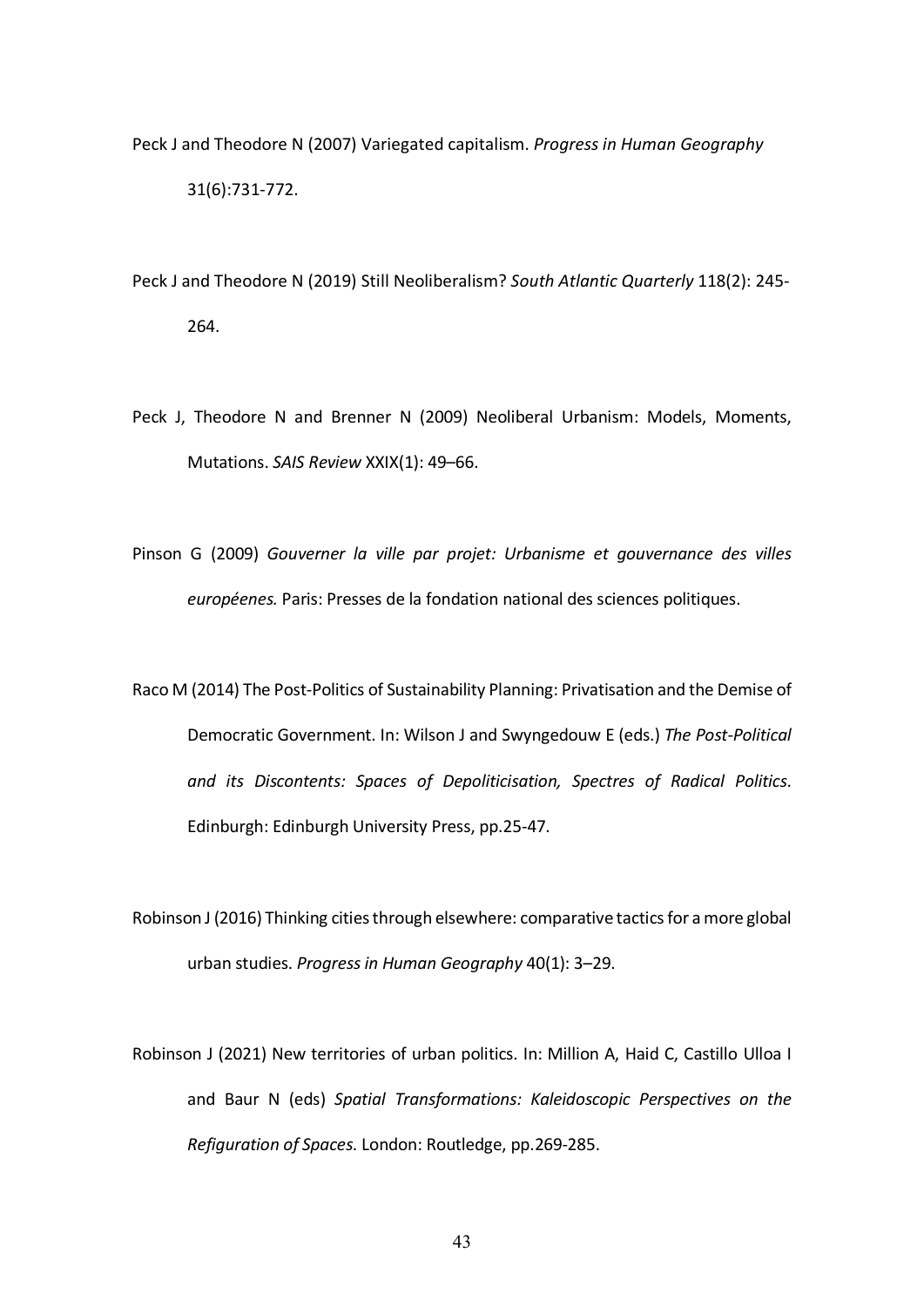- Robinson J and Attuyer K (2021) Extracting Value, London Style: Revisiting the Role of the State in Urban Development. I*nternational Journal of Urban and Regional Research* 45(2): 303-331.
- Robinson J, Harrison P, Shen J and Wu F (2021) Financing Urban Development, Three Business Models: Johannesburg, Shanghai and London. *Progress in Planning*, Vol. 154. DOI: 10.1016/j.progress.2020.100513.
- Schmid C (2005) Theory. In: Diener, R, Herzog J, Meili M, de Meuron P and Schmid C *Switzerland: An Urban Portrait.* Basel: Birkhauser, pp.163-223.

Schmid C (2008) Henri Lefebvre's theory of the production of space: towards a threedimensional dialectic. In: Goonewardena K, Kipfer S, Milgrom R and Schmid C (eds) *Space, Difference, Everyday Life: Reading Henri Lefebvre*. London: Routledge, pp.27-45.

Schmid C (2015) Specificity and urbanization: A theoretical outlook. In: Basel ES, Diener R, Herzog J et al (eds) *The Inevitable Specificity of Cities*. Zurich: LarsMuller Publishers, pp. 287–307.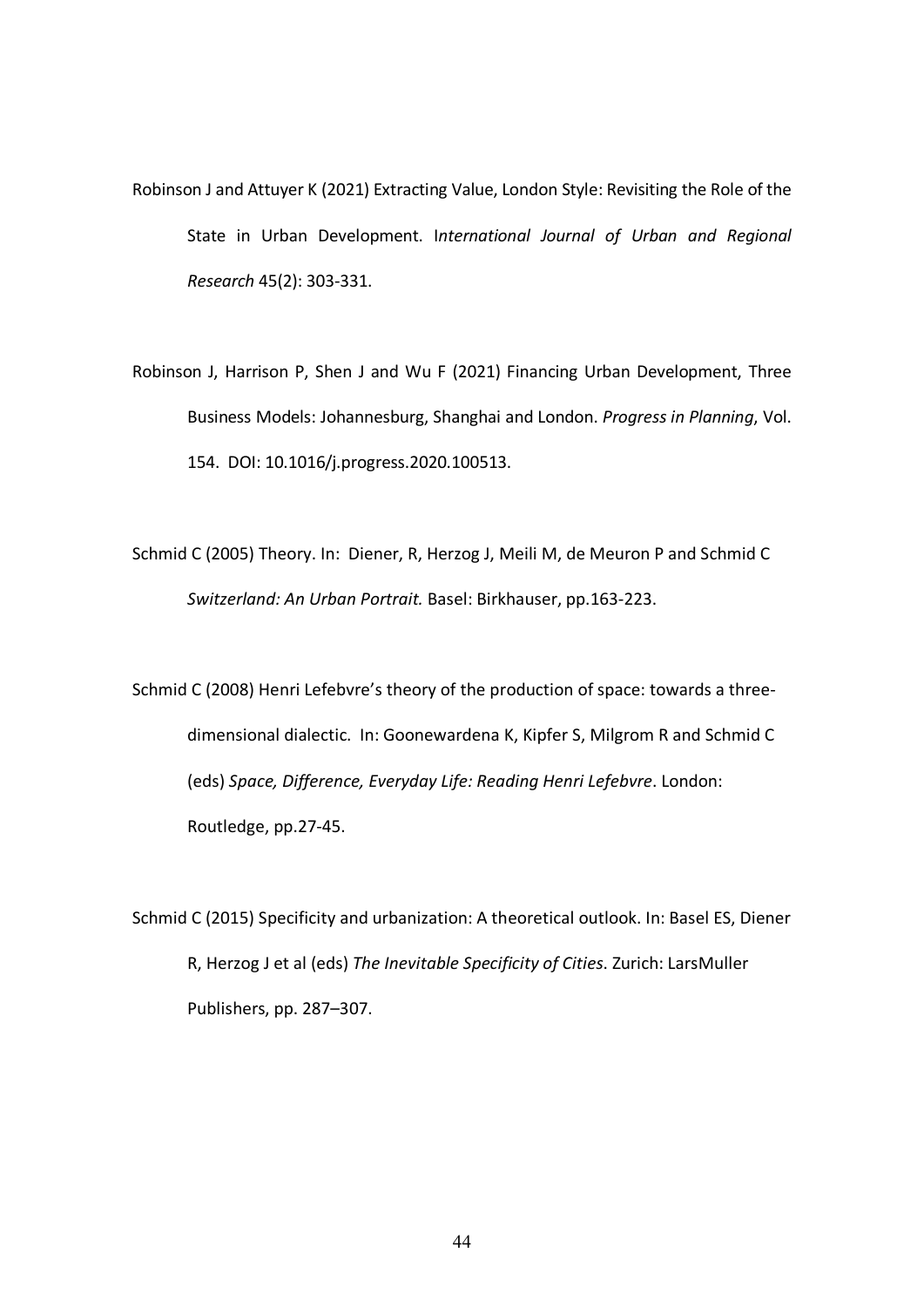Schmid C, Karaman O, Hanakata N, Kallenberger P, Kockelkorn A, Sawyer L, Streule M and Wong KP (2018) Towards New Vocabularies of Urbanization Processes: A comparative approach. *Urban Studies* 55(1): 19-52.

Scott A and Storper M (2015) The nature of cities: the scope and limits of urban theory. *International Journal of Urban and Regional Research* 39(1): 1–16.

Shatkin G (2017) *Cities for profit: the real estate turn in Asia's urban politics.* Ithaca, NY: Cornell.

Shen J, Luo X and Wu F (2020) Assembling mega-urban projects through state-guided governance innovation: the development of Lingang in Shanghai. Regional Studies 54(12): 1644-1654.

Swyngedouw E (2005) Governance Innovation and the Citizen: The Janus Face of Governance-beyond-the-State. *Urban Studies* 42(11): 1991-2006.

Todes A and Robinson J (2020) Re-directing developers: New models of rental housing development to re-shape the post-apartheid city? *Environment and Planning A: Economy and Space 52*(2): 297–317.

Travers T (2004) *The Politics of London: Governing an Ungovernable City*. Basingstoke: Palgrave Macmillan.